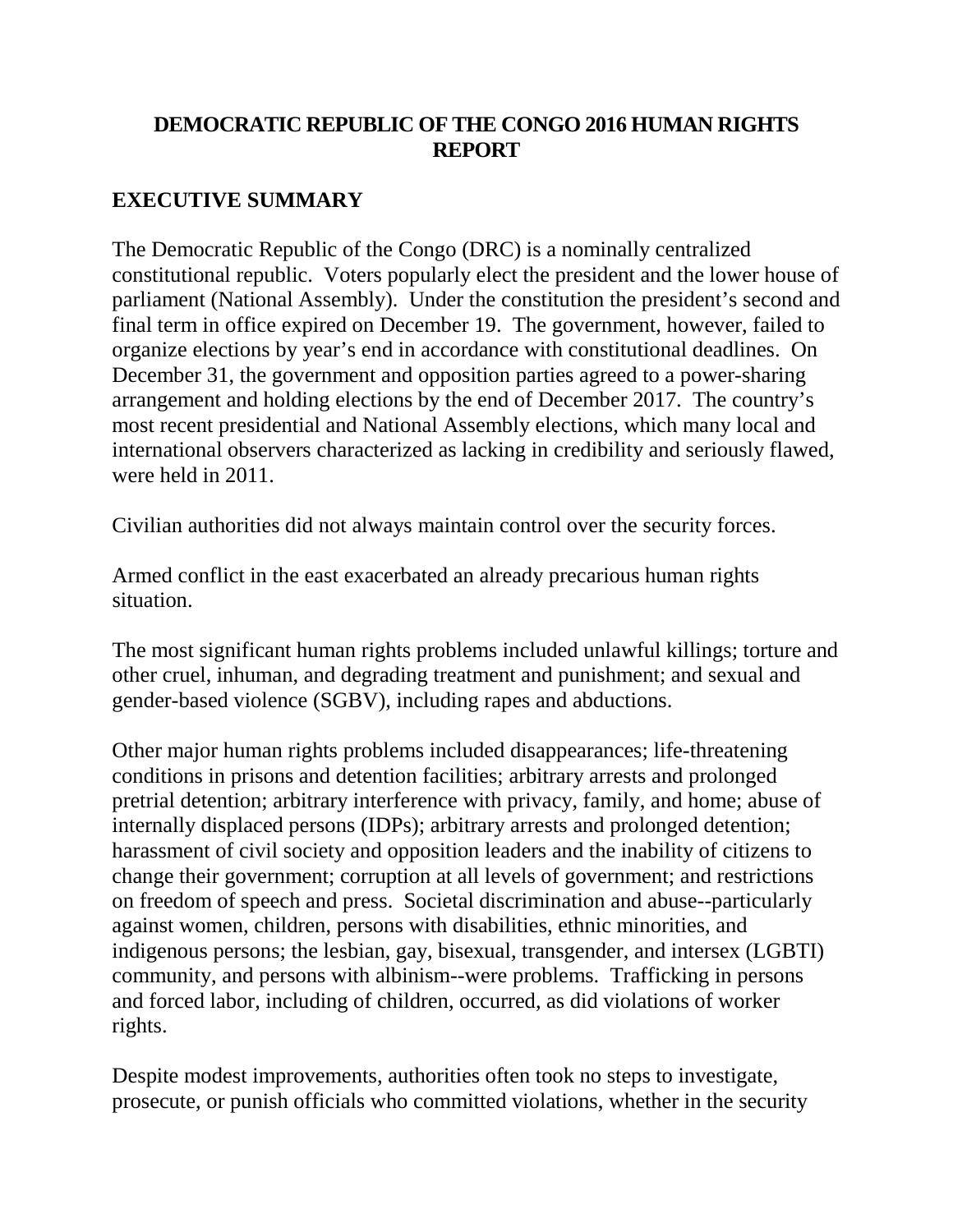forces or elsewhere in the government, and impunity for human rights abuses was a problem.

Rebel and militia groups (RMGs) continued to commit abuses, primarily in the east, but also in Katanga and Orientale provinces. These abuses included unlawful killings, disappearances, torture, and SGBV. RMGs also recruited, abducted, and retained child soldiers and compelled forced labor. The government took military action against some RMGs but had limited ability to investigate abuses and bring the accused to trial (see section 1.g.).

#### **Section 1. Respect for the Integrity of the Person, Including Freedom from:**

#### **a. Arbitrary Deprivation of Life and other Unlawful or Politically Motivated Killings**

Security forces committed arbitrary or unlawful killings in operations against RMGs in the east (see section 1.g.).

There were numerous reports the government or its agents committed arbitrary or unlawful killings. According to the UN Joint Office of Human Rights (UNJHRO), under the UN Organization Stabilization Mission in the Democratic Republic of the Congo (MONUSCO), security forces were responsible for at least 298 extrajudicial killings as of November 30. Victims included 48 demonstrators during September protests in Kinshasa and civilians killed during military operations in the east.

In July, six bodies, some bearing signs of torture, were discovered in Kinshasa's Ndjili River. The government impeded UNJHRO efforts to identify the bodies or conduct an investigation, and no action had been taken against alleged perpetrators by year's end.

According to UNJHRO, seven civilians died on September 20, when security forces attacked and burned the Kinshasa headquarters of the opposition Union for Democracy and Social Progress (see section 3).

In August a captain and lieutenant in the Armed Forces of the Democratic Republic of the Congo (FARDC) were sentenced to life imprisonment for murders committed in Irumu Territory.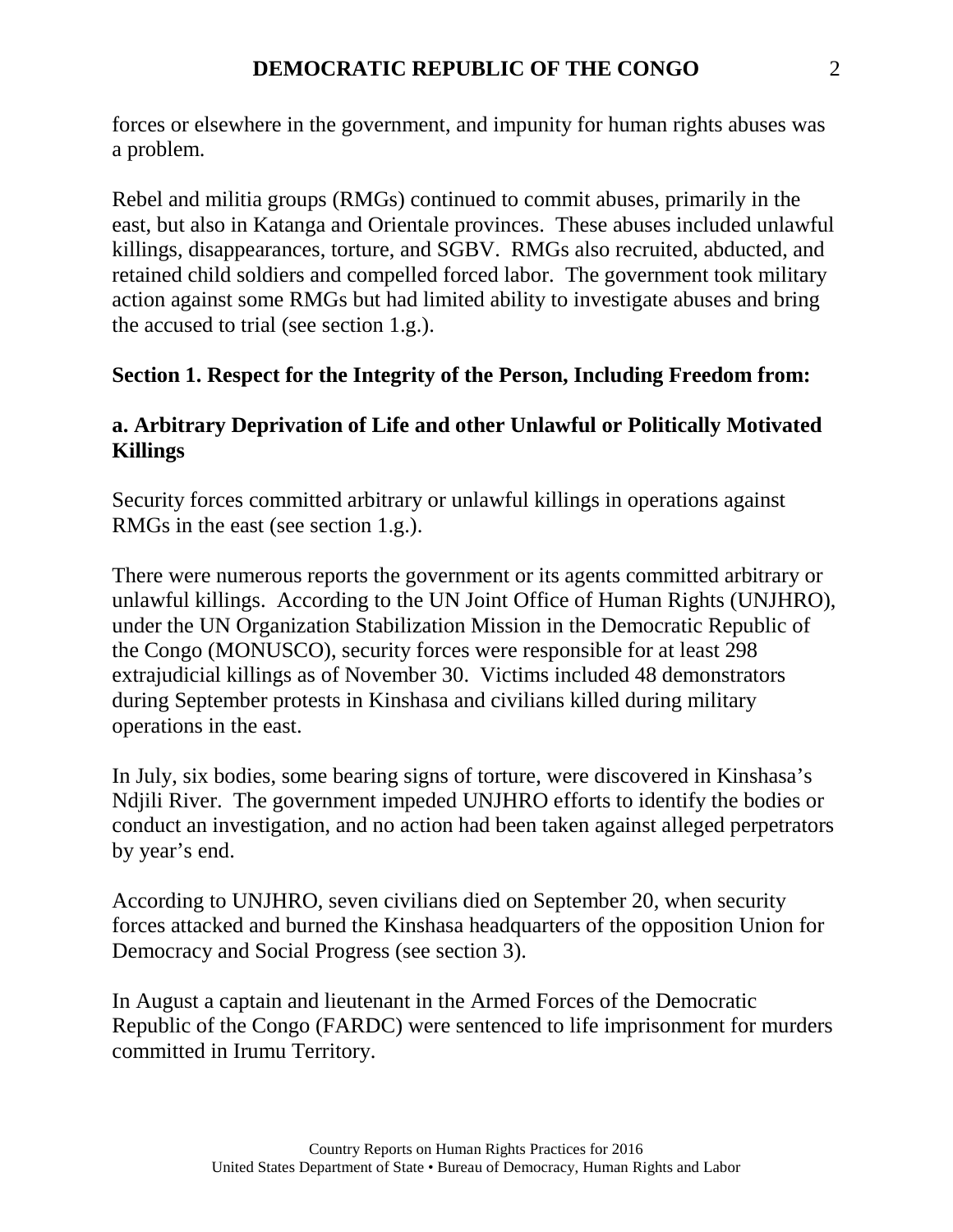RMGs committed arbitrary and unlawful killings throughout the year (see section 1.g.). The United Nations estimated the RMG Allied Democratic Forces (ADF) killed 206 persons near the town of Beni from January through November (see section 1.d.).

### **b. Disappearance**

There were reports of disappearances attributable to state security forces (SSF) during the year and following protests in September and December in Kinshasa. Authorities often refused to acknowledge the detention of suspects and in some cases detained suspects in unofficial facilities. The whereabouts of some civil society activists arrested by SSF remained unknown for long periods. For instance, civil society activist Jean Marie Kalonji's whereabouts were unknown from his arrest by SSF in December 2015 until his transfer to an official prison in April. The National Intelligence Agency (ANR) held another civil society activist, Jean de Dieu Kilima, incommunicado in Kisangani for approximately 10 days following his arrest on July 8 (see section 1.d.). On December 13, SSF arrested civil society activists Carbone Beni wa Beya, Chris Shematsi, Samuel Bosassile, and John Ngandu during a peaceful protest in Kinshasa , and their whereabouts remained unknown until family members located them at an ANR detention facility on December 27. The activists remained in ANR custody, without charge, at year's end.

RMGs and some FARDC elements kidnapped numerous persons, generally for forced labor, military service, or sexual slavery. Many of these victims disappeared (see section 1.g.).

### **c. Torture and Other Cruel, Inhuman, or Degrading Treatment or Punishment**

The law criminalizes torture, but several human rights organizations and activists reported the SSF continued to torture civilians, particularly detainees and prisoners. For example, civil society activist Jean Marie Kalonji was reportedly held in an underground Republican Guard (RG) cell and tortured from December 2015 until his transfer to a regular prison in April. In March the UN Special Rapporteur on Torture and Other Cruel, Inhuman or Degrading Treatment or Punishment found the government tortured civil society activist Fred Bauma after arbitrarily arresting him in March 2015. The government held Bauma incommunicado and subjected him to mistreatment and poor detention conditions, including insufficient food, poor hygiene conditions, and lack of access to medical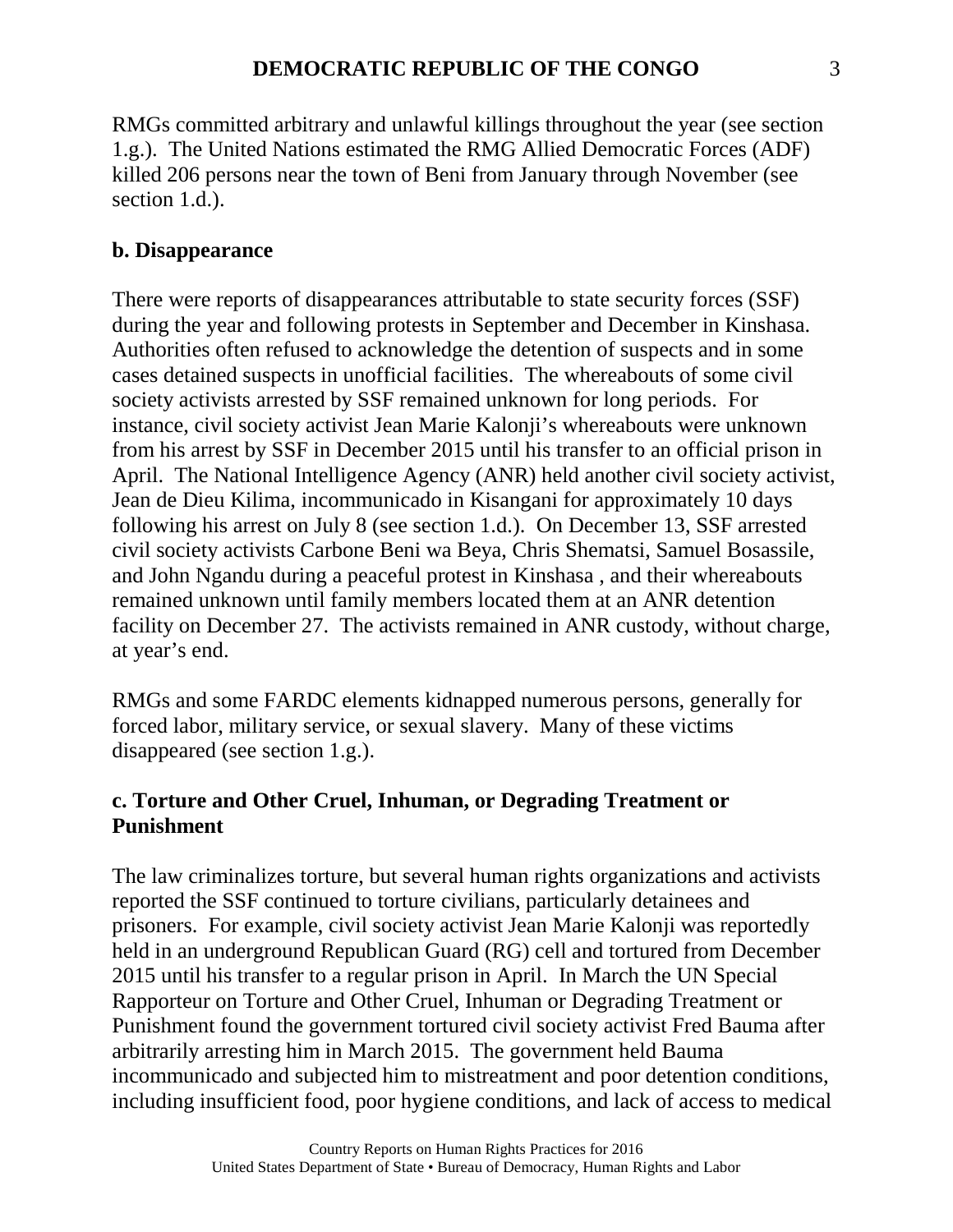care. In May the military garrison tribunal of Haut-Uele convicted a FARDC captain of torture, arbitrary arrest, illegal detention, and violation of orders. He was sentenced to a 10-year prison term and ordered to pay 17.6 million Congolese francs (\$15,000) in damages to four victims of torture and 23.5 million Congolese francs (\$20,000) to three other victims of torture.

The SSF utilized cruel, inhuman, or degrading methods of punishment. For instance, on October 24 in Goma, police caned six arrested civil society activists, giving each 50 lashes to the feet. At year's end the government had taken no disciplinary actions against police officials responsible for this beating.

There were reports that DRC troops operating with multinational forces in the Central African Republic (CAR) sexually exploited and abused members of the local population in 2014 and 2015. During the year the government initiated legal proceedings against 19 troops accused of rape. Legal proceedings were suspended, however, to allow for continued joint DRC-CAR investigations.

#### **Prison and Detention Center Conditions**

Conditions in most prisons throughout the country remained harsh and life threatening due to food shortages, gross overcrowding, and inadequate sanitary conditions and medical care. Even harsher conditions prevailed in small detention centers run by the ANR, RG, or other security forces, which often detained prisoners for lengthy pretrial periods without access to family or legal counsel. Some civil society activists arrested in Kinshasa were reportedly held in an underground cell operated by the RG at a military camp.

Physical Conditions: Serious threats to life and health were widespread and included violence (particularly rape); food shortages; and inadequate potable water, sanitation, ventilation, temperature control, lighting, and medical care. Because inmates had inadequate supplies of food and little access to water, many relied exclusively on relatives, nongovernmental organizations (NGOs), and church groups to bring them sustenance. The International Committee of the Red Cross (ICRC) assisted more than 7,900 detainees who were severely malnourished. Authorities generally confined men and women in separate areas but often held juveniles with adults. They rarely separated pretrial detainees from convicted prisoners. Central prison facilities were severely overcrowded, with an estimated occupancy rate of 200 percent of capacity; they also had little ventilation or light, subjecting detainees to extreme heat. For example, Makala Central Prison, constructed in 1958 to house 1,500 prisoners, regularly held as many as 8,000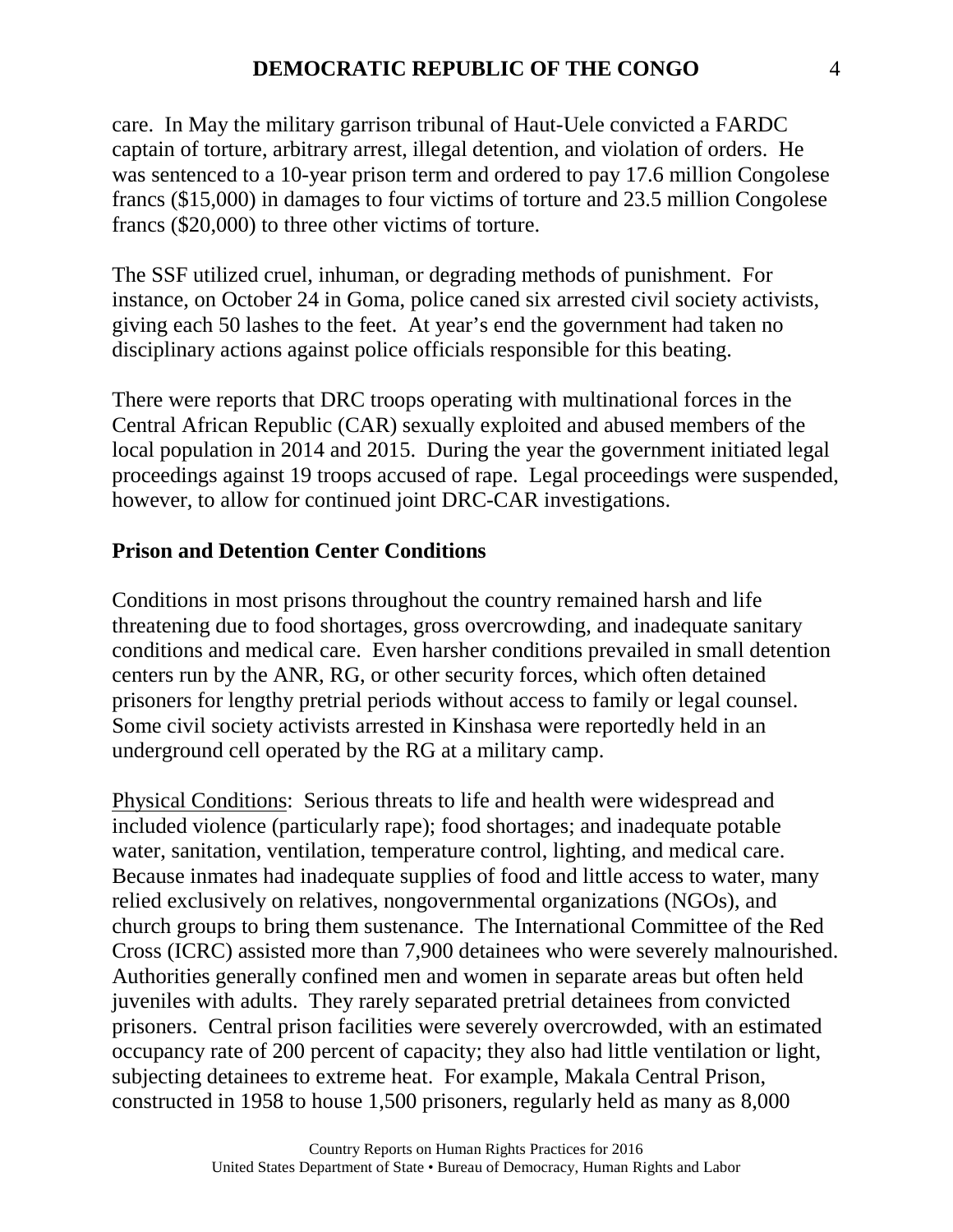inmates during the year. The United Nations reported 59 individuals died in detention from starvation or illness nationwide between January and June.

Most prisons were understaffed, undersupplied, and poorly maintained, often allowing escapes. From January to July, the United Nations documented 519 prison escapes. In February alone the United Nations documented 113 cases of prison escapes, mostly in two mass escapes from prisons in Fizi (43 escapees) and Uvira (31 escapees) in South Kivu.

Authorities often arbitrarily beat or tortured detainees.

RMGs detained civilians, often for ransom, but little information was available concerning detention conditions (see section 1.g.).

Administration: Recordkeeping on detainees was inadequate and irregular. Some prison directors could only estimate the numbers of detainees in their facilities. There were no ombudsmen available to respond to complaints. Authorities denied access to visitors for some inmates and often did not permit inmates to contact or submit complaints to judicial authorities. Directors and staff generally ran prisons for profit, selling sleeping arrangements to the highest bidders and requiring payment for family visits.

Independent Monitoring: The government regularly allowed the ICRC, MONUSCO, and NGOs access to official detention facilities maintained by the Ministry of Interior but consistently denied access to facilities run by the ANR and the RG. The ICRC visited at least 22,600 detainees over the course of the year and provided support for health care, water, sanitation, and nutrition in 10 prisons.

Improvements: Authorities made efforts to improve prison conditions and reduce overcrowding. For example, the government issued collective presidential pardons that would apply to all women, youth, and young adults under 30 years of age and individuals older than 65 who had not committed violent crimes. As of September the minister of justice reported more than 1,800 persons had been released under these measures; however, NGOs and international organizations observed the pardons were rarely and irregularly applied. The ICRC worked with the Ministry of Justice to correct 937 cases with severe judicial irregularities, resulting in the release of 443 prisoners. At the end of 2015, the Ministries of Justice and Health issued a decree that local health zones would assume responsibility for the medical needs of detainees, and ministries made some effort to standardize procedures for this; however, only limited implementation was achieved during the year.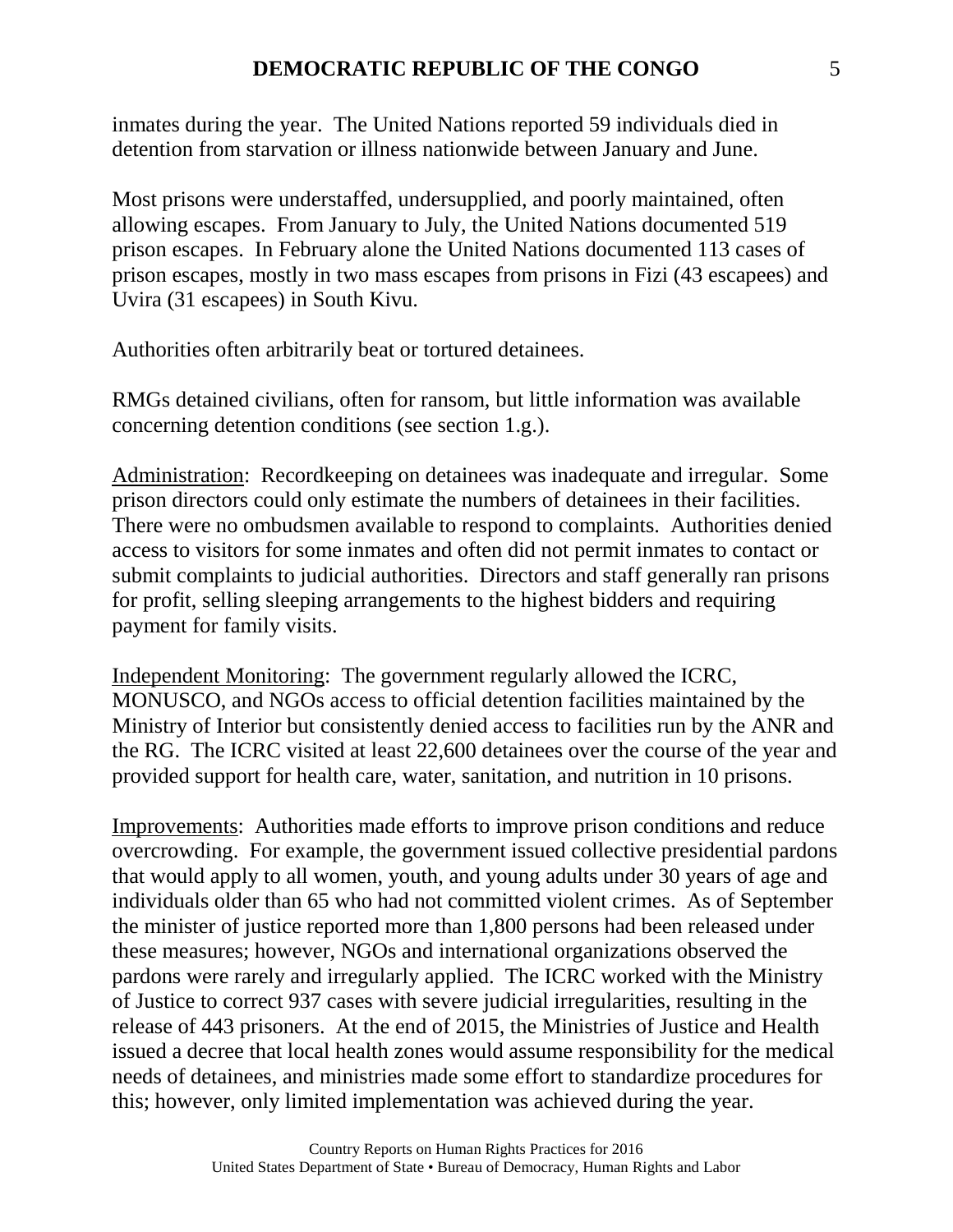#### **d. Arbitrary Arrest or Detention**

The law prohibits arbitrary arrest or detention, but both the SSF and RMGs routinely arrested or detained persons arbitrarily (see section 1.e.).

#### **Role of the Police and Security Apparatus**

The Congolese National Police (PNC) operates under the Ministry of Interior and has primary responsibility for law enforcement and public order. The PNC includes the Rapid Intervention Police and the Integrated Police Unit. The ANR, overseen by the president's national security adviser, is responsible for internal and external intelligence. The FARDC and the military intelligence service operate under the control of the Ministry of Defense and are primarily responsible for external security but also fulfill an internal security role. The presidency oversees the RG, and the minister of interior oversees the Directorate General for Migration, which is responsible for border control. Military magistrates are responsible for the investigation and prosecution of all crimes allegedly committed by SSF members, whether or not committed in the line of duty.

Elements of the SSF were undisciplined and corrupt. PNC and FARDC units regularly engaged in illegal taxation and extortion of civilians. They set up checkpoints to collect "taxes," often stealing food and money and arresting individuals who could not pay bribes. The FARDC suffered from weak leadership, poor operational planning, low administrative and logistical capacity, lack of training, and questionable loyalty of some of its soldiers, particularly in the east. In October a military court in Kongo Central Province sentenced five FARDC officers and their subordinates to prison terms ranging from one to 15 years for violating orders and attempted corruption in facilitating fraudulent border crossings.

Although the military justice system convicted some SSF agents of human rights abuses, impunity remained a serious problem. For example, during the year the government's inquiry into 2013's Operation Likofi failed to attribute responsibility for extrajudicial killings and disappearances perpetrated by SSF, and no SSF members were prosecuted or held accountable by year's end. The government maintained joint human rights committees with MONUSCO and used available international resources, such as the UN-implemented technical and logistical support program for military prosecutors as well as international NGO-supported mobile hearings.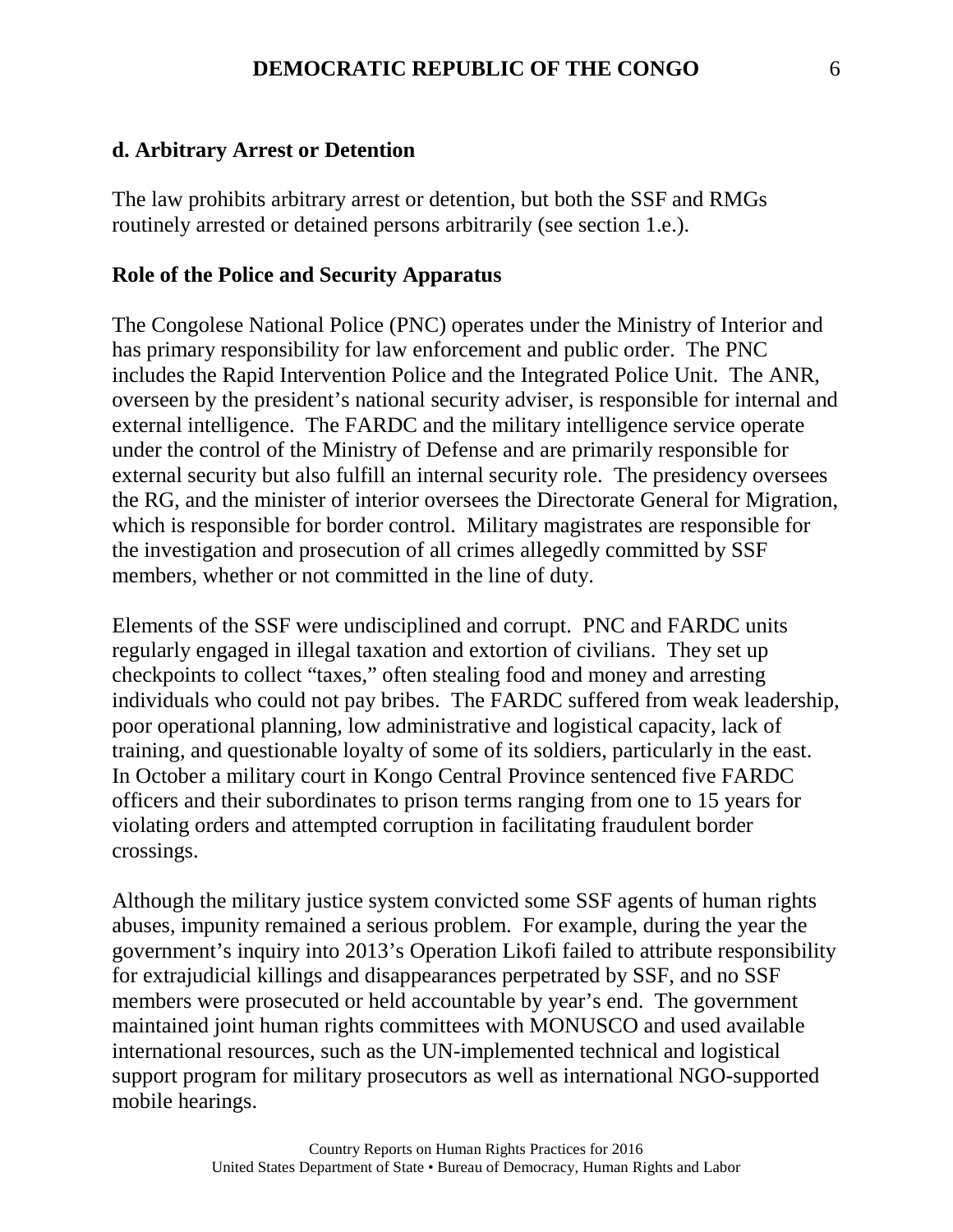Military courts convicted some SSF agents of human rights abuses. The United Nations reported the government convicted at least 79 FARDC soldiers and 35 PNC agents for crimes constituting human rights violations from January to June. On March 4, the military court of Equateur Province convicted a FARDC corporal and sentenced him to seven years' imprisonment, a fine of 400,000 Congolese francs (\$340), and 120,000 Congolese francs (\$100) as court fees for the rape of a girl. Also in March the same court sentenced a PNC agent to 12 years in prison for murder. In June a military court also arrested and began legal proceedings against a provincial member of parliament accused of abduction, rape, and genital mutilation of dozens of children in Kavumu, South Kivu Province, since 2013.

Civilians can be tried in military tribunals if charged with offenses involving firearms. For example, Huit Mulongo, former chief of staff to former governor of Katanga, Moise Katumbi, was arrested on April 22 and tried by a military court for illegal possession of a firearm. On August 30, he was convicted and sentenced to three years in prison. The military justice system often succumbed to political and command interference, and security arrangements for magistrates in areas affected by conflict were inadequate. Justice mechanisms were particularly ineffective for addressing misconduct by mid- and high-ranking officials due to a requirement the judge of a military court must outrank the defendant.

#### **Arrest Procedures and Treatment of Detainees**

By law arrests for offenses punishable by more than six months' imprisonment require warrants. Detainees must appear before a magistrate within 48 hours. Authorities must inform those arrested of their rights and the reason(s) for their arrest, and they may not arrest a family member in lieu of the suspected individual. Authorities must allow arrested individuals to contact their families and consult with attorneys. Local NGOs reported security officials routinely violated all of these requirements, in particular the 48-hour deadline for pretrial hearings.

While the law provides for a bail system, it generally did not function. Detainees who were unable to pay were rarely able to access legal counsel. Authorities often held suspects incommunicado, including in facilities run by the ANR and the RG, and refused to acknowledge these detentions.

Prison officials often held individuals longer than their sentences due to disorganization, inadequate records, judicial inefficiency, or corruption. Prisoners unable to pay their fines remained indefinitely in prison (see section 1.e.).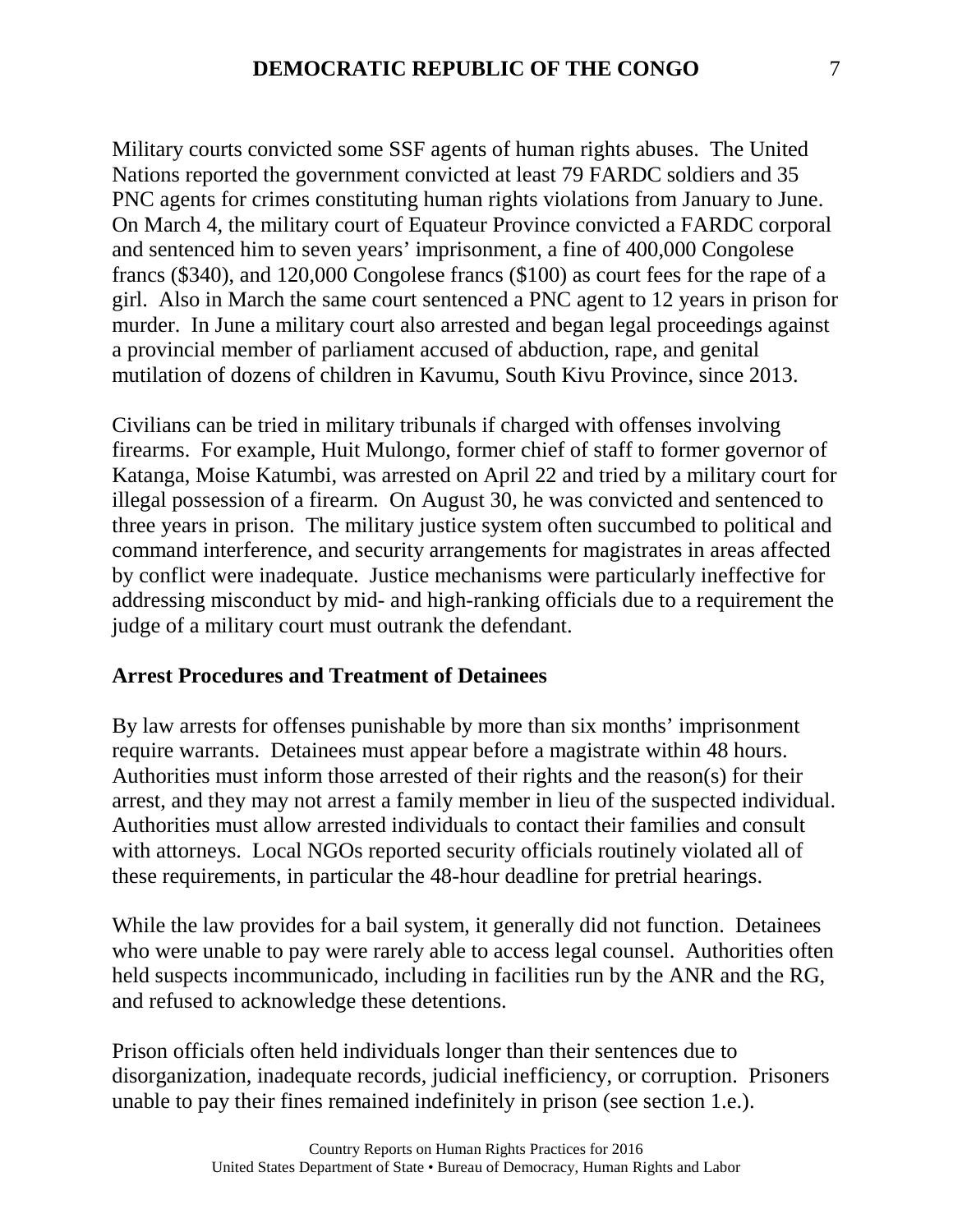Following visits by the vice minister of justice to detention centers, the PNC issued a decree in 2014 reforming arrest and detention procedures. The decree requires the PNC to verify facts before arresting individuals, separate men from women, and ensure the detention centers are sanitary. Authorities did not consistently implement the decree.

Arbitrary Arrest: Security personnel sometimes arrested and detained perceived opponents and critics of the government, occasionally under the pretext of state security, and often denied them due process, such as access to an attorney (see sections 1.a., 2.a., and 5). For example, on July 8, state agents arrested Jean de Dieu Kilima in Kisangani, and the ANR held him incommunicado for approximately 10 days. The Ministry of Justice and Human Rights filed charges against Kilima upon his transfer from ANR detention. Kilima was provisionally released on September 5 as part of a government effort to reduce political tensions, but charges against him were still pending at year's end. The SSF also arbitrarily arrested numerous civil society activists and civilians following protests in Kinshasa in September and December, often holding them incommunicado and without charge for extended periods.

Police sometimes arbitrarily arrested and detained persons without filing charges to extort money from family members or because administrative systems were not well established.

Pretrial Detention: Prolonged pretrial detention, ranging from months to years, remained a problem. Lawyers Without Borders reported between 75 and 82 percent of the prison population was in pretrial detention. In August officials released several dozen youth from pretrial detention in Makala Prison in Kinshasa after a review found they had been in detention longer than the maximum sentences if convicted. Judicial inefficiency, administrative obstacles, corruption, financial constraints, and staff shortages also caused trial delays.

In April Human Rights Watch reported that many prisoners, including at least 29 children, had been detained at Angenga Prison since the first half of 2015 without formally being charged with crimes or having access to lawyers or their families. During that time four of these prisoners died of illness, and, in February, two were shot and killed, allegedly during an escape attempt.

Detainee's Ability to Challenge Lawfulness of Detention before a Court: Detainees are entitled to challenge in court the legal basis or arbitrary nature of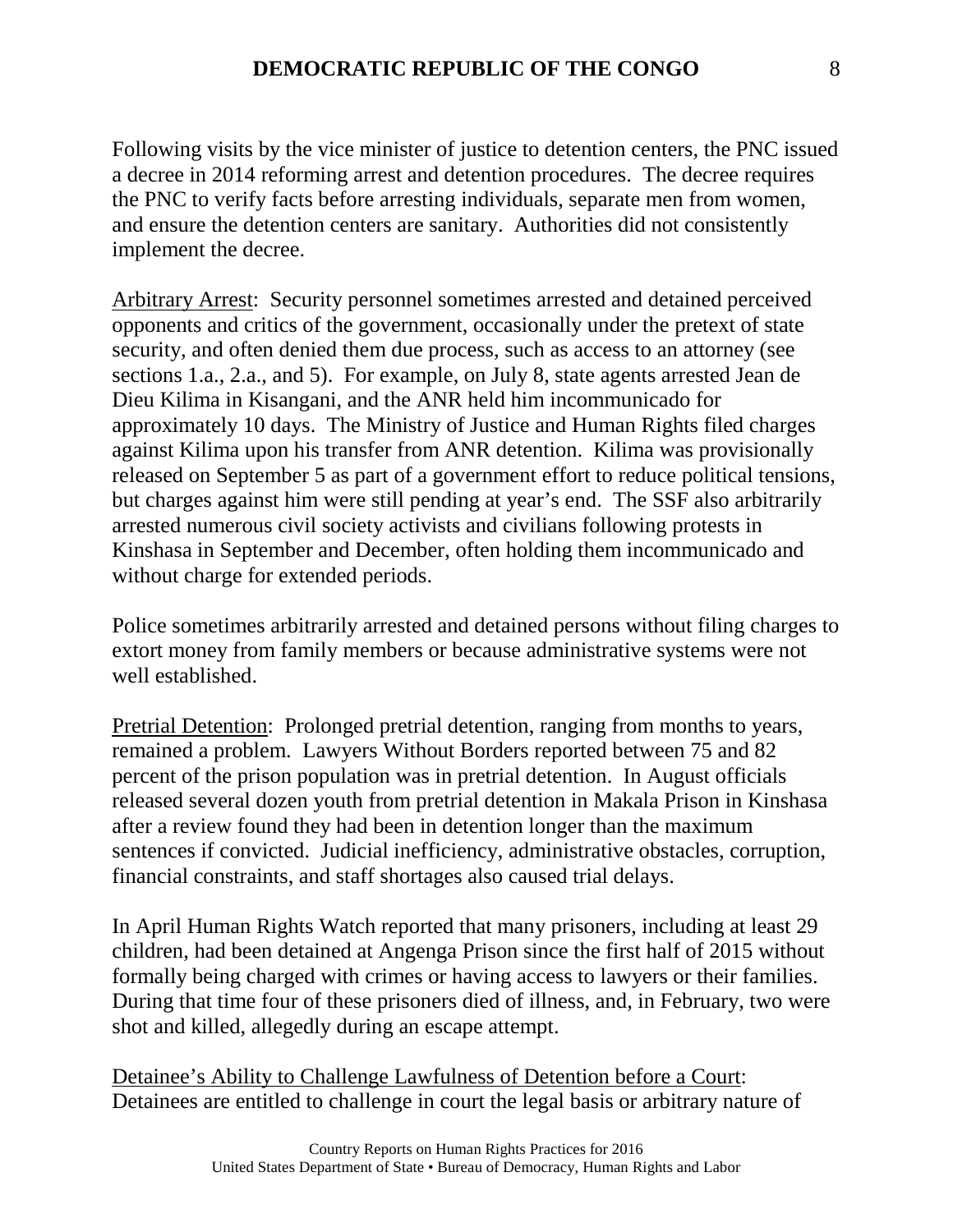their detention; however, few were able to obtain prompt release and compensation.

Amnesty: Following the defeat of the March 23 Movement (M23) in 2013, the National Assembly enacted a law in 2014 that provides amnesty for acts of insurgency, acts of war, and political offenses.

### **e. Denial of Fair Public Trial**

Although the law provides for an independent judiciary, the judiciary was corrupt and subject to influence. Officials and other influential individuals often subjected judges to coercion. For instance, on June 27, the senior judge presiding over the trial of opposition party leader Moise Katumbi--who was convicted in absentia on June 22 for the fraudulent sale of property, sentenced to three years in prison and ordered to pay 852 million Congolese francs (\$722,000) in damages--wrote a public letter accusing ANR of placing her under "physical and moral" pressure to convict Katumbi. The judge and two of the court reporters involved in the case subsequently went into hiding. In an interview broadcast by international media on December 14, the judge publicly renounced her conviction of Katumbi, which she said was government-ordered. The judge claimed she experienced threats and pressure from the government to convict Katumbi before, during, and after the trial.

A shortage of judges hindered the government's ability to provide expeditious trials, and judges occasionally refused transfers to remote areas where shortages were most acute because the government could not support them there. Authorities routinely did not respect court orders. Disciplinary boards created under the High Council of Magistrates continued to rule on numerous cases of corruption and malpractice each month. Many of these rulings included the firing, suspension, or fining of judges and magistrates.

## **Trial Procedures**

The constitution provides for a presumption of innocence, but this was not observed in practice. Authorities are required to inform defendants promptly and in detail of the charges against them, with free interpretation as necessary. The public may attend trials at the discretion of the presiding judge. Defendants have the right to a trial within 15 days of being charged, but judges may extend this period to a maximum of 45 days. Authorities only occasionally abided by this requirement. The government is not required to provide counsel in most cases,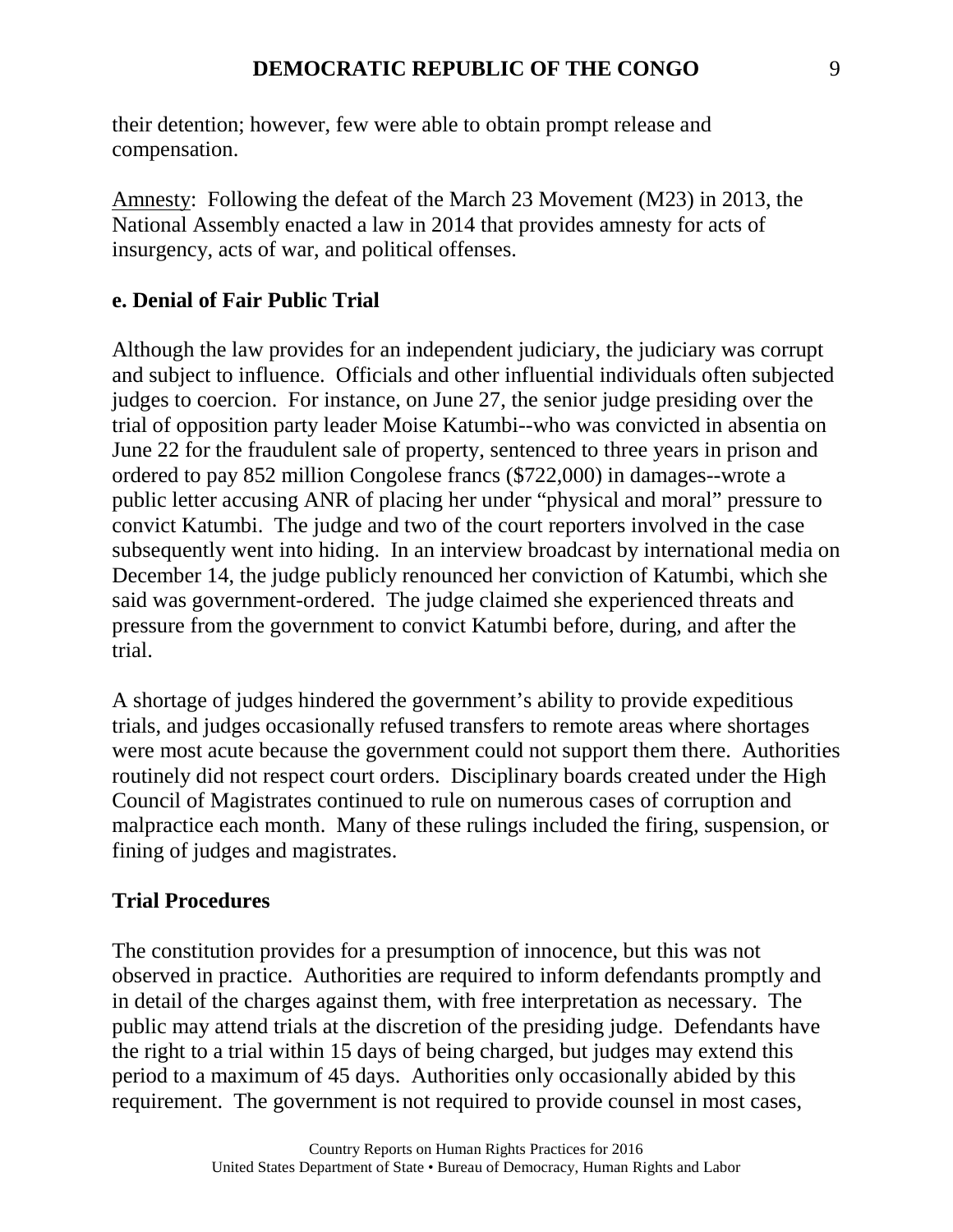with the exception of murder trials. While the government regularly provided free legal counsel to indigent defendants in capital cases, lawyers often did not have adequate access to their clients. Defendants have the right to be present and to have a defense attorney represent them. Authorities occasionally disregarded these rights. Authorities generally allowed adequate time to prepare a defense, although there were few resources available. Authorities did not regularly observe a law that requires defendants have access to government-held evidence. Defendants have the right to confront witnesses against them and to present evidence and witnesses in their own defense, but witnesses often were reluctant to testify due to fear of retaliation. Defendants are not compelled to testify or confess guilt. Defendants have the right to appeal, except in cases involving national security, armed robbery, and smuggling, which the Court of State Security usually adjudicates. These rights extend to all citizens.

#### **Political Prisoners and Detainees**

There were reports of political prisoners and detainees. Authorities charged political prisoners with a variety of offenses, including offending the person or threatening the life of the head of state, inciting tribal hatred or civil disobedience, spreading false rumors, treason, and attacking state security. While the government permitted international human rights organizations and MONUSCO access to some of these prisoners, authorities consistently denied access to detention facilities run by the RG and the ANR (see section 1.c.).

On February 16, SSF arrested Bienvenu Matumo, Marcel Heritier Kapitene, and Victor Tesongo of the civil society organization Struggle for Change (LUCHA) in Kinshasa ahead of a general strike planned by opposition and civil society. They were held at an ANR detention center until February 19, when they were transferred to prison. On May 20, they were convicted of inciting civil disobedience and spreading false rumors and sentenced to 12 months in prison. On August 19 and 26, the government released several jailed activists, including Matumo, Kapitene, Tesongo, Fred Bauma, Yves Makwambala, Christopher Ngoy, Jean de Dieu Kilima, and Jean-Marie Kalonji as part of an effort to reduce political tensions. Individuals with pending charges, such as Bauma and Makwambala, who were accused of an attempted attack on the head of state's life, attempted coup, and treason, received a provisional release, meaning their cases could resume at any time. Individuals already convicted, such as Matumo, Kapitene, and Tesongo, received a conditional release. The provisional and conditional nature of these releases curtailed these individuals' right to freedom of expression, assembly, and association.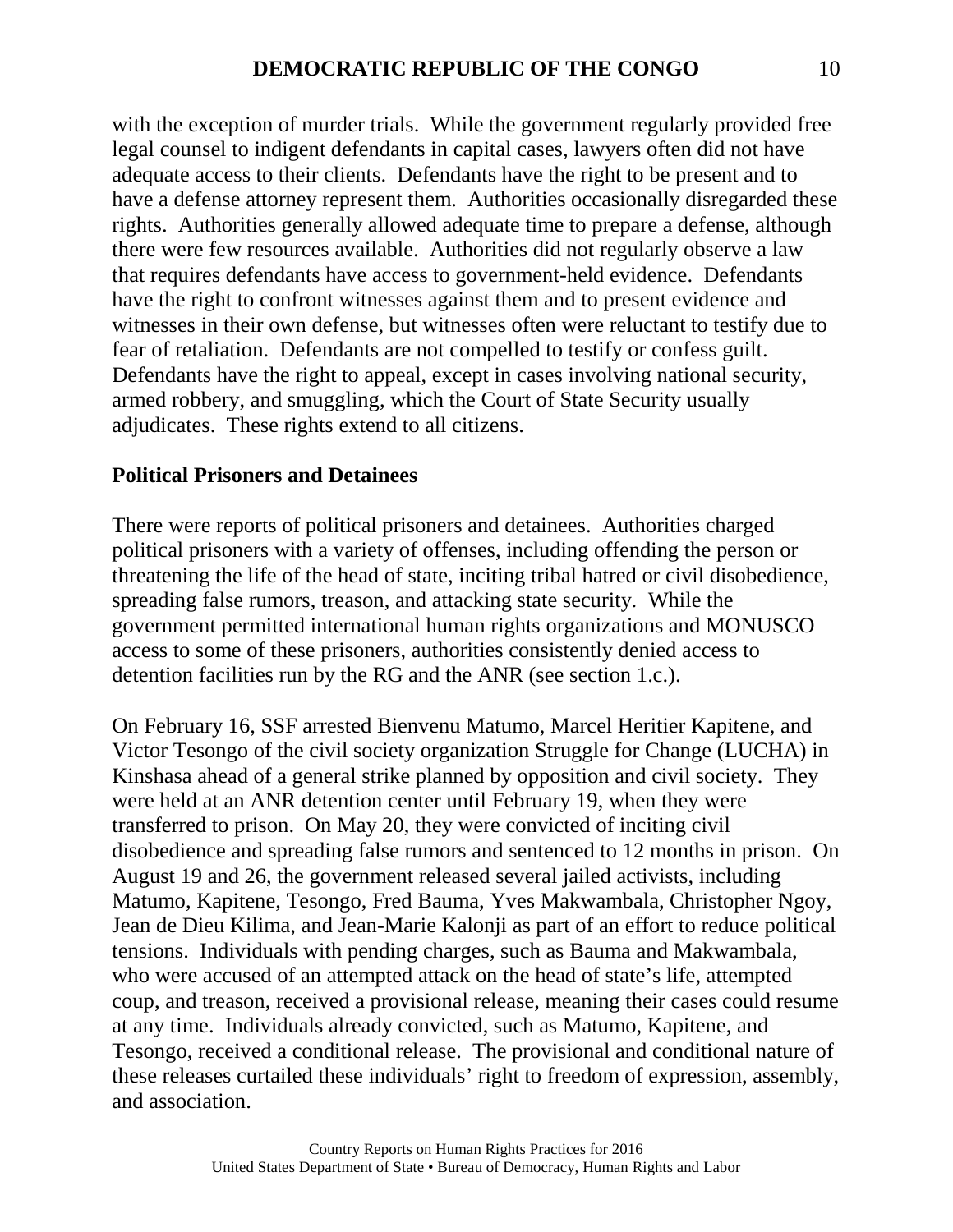### **DEMOCRATIC REPUBLIC OF THE CONGO** 11

### **Civil Judicial Procedures and Remedies**

Individuals may seek civil remedies for human rights violations within the civil court system. Most individuals, however, preferred to seek redress in the criminal courts.

## **f. Arbitrary or Unlawful Interference with Privacy, Family, Home, or Correspondence**

Although the law prohibits arbitrary interference with privacy, family, home, or correspondence, SSF routinely ignored these provisions. The SSF harassed and robbed civilians, entered and searched homes and vehicles without warrants, and looted homes, businesses, and schools. In February, PNC officers invaded the house of and ultimately arrested six LUCHA members in Goma. The activists were preparing posters for a demonstration planned for later that day. The SSF also conducted house-to-house searches and arrests in Kinshasa following the September 19-20 protests. Local human rights NGOs reported that between December 16 and 21, SSF conducted house-to-house searches in certain Kinshasa neighborhoods and arrested youth with suspected links to protests.

### **g. Abuses in Internal Conflict**

Both local and foreign-influenced conflicts continued in parts of the east, particularly in the provinces of North Kivu, South Kivu, Tanganyika, Ituri, Haut-Uele, and Bas-Uele. Foreign RMGs, such as the Democratic Forces for the Liberation of Rwanda (FDLR), Allied Democratic Forces/National Army for the Liberation of Uganda (ADF/NALU), National Forces of Liberation (FNL), and Lord's Resistance Army (LRA), as well as indigenous RMGs such as different Mai-Mai (local militia) groups, continued to battle government forces and one another and to attack civilian populations.

There were credible reports the government provided support to at least two local militias fighting the FDLR. By impeding humanitarian aid and development assistance in some areas, the fighting in the east exacerbated an already severe humanitarian crisis.

There were credible reports that SSF and RMGs perpetrated serious human rights abuses. These RMGs included the Alliance of Patriots for a Free and Sovereign Congo (APCLS), the ADF, Bakata Katanga, the FDLR, FNL, Forces of the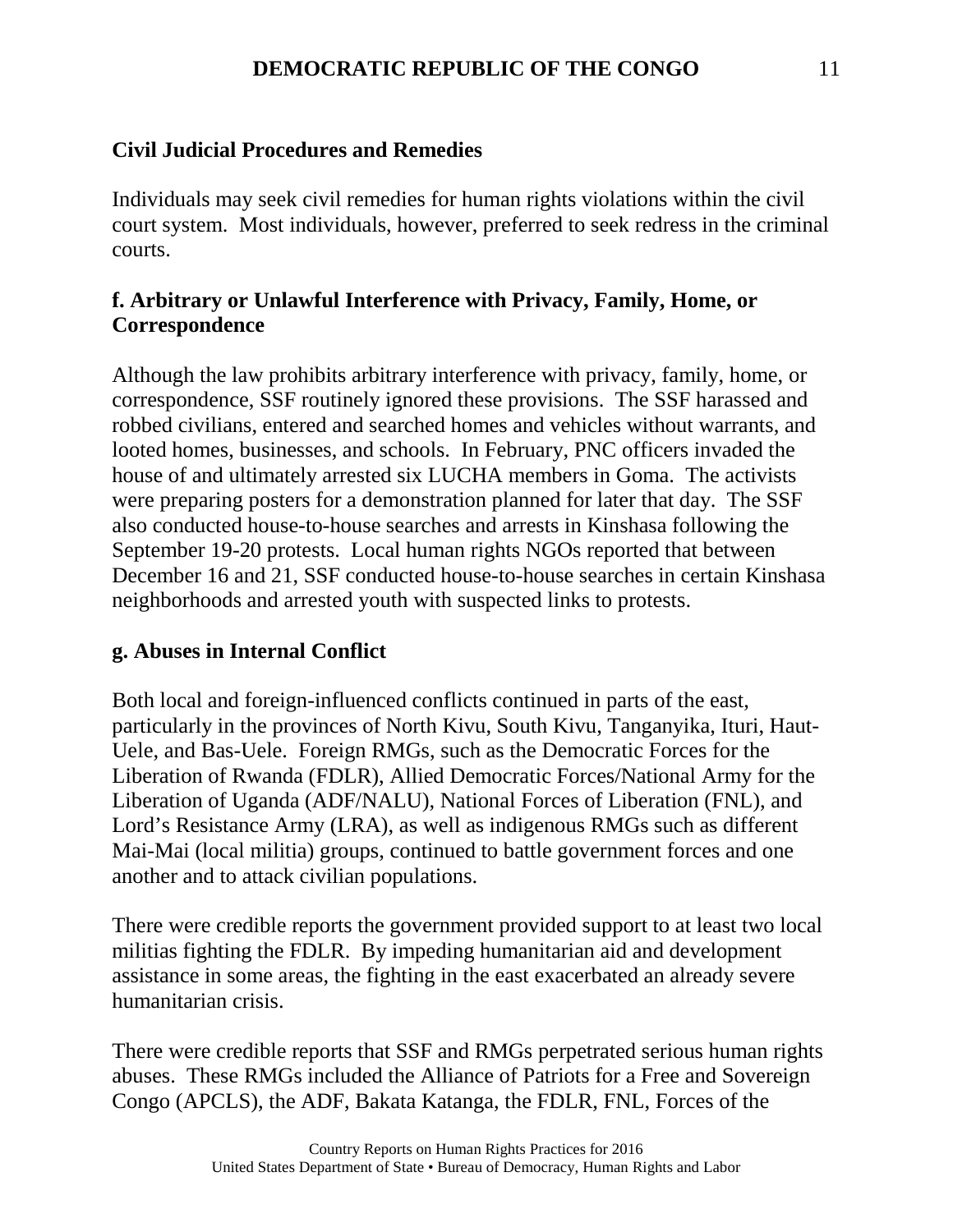Patriotic Resistance of Ituri (FRPI), the LRA, various Nyatura factions, Raia Mutomboki, and the following Mai-Mai groups: Mazembe, Charles Shetani, Yakutumba, and several others.

The government took military action against several major RMGs. Operational cooperation between MONUSCO and the government resumed after a one-year hiatus after UNJHRO discovered two generals appointed in January 2015 to lead counter-FDLR efforts had records of violating human rights. Disagreements between the two sides on the appropriate troop-level reductions stalled efforts to restart cooperation during 2015. The two forces were able to strengthen their cooperation against the FDLR, ADF, FRPI, and FNL during 2016.

There was widespread killing, rape, and displacement of civilians by ethnic militia in Tanganyika Province in clashes between ethnic Luba and ethnic Batwa communities. The conflict erupted in mid-2013 and continued intermittently through the year. In August 2015, 10 Batwa and 27 Lubas were charged with crimes against humanity and crimes of genocide. Their trial was underway at year's end.

In March the UN Security Council extended MONUSCO's mandate for 12 months and renewed the intervention brigade to neutralize armed groups. At year's end MONUSCO consisted of approximately 17,500 peacekeepers, military observers, and police.

Killings: According to reports by UN agencies and NGOs, the SSF and RMGs summarily executed or otherwise killed 315 civilians from January to June. On August 13, alleged ADF combatants killed 50 persons with machetes and axes near the town of Beni.

Abductions: UN agencies and NGOs reported RMGs abducted individuals, generally to serve as porters or guides, or to demand ransom. In August the NGO Caritas accused the FDLR of kidnapping three of its Congolese workers in an area approximately 75 miles northwest of Goma. The three were released a few days later.

Physical Abuse, Punishment, and Torture: UN agencies and NGOs reported the SSF arrested, illegally detained, raped, and tortured civilians. The United Nations reported that on July 3-4, FARDC soldiers raped 10 women who had been gathering firewood in Virunga National Park. The PNC opened an investigation into the case.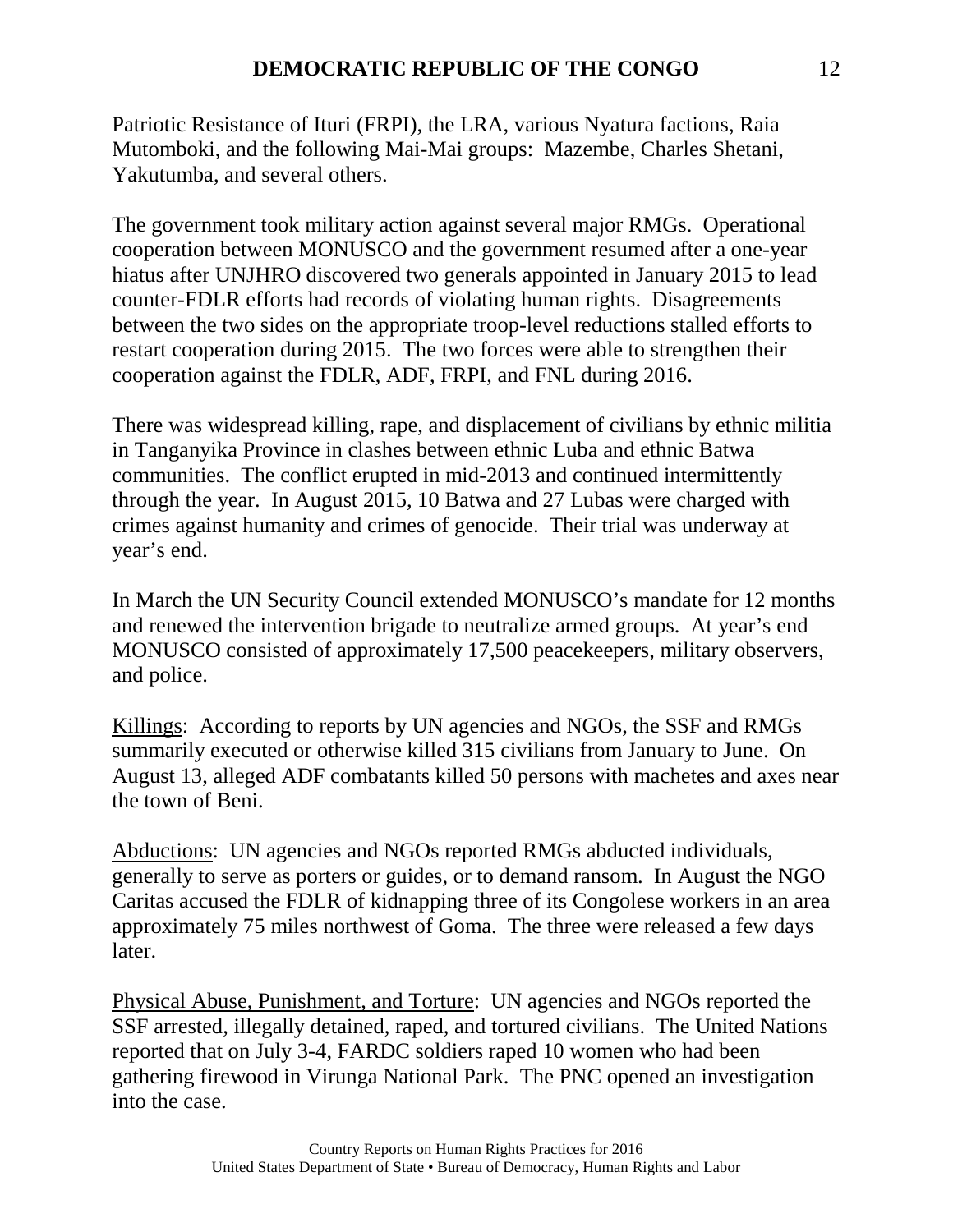RMGs committed abuses in rural areas of North Kivu, South Kivu, Katanga, and Orientale, including killing, raping, and torturing civilians. Many of the victims of the August 13 massacre by suspected ADF members outside Beni town were bound and possibly tortured before they were killed. In certain areas in the east, RMGs looted, extorted, illegally taxed, and kidnapped civilians, often for ransom.

Both male and female RMG members raped men, women, and minors as part of the violence among and between them and the FARDC. Statistics for rape, including rape of males, were not available.

The ADF continued using crude improvised explosive devices that resulted in FARDC casualties. For example, on November 8, one of the devices exploded in Goma, killing a child and injuring 32 UN peacekeepers. No one claimed responsibility for the attack, and the perpetrators remained unknown at year's end.

Child Soldiers: From January through November, the UN Children's Fund (UNICEF) reported 1,196 children were separated from RMGs; UNICEF assisted the children through a number of NGOs. These children were separated from the FDLR (379), Nyatura (201), FRPI (105), other Mai-Mai groups (77), Raia Mutomboki (72), FPD/Shetani (67), UPDI/Mai-Mai Mazembe(56), FDLR/RUD (50), NDC/Renove/Guidon (33), UPCP (31), APCLS (24), ADF (17), NDC/Cheka (18), GA Burundais (14), Mai-Mai Yira (13), LRA (11), Mai-Mai Kata Katanga, (eight) Mai-Mai Simba (seven), MAC (four), Mai-Mai Kifuafua (three), FARDC (two), FRF (two), FPP (one), and M23 (one). Most of the children were separated in North Kivu (81 percent), followed by Ituri (9 percent), South Kivu (8 percent) and Haut Ulele (2 percent). Twelve children were separated from FARDC during the year. Eleven of these children had been recruited in previous years, and one was recruited during the year.

Of the 3,338 children associated with armed forces and groups assisted by UNICEF via partners during the year, the majority--886--declared they were used as combatants; 744 were used for domestic work; 200 to fetch water, wood, and food; 391 as escorts; 147 to bear "fetishes" or transport weapons; and 148 as wives and/or for sexual exploitation. Other forms of use included working as spies, bodyguards, recruiters, camp guards, animal guards, or healers.

The SSF continued to arrest and detain children for their association with armed groups. The United Nations secured the release of nearly 200 children, mostly boys, from FARDC, police, and military prosecutor detention centers.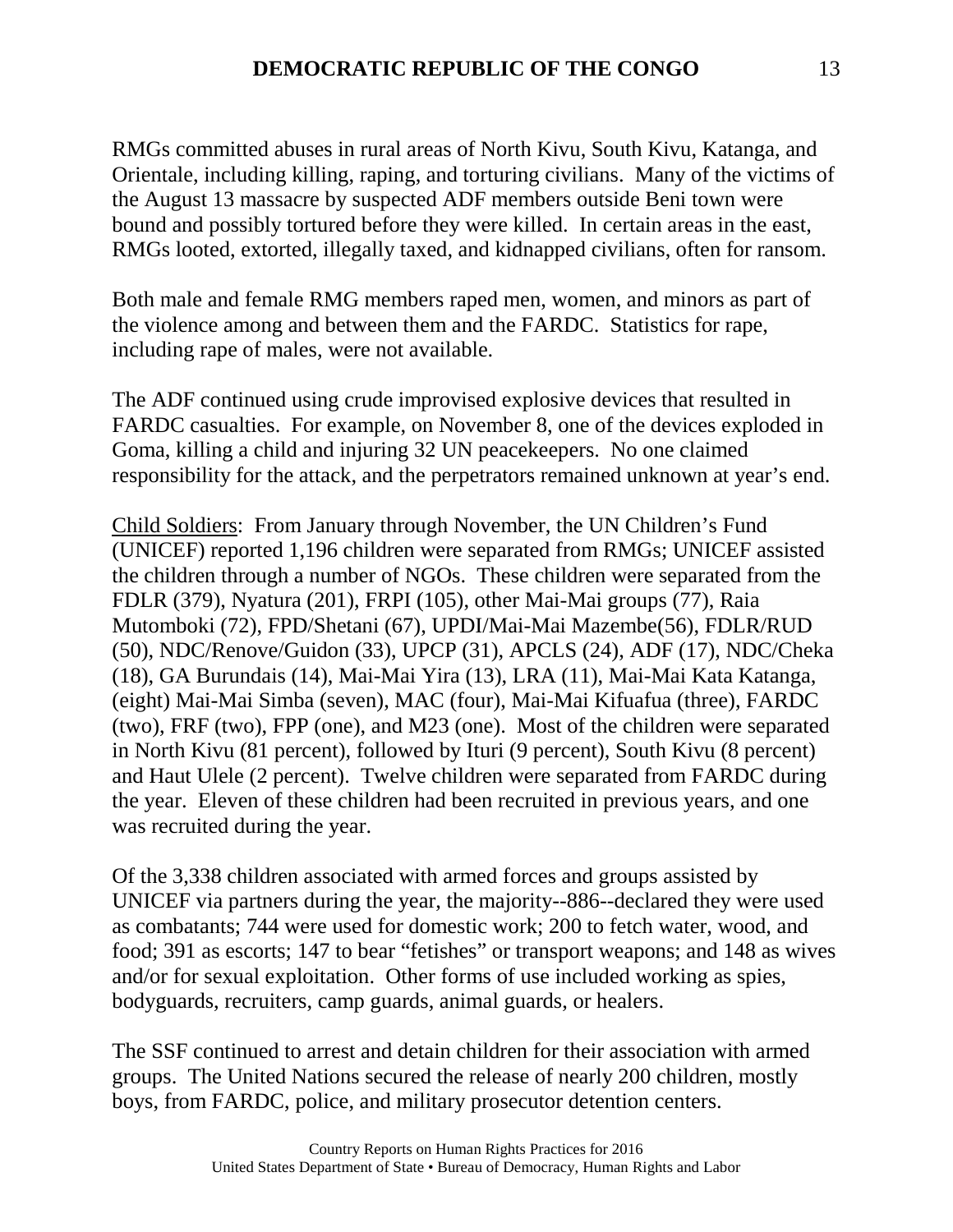The president appointed an advisor on sexual violence and child recruitment in 2014. She raised awareness of the problems of sexual violence throughout the country and encouraged efforts to remove child soldiers from the SSF and provide services to victims. The government cooperated with international organizations to eliminate recruitment and remove children from SSF and RMGs.

See also the Department of State's annual *Trafficking in Persons Report* at [www.state.gov/j/tip/rls/tiprpt/.](http://www.state.gov/j/tip/rls/tiprpt/)

Other Conflict-related Abuse: Fighting between the FARDC and RMGs continued to displace populations and limit humanitarian access, particularly in Rutshuru, Walikale, Lubero, Beni, and Nyiragongo territories in North Kivu Province. During the year, according to the UN Office for the Coordination of Humanitarian Affairs, humanitarian agency personnel were involved in 152 security incidents in North and South Kivu. This total included all incidents affecting national and international NGOs (humanitarian and postconflict/development combined), as well as the ICRC, but excluded all incidents against UN organizations or other international organizations (such as donors). There was a 22 percent reduction in incidents during the year, but the number of humanitarian workers killed in such incidents increased from one to four.

RMGs and SSF destroyed and looted towns and homes as a tactic in conflicts. For example, FARDC Sokola II forces targeted and emptied some of the Hutu IDP camps in North Kivu and burned several villages in an effort to disperse local civilian Hutu populations during their counter-FDLR operations. The FARDC alleged these communities held many FDLR "reservists" and dependents, and it took the actions to reduce the ability of Hutu communities to provide support for the FDLR.

In North Kivu, South Kivu, Oriental, and Katanga provinces, RMGs and FARDC soldiers continued to illegally tax, exploit, and trade natural resources for revenue and power. Clandestine trade in minerals and other natural resources facilitated the purchase of weapons and reduced government revenues. The natural resources most exploited were gold, cassiterite (tin ore), coltan (tantalum ore), and wolframite (tungsten ore), but also included wildlife products, timber, charcoal, and fish.

According to media and civil society, the LRA trafficked in elephant ivory from Garamba National Park to finance its operations, likely by smuggling ivory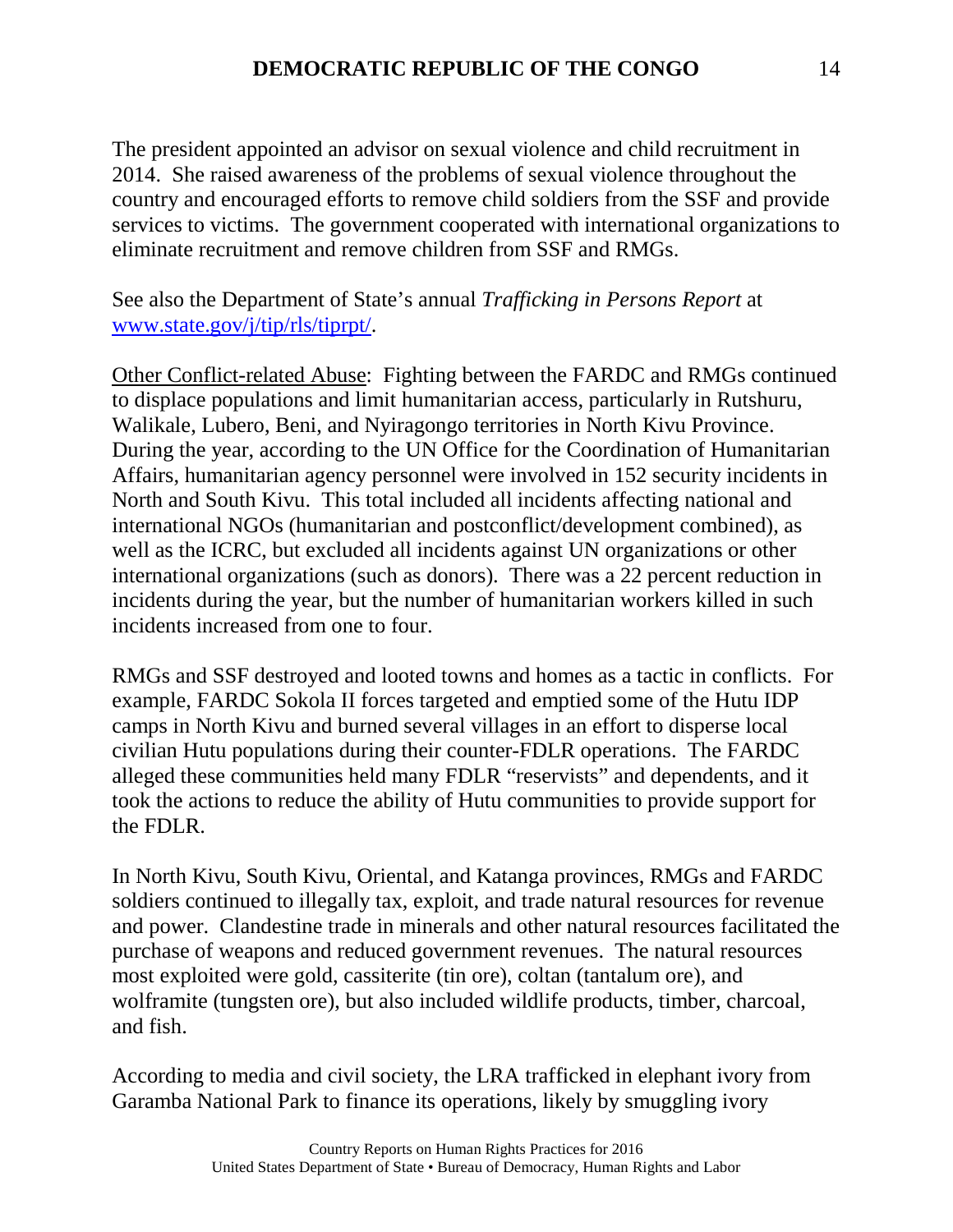through the CAR, South Sudan, and the disputed Kafia Kingi region controlled by Sudan to link with illicit networks transferring these goods to China. The final report of the UN Group of Experts (UNGOE) in May 2015 indicated FARDC elements, local poachers, and armed groups were involved in the illegal exploitation of and trade in wildlife products, including ivory.

The illegal trade in minerals was both symptom and cause of weak governance. It financed the SSF and RMGs and sometimes generated revenue for traditional authorities and local and provincial governments. With enhanced government regulation encouraged by global advocacy efforts and donor support, the mining of cassiterite, coltan, and wolframite resulted in a small but increasing amount of legal conflict-free export from North and South Kivu, Katanga, and Maniema provinces. The SSF and RMGs continued to control, extort, and threaten remote mining areas in North Kivu, South Kivu, Orientale, and Katanga provinces but had much less influence in Maniema Province.

The law prohibits the FARDC and RMGs from engaging in mineral trade, but the government did not effectively enforce the law. Criminal involvement by FARDC units and RMGs included protection rackets, extortion, and theft. There were unsubstantiated reports government officials were involved in illegal gold mining.

The UNGOE reported several RMGs and elements of the FARDC profited from illegal trade and exploitation in the minerals sector (see section 7.b.). The UNGOE also reported that smuggling of minerals continued in the east and from there to Rwanda, Uganda, and Burundi.

# **Section 2. Respect for Civil Liberties, Including:**

## **a. Freedom of Speech and Press**

The law provides for freedom of speech and press. The press frequently and openly criticized public officials and public policy decisions. Individuals generally could criticize the government, its officials, and other citizens in private without being subject to official reprisals. Public criticism, however, of government officials, the president, or government policies regarding elections, democracy, and corruption sometimes resulted in intimidation, threats, and arrest.

Freedom of Speech and Expression: The law prohibits insulting the head of state, malicious and public slander, and language presumed to threaten national security. Authorities sometimes detained journalists, activists, and politicians when they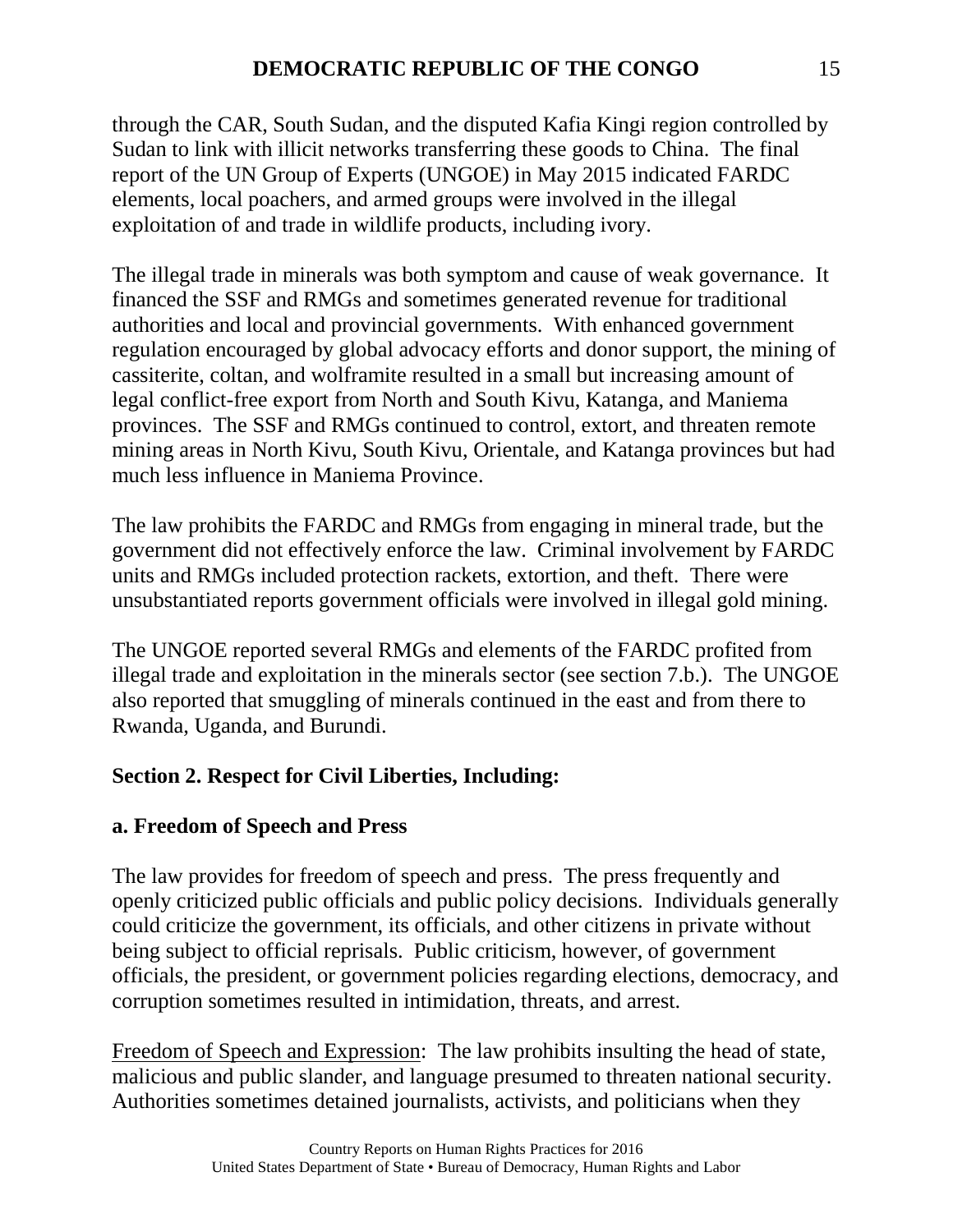publicly criticized the government, the president, or the SSF. Plainclothes security agents allegedly monitored political rallies and events.

On April 22, Godefroy Mwanabwato was convicted and sentenced to 24 months in prison for offending the head of state, offending the government and parliament, and inciting racial and ethnic hatred. Mwanabwato was arrested in June 2015 for a social media post criticizing the government and calling for the release of detained activists Fred Bauma and Yves Makwambala. He was held incommunicado for 15 days in ANR detention and allegedly tortured, then conditionally released on August 31 as part of a government effort to reduce political tensions.

On December 27, reportedly acting on a request from the public prosecutor, the provincial assembly in Haut Katanga stripped opposition National Federalists Union of Congo party president Gabriel Kyungu Wa Kumwanza of parliamentary immunity for allegedly insulting the head of state during a speech in April.

Press and Media Freedoms: The law mandates the High Council for the Audiovisual and Communications (CSAC) to provide for freedom of the press and equal access to communications media and information for political parties, associations, and citizens. A large and active private press functioned predominantly in Kinshasa, although with some representation across the country, and the government licensed a large number of daily newspapers. Radio remained the principal medium of public information due to limited literacy and the relatively high cost of newspapers and television. The state owned three radio stations and three television stations, and the president's family owned two additional television stations. Government officials, politicians, and to a lesser extent church leaders, owned or operated the majority of media outlets.

The government required newspapers to pay a one-time license fee of 250,000 Congolese francs (\$210) and complete several administrative requirements before publishing. Broadcast media were also subject to a Directorate for Administrative and Land Revenue advertisement tax. Many journalists lacked professional training, received little or no set salary, could not access government information, and exercised self-censorship due to concerns about harassment, intimidation, or arrest.

The local NGO Journalists in Danger reported seven independent media outlets, including Nyota Television, Mapendo Television, Jua Television, La Voix du Katanga, and Radio Liberte Butembo, were closed during the year for political reasons. In August the minister of justice and human rights announced Canal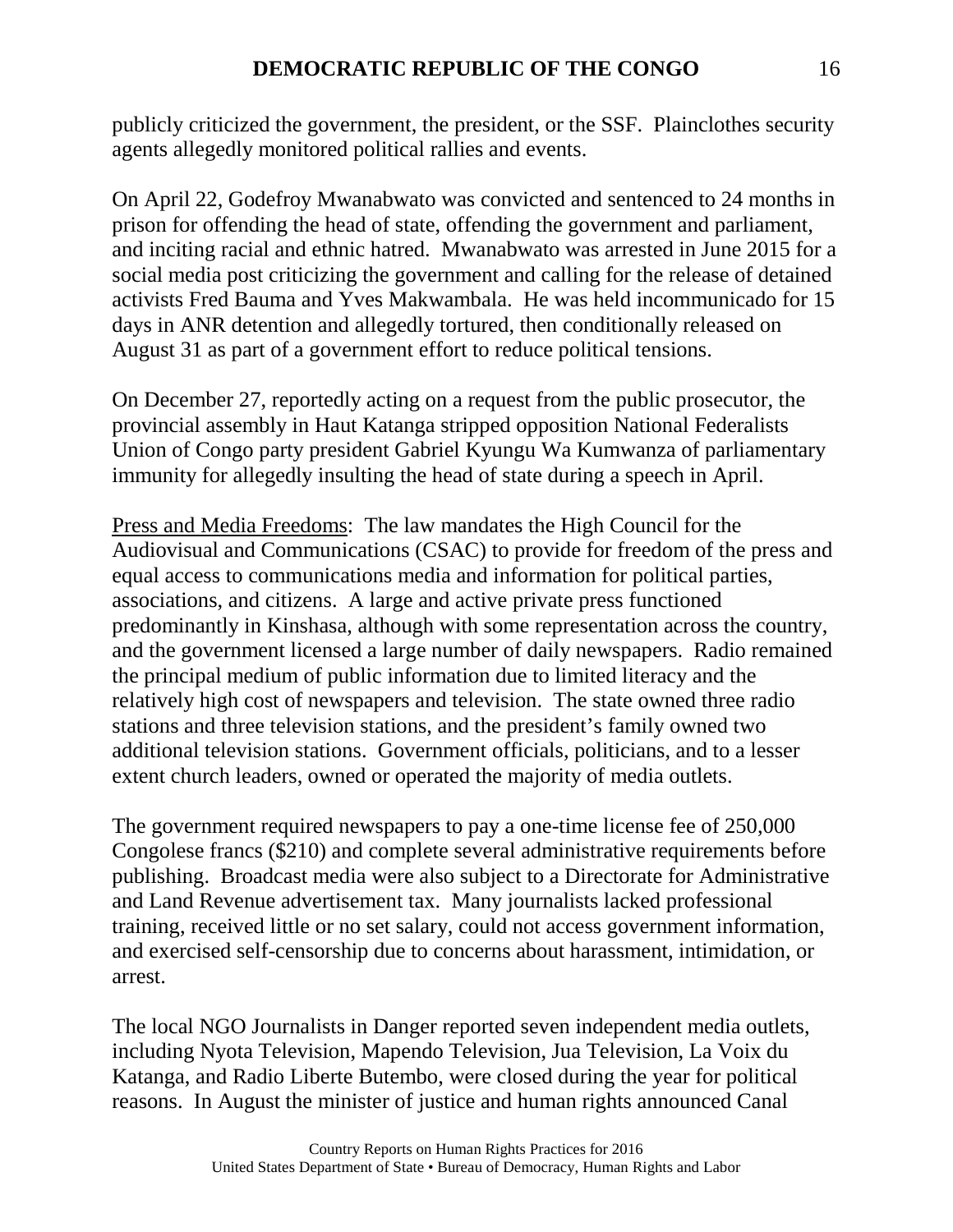Congo Television (CCTV) and Canal Kin Television, both owned by opposition leaders and closed since 2011, could resume broadcasting as a measure to ease political tensions. Canal Futur Television, also closed in 2011, for allegedly owing back taxes, remained closed at year's end. On December 19, the government closed CCTV and Radio Liberte Kinshasa, both owned by Jean-Pierre Bemba, leader of the opposition Congolese Liberation Movement party. The CSAC and the teledistribution company that manages media in Kinshasa denied involvement in closing the stations. Authorities maintained they were closed for failing to pay back taxes and licensing fees. The stations remained closed at year's end.

Violence and Harassment: Local journalists were vulnerable to intimidation and violence by the SSF. According to Journalists in Danger, 12 journalists were mistreated, arrested, or harassed by SSF while covering the September 19-20 protest in Kinshasa. For example, on September 19, Kinshasa SSF arbitrarily arrested Canal Congo Television journalist Dosta Lutula while he was covering an opposition demonstration. Lutula said he was taken to a military camp, beaten, and stripped. He was released the next day, but authorities kept his equipment and recordings. On the same day, La Prosperite reporter Kevin Inana and Eliezer Thambwe, host of the popular television show *Tokomi Wapi*, were arbitrarily arrested in Kinshasa, subjected to abuse, and briefly detained in military camps.

In 2015 two journalists were killed, one by a civilian attacker and the other by unidentified assailants. According to local NGOs, no investigation into these killings had begun by year's end. Journalists in Danger reported an increase in press freedom violations from 72 in 2015 to 87 during the year. The NGO reported authorities assaulted or tortured 16 journalists, arrested and held 11 for more than 48 hours, detained and interrogated 31 for less than 48 hours, and threatened or harassed 15 in the 12-month period ending November 30. Other incidents included efforts to subject them to administrative, judicial, or economic pressure or to obstruct the free circulation of information. At year's end the government had not sanctioned or charged any perpetrator of press freedom violations.

Censorship or Content Restrictions: While the CSAC is the only institution with legal authority to restrict broadcasts, the government, including the SSF and provincial officials, also exercised this power in practice. Some press officers in government agencies allegedly censored news articles by privately owned publications. Privately owned media increasingly practiced self-censorship, due to fear of potential suppression and the prospect of the government shutting them down as it had done previously to a handful of major pro-opposition media outlets.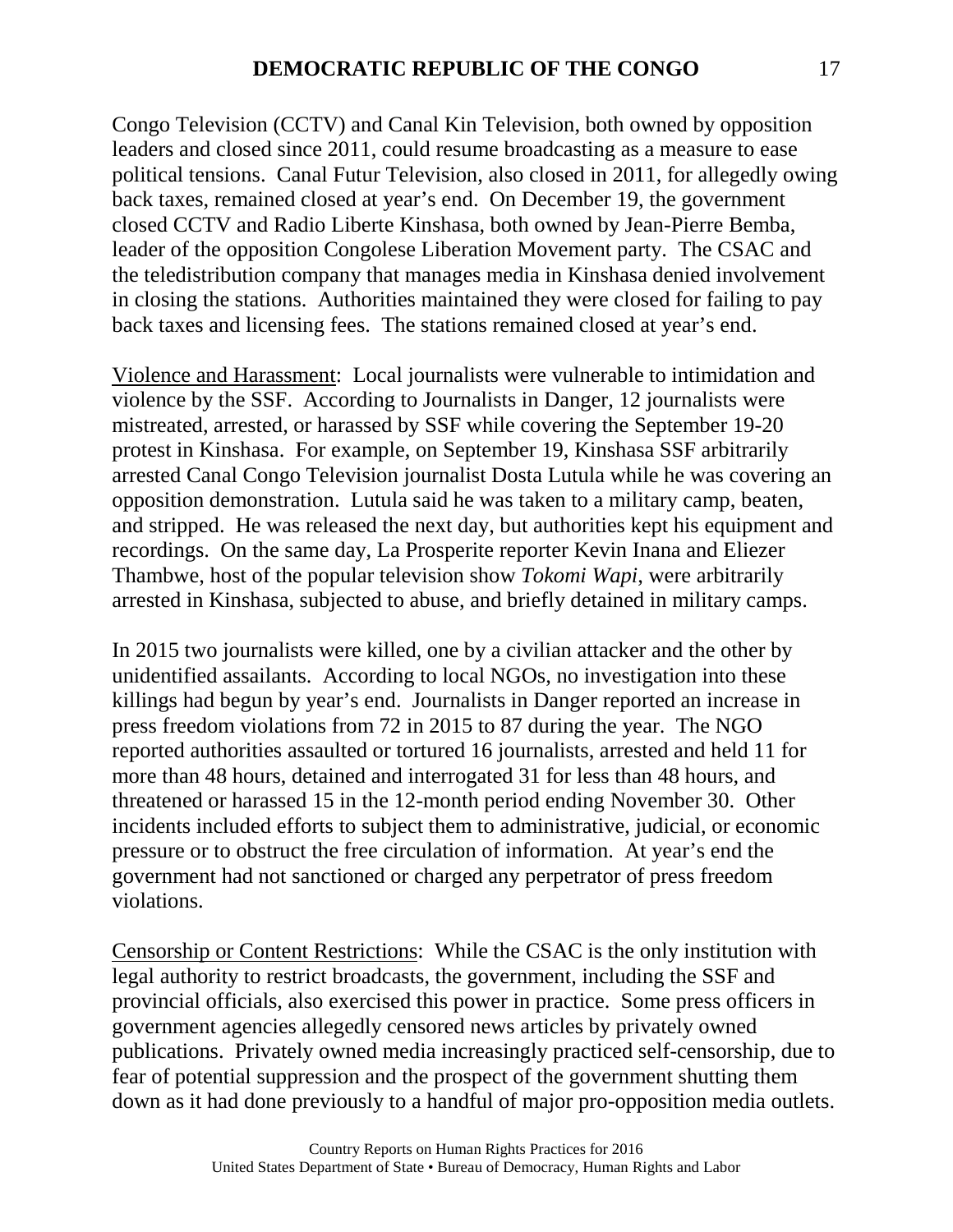Media representatives reported they were pressured by the government not to cover events organized by the opposition or news concerning opposition leaders. On November 4, the government blocked the signals of Radio France Internationale and UN-supported Radio Okapi. Radio Okapi's signal was reestablished November 11, but RFI's signal remained blocked at year's end.

Libel/Slander Laws: The national and provincial governments used criminal defamation laws to intimidate and punish critics. For example, the Ministry of Justice revived a defamation case against Vital Kamerhe, leader of the opposition party Union for the Congolese Nation (UNC), for his statements concerning electoral fraud in the 2011 elections, despite the settlement made out of court in 2012. If convicted, Kamerhe could face up to one year in prison and a fine, and could be barred from running for certain public offices. As of September the case was pending an appeal to the Constitutional Court. In addition, Kamerhe's Canal Futur Television was closed in 2011 for allegedly owing back taxes. The government authorized the station to resume broadcasting in August, days before the start of talks between the government and several opposition parties including Kamerhe's UNC. The station did not resume broadcasts, however, because by then another company was illegally using its frequency. It remained closed at year's end.

National Security: The national government used a law that prohibits anyone from making general defamatory accusations against the military to restrict free speech.

Nongovernmental Impact: RMGs and their political wings regularly restricted press freedom in the areas where they operated.

### **Internet Freedom**

Some private entrepreneurs made moderately priced internet access available through internet cafes in large cities throughout the country. Data-enabled mobile telephones were an increasingly popular way to access the internet. According to the International Telecommunication Union, 3.9 percent of individuals in the country used the internet during the year.

Ahead of anticipated protests on December 19, the government ordered internet providers to prohibit the sharing of video, images, or sound over social media, on penalty of revocation of their operating licenses. Companies were responsible for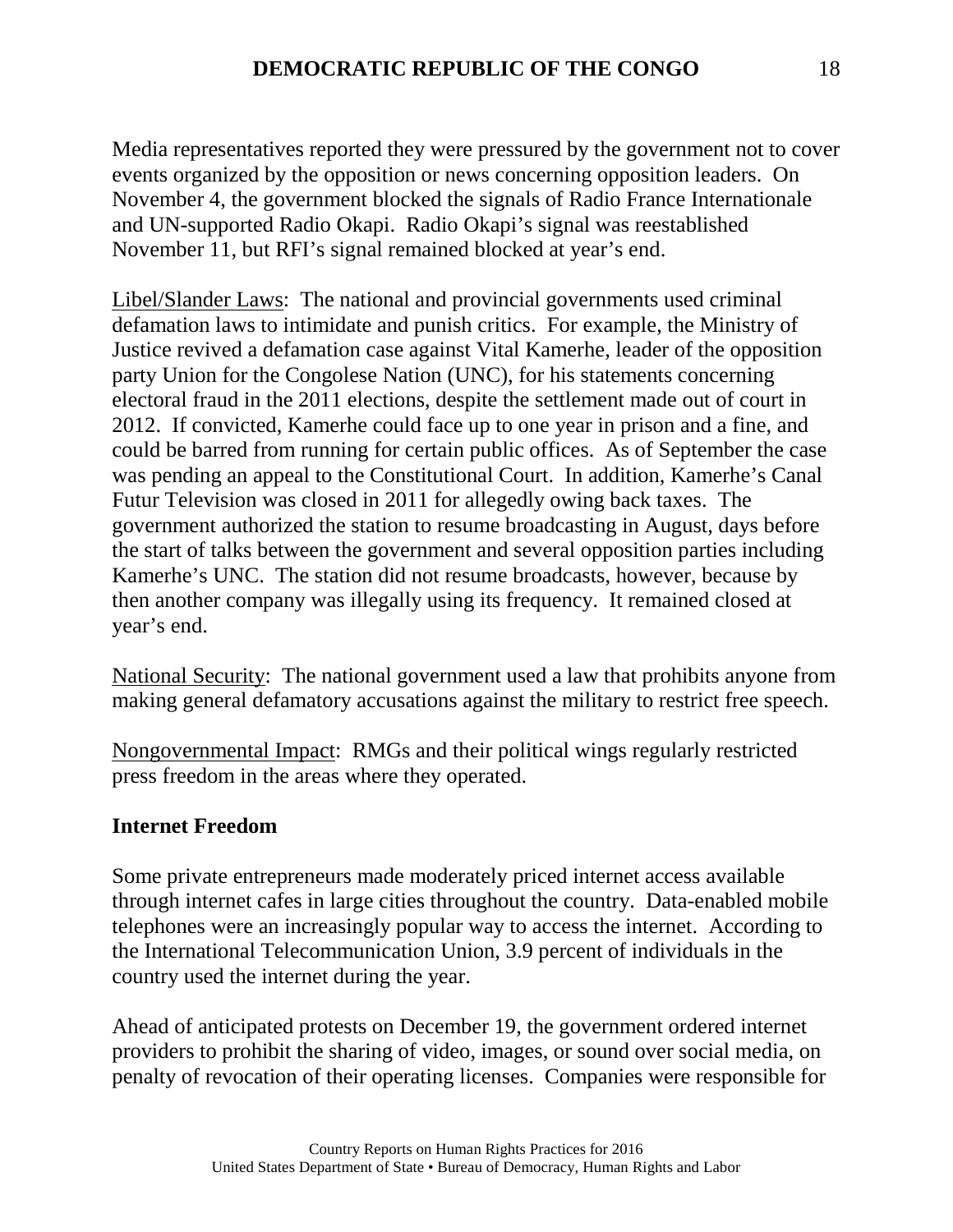### **DEMOCRATIC REPUBLIC OF THE CONGO** 19

either isolating and prohibiting this feature or shutting down all related data services. Companies re-opened full use of internet features by December 28.

#### **Academic Freedom and Cultural Events**

There were no government restrictions on academic freedom or cultural events.

#### **b. Freedom of Peaceful Assembly and Association**

#### **Freedom of Assembly**

The constitution provides for freedom of peaceful assembly, but the government sometimes restricted this right. The law requires organizers of public events to notify local authorities in advance of the event. The government maintained that public events required advance permission and sometimes declined to authorize public meetings or protests. The SSF occasionally beat, detained, or arrested participants in unauthorized protests, marches, or meetings.

UNJHRO's report on opposition September 19-21 protests noted that, according to the constitution, neither permission nor justification is required prior to demonstrations but that citizens planning to demonstrate in public must inform the relevant authority in writing. UNJHRO found that the government was enforcing a 1999 law requiring prior authorization, which, according UNJHRO, is "in contravention with the constitution."

According to MONUSCO at least 81 demonstrations organized by opposition political parties and/or civil society were either prohibited or repressed by the authorities from January to June. During the same period, at least 70 demonstrations, including 31 organized by the ruling party coalition, were held without incident. In October local authorities prevented, or SSF forcibly repressed, seven demonstrations planned or organized by opposition parties and civil society organizations and monitored by UNJHRO. On the other hand, at least 11 demonstrations, including nine organized by the ruling majority, took place without problems. For example, in September in Mbuji-Mayi, capital of Kasai Province, the governor organized a march in support of the head of state. The city's mayor, however, banned a march scheduled by the opposition Union for Democracy and Social Progress two weeks later and deployed police to prevent the rally.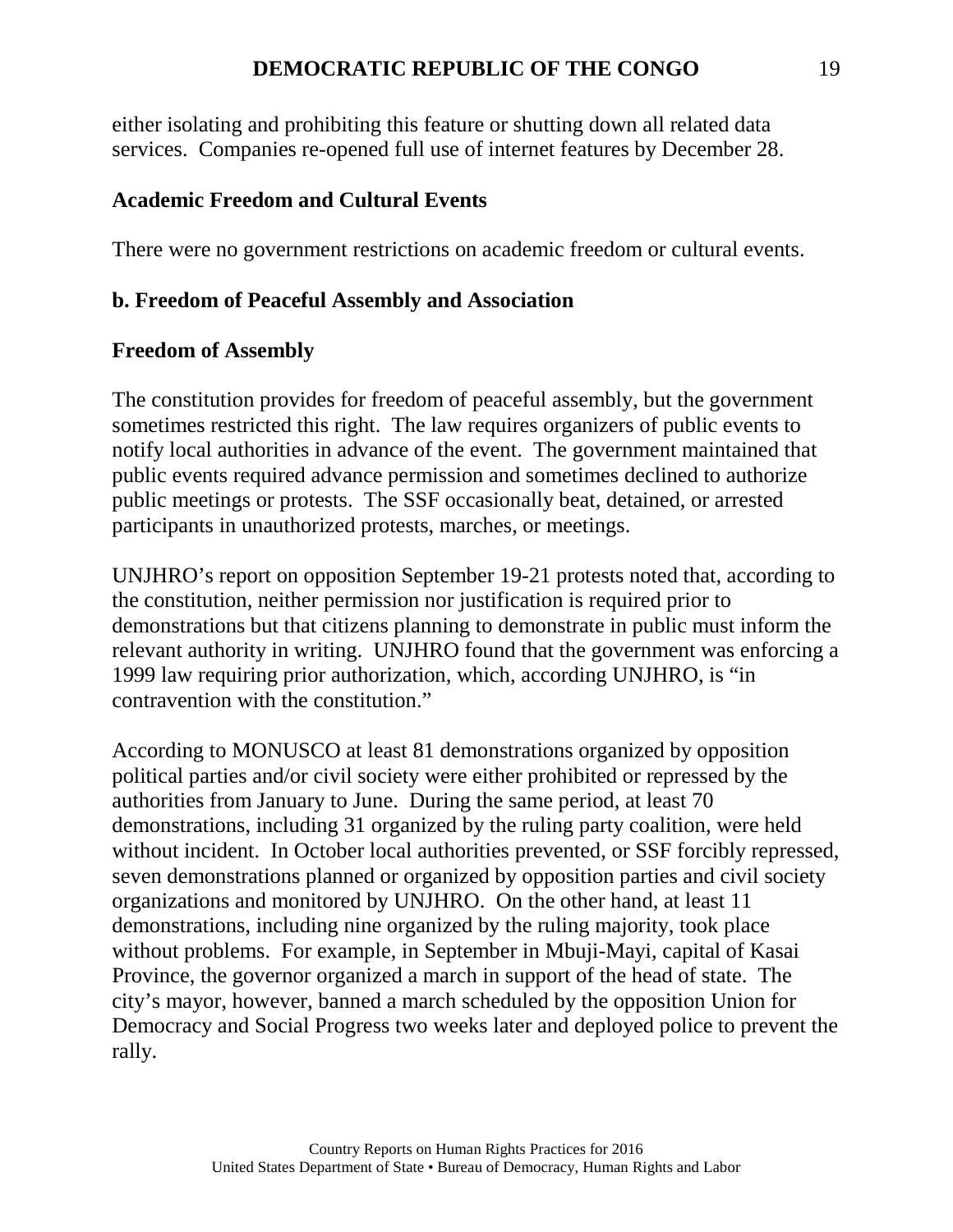After opposition protests in September, the government banned all public gatherings in most major cities, and SSF shut down subsequent peaceful protests and arrested participants. For example, on October 29, SSF arrested eight activists from the group Filimbi for staging a peaceful sit-in outside the African Union offices in Kinshasa. The Kinshasa governor's office issued a press release on October 31 announcing it would continue to enforce the ban on public gatherings and demonstrations in order "to guarantee the tranquil and serene conditions necessary for communal life, tolerance, and democratic values." On November 5, SSF surrounded the home of opposition leader Etienne Tshisekedi and prohibited him from holding a planned public meeting.

On November 3, the UN special rapporteurs on freedom of peaceful assembly and association, the promotion and protection of the right to freedom of opinion and expression, and the situation of human rights defenders issued a statement condemning the government's protest ban, stating, "It is clear that the current situation in the DRC does not justify a general ban on demonstrations in several cities. In fact, given that the country is in a hotly disputed election period, people should be given more space, not less, to express their democratic freedoms." The special rapporteurs called the prohibitions on marches "disturbing signs that democratic space is rapidly dissipating in the DRC, with human rights organizations and opposition parties bearing the brunt of the repression."

### **Freedom of Association**

The constitution provides for freedom of association, and the government generally respected this right. Civil society organizations and NGOs are required to register with the government and may receive funds only through donations; they cannot generate any revenue, even if it is not at a profit. The registration process is burdensome and very slow. Some groups, particularly within the LGBTI community, reported the government had denied their registration requests.

During an interactive dialogue with civil society in Kinshasa on March 21, the minister of justice and human rights stated that only 63 of more than 21,000 NGOs in the country were formally registered. Many NGOs reported that, even when carefully following the registration process, it often took years to receive legal certification. Many interpreted registration difficulties as intentional government obstacles for impeding NGO activity.

### **c. Freedom of Religion**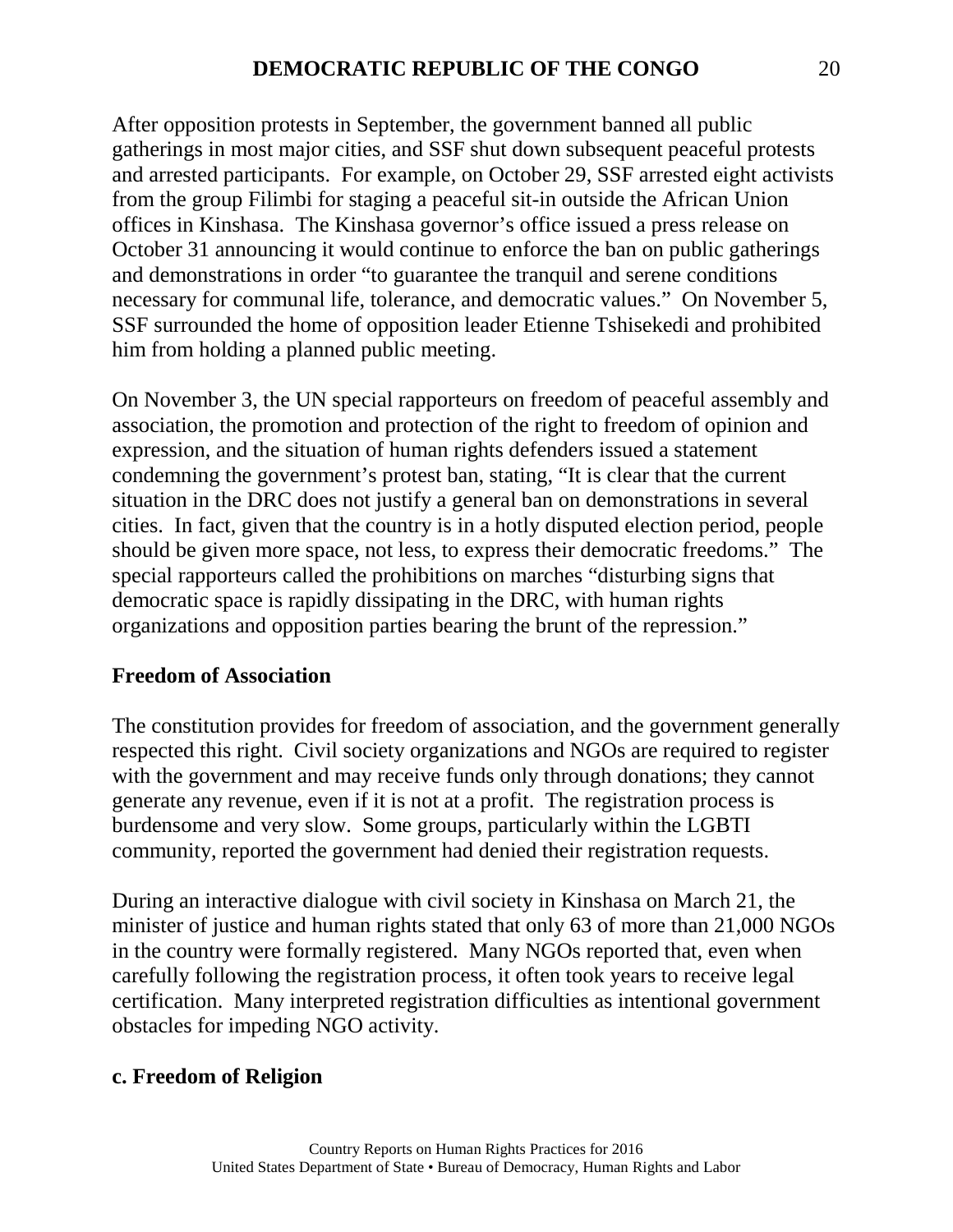### **DEMOCRATIC REPUBLIC OF THE CONGO** 21

See the Department of State's *International Religious Freedom Report* at [www.state.gov/religiousfreedomreport/.](http://www.state.gov/religiousfreedomreport/)

### **d. Freedom of Movement, Internally Displaced Persons, Protection of Refugees, and Stateless Persons**

The law provides for freedom of internal movement, foreign travel, emigration, and repatriation. The government sometimes restricted these rights. The government cooperated with the Office of the UN High Commissioner for Refugees (UNHCR) and other humanitarian organizations in providing protection and assistance to IDPs, refugees, returning refugees, asylum seekers, stateless persons, or other persons of concern.

On September 30, the DRC was one of several delegations from African nations, UNHCR, and the African Union to reach an agreement on steps to end the protracted Rwandan refugee situation by the end of 2017, after seven years of negotiations. At the end of the year, UNHCR estimated there were 267,463 Rwandan refugees in the country.

Continuing conflict in North Kivu Province harmed refugees and IDPs in the region, with attacks often resulting in deaths and further displacement. The armed conflict sometimes exacerbated ethnic tensions and clashes between communities and displaced groups. For instance, on June 8, local Kobo and Nyanga leaders gave displaced and refugee Hutu populations in Bulehusa--approximately 5,000 persons--an ultimatum to leave the town within 48 hours. Later that night youths from the Kobo and Nyanga communities burned several Hutu homes in the town, and on June 12, Mai-Mai militias returned to the site and killed several residents.

In-country Movement: The SSF--and to a greater extent RMGs--established barriers and checkpoints on roads and at airports and markets, ostensibly for security reasons, and routinely harassed and extorted money from civilians for supposed violations, sometimes detaining them until they or a relative paid. The government required travelers to submit to control procedures at airports and ports during domestic travel and when entering and leaving towns.

Local authorities continued to collect illegal taxes and fees for boats to travel on many parts of the Congo River. There also were widespread reports FARDC soldiers and RMG combatants extorted fees from persons taking goods to market or traveling between towns (see section 1.g.).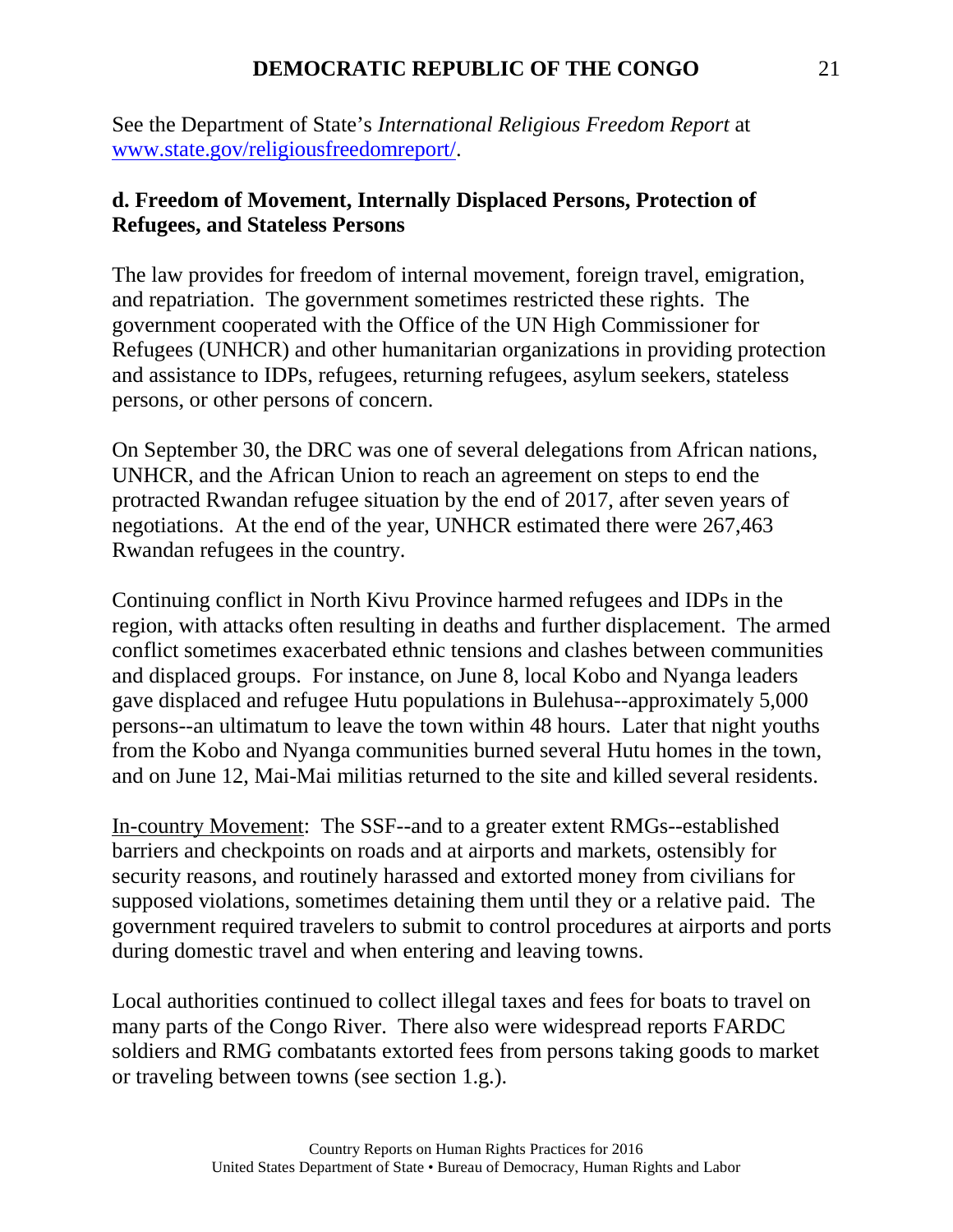The SSF sometimes required travelers to present travel orders from an employer or government official, although the law does not require such documentation. The SSF often detained and sometimes exacted bribes from individuals traveling without orders.

Foreign Travel: Because of inadequate administrative systems, passport issuance was irregular. Officials accepted bribes to expedite passport issuance.

## **Internally Displaced Persons**

Due to the conflict in the east and heightened conflict in areas of ex-Katanga Province, by June there were 1.7 million IDPs throughout the country, according to the UN Office for the Coordination of Humanitarian Affairs, including approximately 678,000 in North Kivu, 375,000 in South Kivu, 147,000 in Tanganyika, and 142,000 in Maniema. The government was unable to protect or assist IDPs adequately but generally allowed domestic and international humanitarian organizations to do so. In 2014, however, the governor of North Kivu banned the creation of any new IDP camps in the province, insisting instead that government officials redirect any persons in spontaneous settlements to an established camp or encourage them to return home. UNHCR and other international humanitarian organizations worked to close several IDP sites, encouraging voluntary returns where possible and pursuing local integration in areas with sufficient land and a relatively stable security environment. The government and FARDC unilaterally and abruptly closed a number of IDP sites, including in the Mpati area of North Kivu, resulting in a new displacement of thousands of IDPs. Conflict and insecurity, as well as poor infrastructure, adversely affected humanitarian efforts. In July humanitarian organizations were unable to assess and verify displaced populations in North Kivu's Mweso and Nyanzale towns due to insecurity. Multiple abductions of relief workers occurred in the east. In early May, three humanitarian organizations temporarily suspended operations in North Kivu's Rutshuru Territory due to abductions of relief workers.

Population displacements continued throughout the year, particularly in the east. Many areas continued to experience insecurity such as North Kivu's Beni Territory. Attacks by the ADF had killed more than 500 persons since October 2014. Intercommunal violence and fighting among armed groups in the east from late April through July resulted in population displacement and increased humanitarian needs for IDPs and host communities.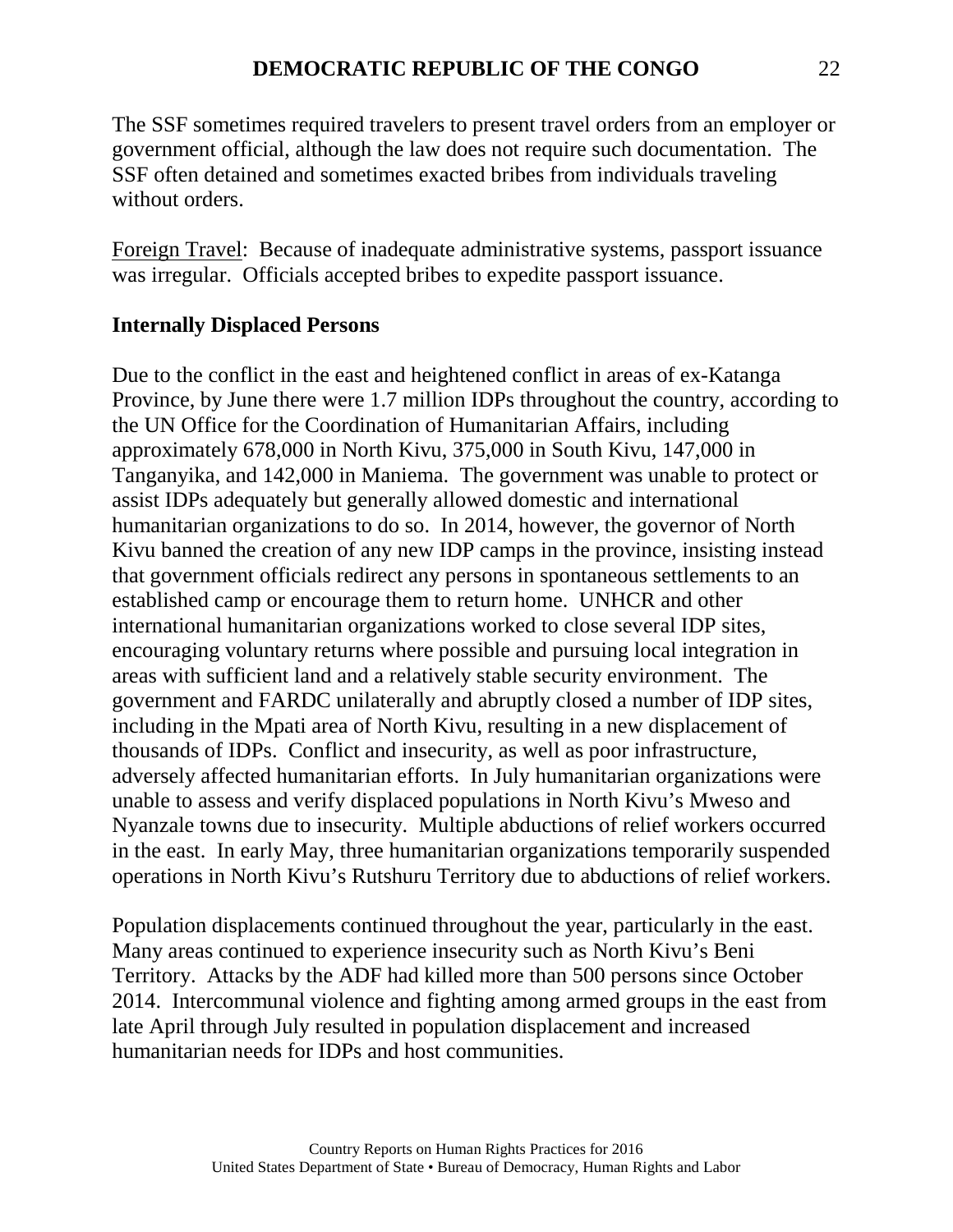Combatants and other civilians abused IDPs. Abuses included killings, sexual exploitation of women and children (including rape), abduction, forced conscription, looting, illegal taxation, and general harassment.

From 2015 until June, approximately 857,000 IDPs returned to their areas of origin, according to the United Nations. This included 185,000 returnees in North Kivu, 130,000 in South Kivu, 27,000 in Maniema, and 136,000 in Tanganyika.

# **Protection of Refugees**

As of July 31, UNHCR reported 387,963 refugees in the country from seven adjacent countries, the greatest number being from Rwanda. Since late 2015, 13,972 new arrivals from South Sudan registered as refugees.

Access to Asylum: The law provides for the granting of asylum or refugee status, and the government established a rudimentary system for providing protection to refugees. The system granted refugee and asylum status and provided protection against the expulsion or return of refugees to countries where their lives or freedom would be threatened on account of their race, religion, nationality, membership in a particular social group, or political opinion.

The government cooperated with UNHCR and other humanitarian organizations in assisting refugees and asylum seekers with welfare and safety needs. The government assisted in the safe, voluntary return of refugees to their homes by allowing their entry into the country and facilitating immigration processing. In establishing security mechanisms, government authorities did not treat refugees differently than citizens.

Durable Solutions: Through the application of the cessation clauses of the 1951 Convention and the 1969 Organization of African Unity Convention, Angolans who fled the Angolan civil war (which ended in 2002) ceased to be refugees in 2012. In 2014 UNHCR launched the final assisted voluntary repatriation of former Angolan refugees. From January through September 2015, 3,916 Angolans returned home; another 21,290 Angolans in Kinshasa, Bas-Congo, and Katanga provinces awaited return. UNHCR helped another 18,638 Angolan refugees to file for local integration in 2015, including paying for their residency permits. Repatriation and integration continued through the year; as of December only 494 Angolan refugees remained in the country.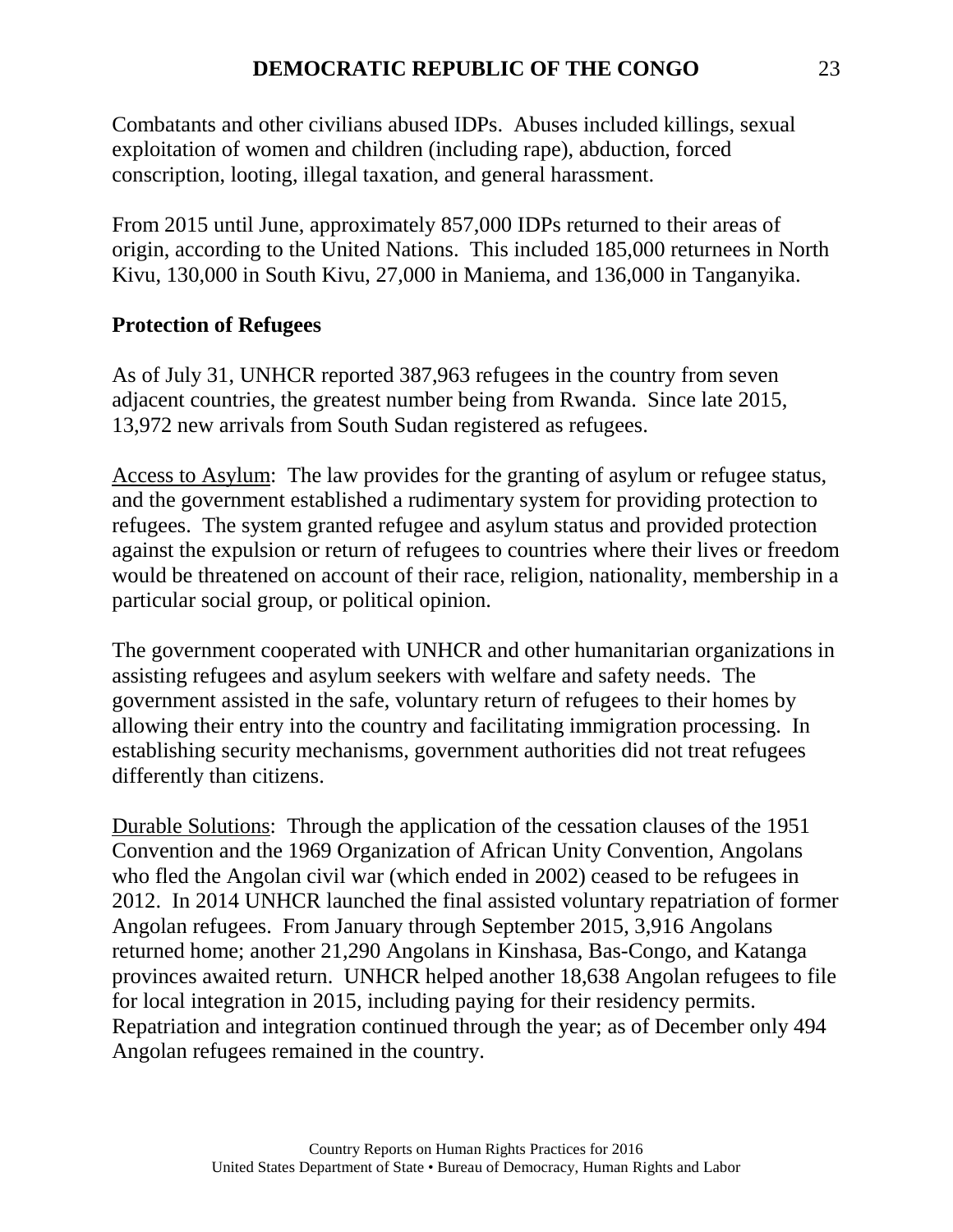UNHCR recommended invocation of the cessation clause effective June 30 for Rwandan refugees who fled Rwanda before the end of 1998. To implement the tripartite agreement from 2014, the National Commission on Refugees (CNR) and UNHCR began in April the process of biometrically registering Rwandan refugees. The FDLR impeded the process in North Kivu, where most of the refugees were located. UNHCR and the CNR suspended biometric registration following FDLR attacks on UNCHR-supported registration teams in February and April, during which the teams lost all of their data. UNHCR continued to support voluntary repatriation. In December the government completed a pilot study of two IDP sites and reported that many presumed IDPs were actually Rwandan nationals. UNHCR was working with the government to address the issue.

Temporary Protection: The government provided temporary protection to an undetermined number of individuals who may not qualify as refugees.

### **Section 3. Freedom to Participate in the Political Process**

The constitution provides citizens the ability to choose their government in free and fair periodic elections held by secret ballot and based on universal and equal suffrage, but the right was restricted.

### **Elections and Political Participation**

Recent Elections: The government was constitutionally mandated to hold the presidential election in November, 30 days prior to the end of the president's second and final term in office on December 19. The government failed to organize the presidential and national legislative elections in accordance with the constitution.

The Independent National Electoral Commission (CENI) held indirect gubernatorial elections in March. Incidents of corruption and intimidation during the period preceding the elections, alleged by civil society groups and disqualified candidates, were widely seen as contributing to an unfair process that resulted in the near total control of all governorships by the presidential majority.

CENI last held presidential and parliamentary elections in 2011 and declared Joseph Kabila the winner of the presidential election. Several international observer missions stated the results of the elections were "seriously flawed" and "lacked credibility" due largely to irregularities and a lack of transparency in the vote tabulation process. NGOs reported security forces killed or arbitrarily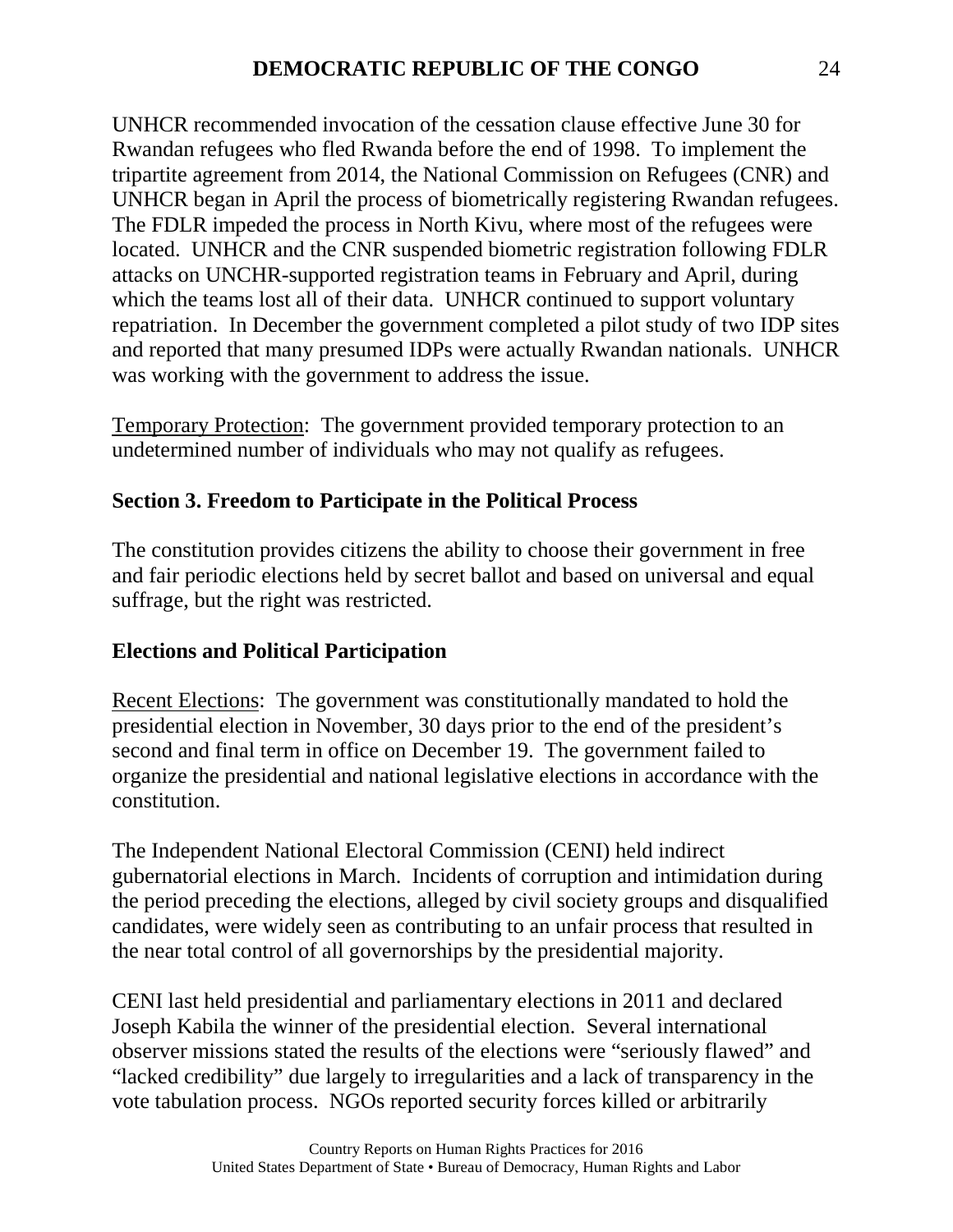detained dozens of citizens prior to the voting. The United Nations confirmed at least 41 persons had died at the hands of the SSF throughout the electoral period and security forces physically harmed hundreds. Losing candidates contested at the Supreme Court the election results for approximately 340 of the 500 parliamentary seats. Many of the cases reportedly had little merit. In 2012 the Supreme Court certified the results of 482 parliamentary electoral contests. Denis Engunda of the Christian Democratic Party won election to the National Assembly from Equateur Province in 2012, marking the resolution of the last contested result for the 2011 parliamentary elections.

Political Parties and Political Participation: Although President Kabila was nominally independent, the president's political alliance--which includes his former party (the People's Party for Reconstruction and Democracy), the Alliance of Democratic Forces for Congo, and other parties--enjoyed majority representation in government, parliament, and judicial bodies, including on the Constitutional Court and CENI. State-run media, including television and radio stations, remained the largest source of information for the public and government (see section 2.a.). There were reports of government intimidation of opposition members, such as denying opposition groups the right to assemble peaceably (see section 2.b.), limiting travel within or outside the country, and political influence in the distribution of media content.

The law recognizes opposition parties and provides them with "sacred" rights and obligations. While political parties were generally able to operate without restriction or outside interference, government authorities--sometimes through violent surrogate groups or the SSF--arbitrarily arrested, harassed, attacked, and prevented opposition members from holding public rallies.

On May 4, the day opposition leader Moise Katumbi announced his candidacy for president, the minister of justice launched an investigation and later leveled charges against the former Katanga governor for recruitment of mercenaries. According to Human Rights Watch, SSF arrested at least 27 Katumbi associates between April 22 and May 7 in relation to the trial, which was underway at year's end.

On September 19-20, protests erupted in Kinshasa over the government's failure to organize presidential elections in accordance with the constitution. Originally intended as peaceful protests authorized by the government, the demonstrations devolved into violence and looting. According to UNJHRO, at least 53 persons were killed in clashes between protesters and SSF, including seven women, two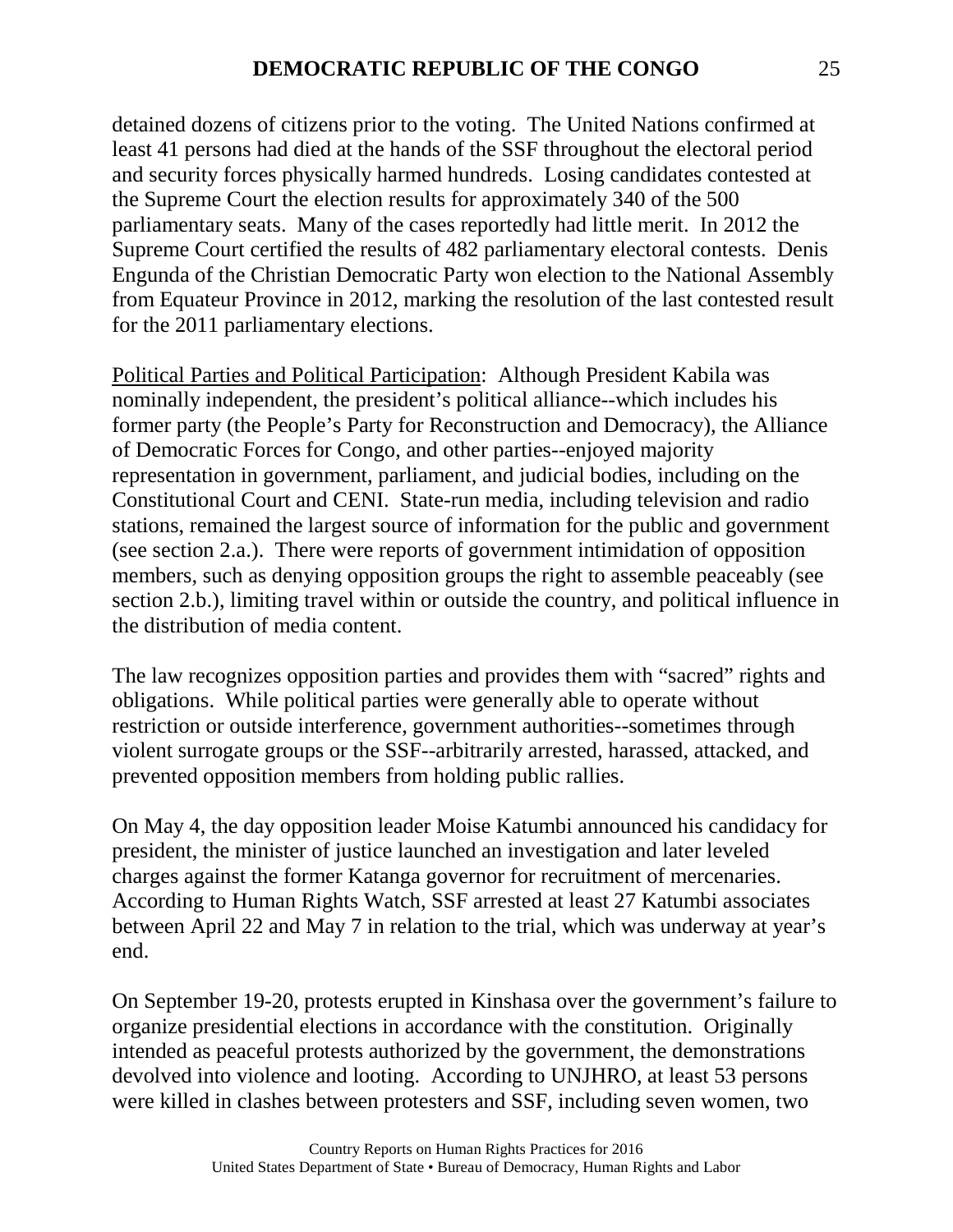children, and four police agents. The SSF were responsible for 48 of these deaths. UNJHRO in Kinshasa reported that many of those killed or wounded suffered gunshot wounds to the head and torso, suggesting "shoot-to-kill" orders within the SSF. The government prevented UNJHRO from investigating additional reports of casualties by denying UNJHRO access to morgues, hospitals, and detention centers. The violence also included attacks on numerous ruling and opposition party offices. For instance, a satellite office of the ruling People's Party for Reconstruction and Democracy (PPRD) was attacked and damaged along with two PPRD youth offices in Kinshasa. Three offices of parties in the Presidential Majority coalition were also looted, and some banks and government buildings were looted and burned. During the night of September 19-20, SSF attacked the New Forces for Union and Solidarity and Union for Democracy and Social Progress (UDPS) party headquarters in Kinshasa with RPGs and grenades. They killed as many as 11 civilians in the attack on UDPS headquarters, including seven burned to death, possibly after being tortured and hacked with machetes. Eyewitnesses reported SSF blocked efforts to extinguish the fires and prevented civilians burned during the attack on UDPS headquarters from seeking medical attention.

In a number of districts, known as "chefferies," traditional chiefs perform the role of a local government administrator. Unelected, they are selected based on local tribal customs (generally based on family inheritance) and then are approved and paid by the government.

Participation of Women and Minorities: Women held 10 percent of the seats in the National Assembly (50 of 500) and 6 percent in the provincial assemblies (43 of 690). Four of 108 senators were women. Among the 37 government ministers and vice ministers, six were women, an increase from that of the government formed in 2012 (from 9 percent to 16 percent). Some observers believed cultural and traditional factors prevented women from participating in political life to the same extent as men.

Some groups, including indigenous people, claimed they had no representation in the Senate, the National Assembly, or provincial assemblies. Discrimination against indigenous groups continued in some areas, such as Equateur, Orientale, and Katanga provinces, and contributed to their lack of political participation (see section 5).

The national electoral law prohibits certain groups of citizens from voting in elections, in particular members of the armed forces and the national police.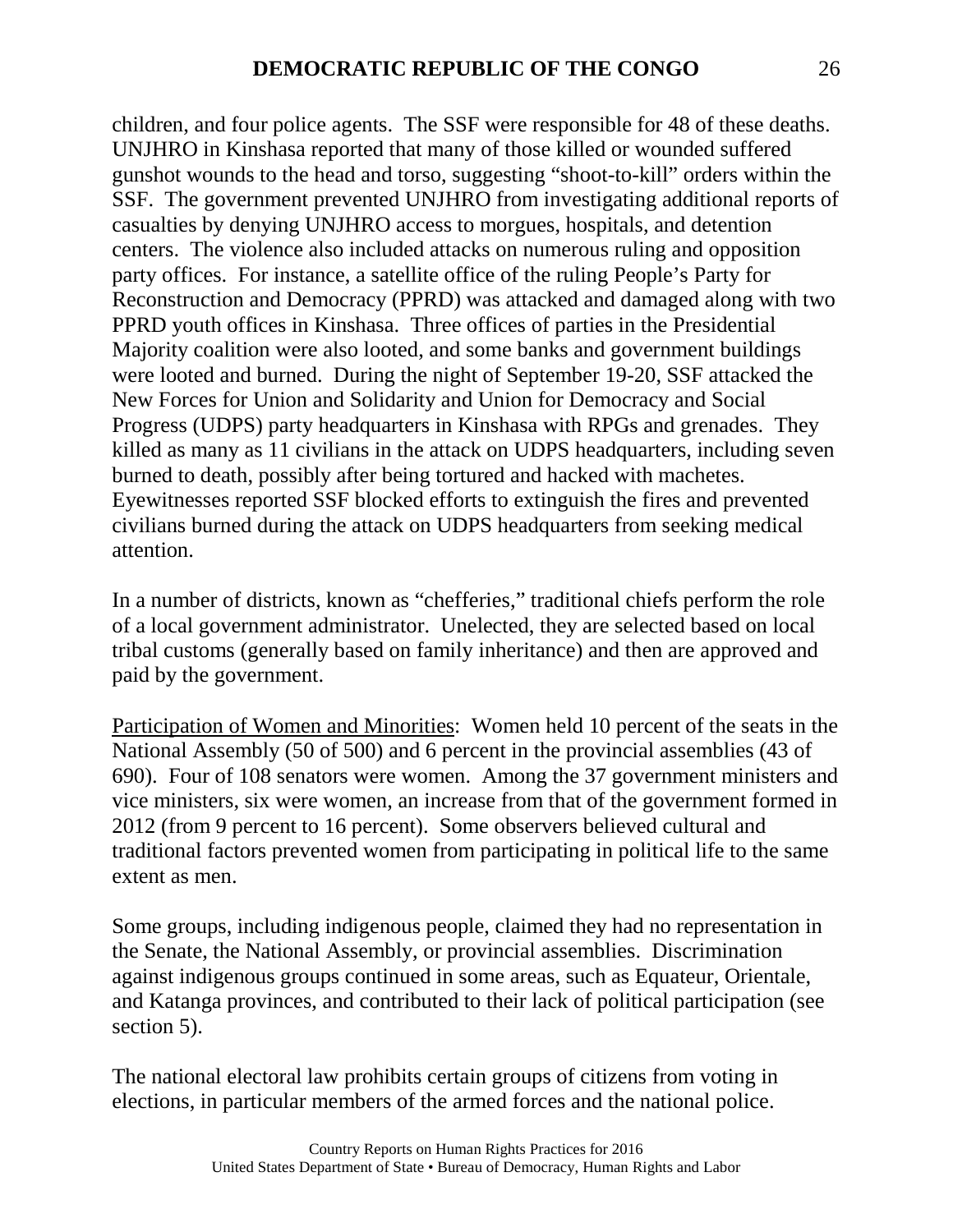### **Section 4. Corruption and Lack of Transparency in Government**

The law provides criminal penalties for corruption by officials, but the government did not implement the law effectively, and officials frequently engaged in corrupt practices with impunity.

Corruption: The industrial mining sector continued to lose millions of dollars because of corruption by officials at all levels as well as corruption within stateowned enterprises. Additional revenue losses were due to racketeering and exploitation of minerals in the east by SSF and RMGs. Artisanal mining remained predominantly informal and illicit and strongly linked to armed groups and elements of the FARDC. Research by the NGO International Peace Information Service estimated 41 percent of artisanal mine sites in the east were free of illegal control or taxation by SSF or RMGs; 33 percent were under the control of elements of the FARDC; and the remainder were under the control of various armed groups. In 2014 the government launched a mechanism to standardize across the Great Lakes Region supply-chain processes for artisanally produced cassiterite (tin ore), wolframite (tungsten ore), and coltan (tantalum ore). The government was in the process of developing a mechanism for supply-chain management for artisanal gold mining. A report published by the UNGOE in 2014 indicated elements of the FARDC, local poachers, and armed groups remained involved in the illegal exploitation of and trade in wildlife products, including ivory (see section 1.g.).

In January the government launched an initiative to boost the economy that included specific measures to fight tax evasion and enforce penalties against corrupt civil servants. In July the prime minister established the corruption and professional ethics watchdog Observatoire de surveillance de la corruption et de l'ethique professionnelle (OSCEP) to monitor corruption in the civil service. OSCEP's mandate includes generating a database of corruption-related activities as well as coordinating anticorruption activities among government agencies, including the antifraud brigades of the Customs Authority, the Ministry of Mines, the General Inspectorate of Finance, CENAREF (the money laundering intelligence unit) and the Bureau of the Special Advisor of the Head of State in Charge of Good Governance.

In an effort to combat corruption, the government sometimes suspended officials for the misuse of funds, including donor funds. It also continued a program to pay many civil servants and security forces in major cities by direct deposit,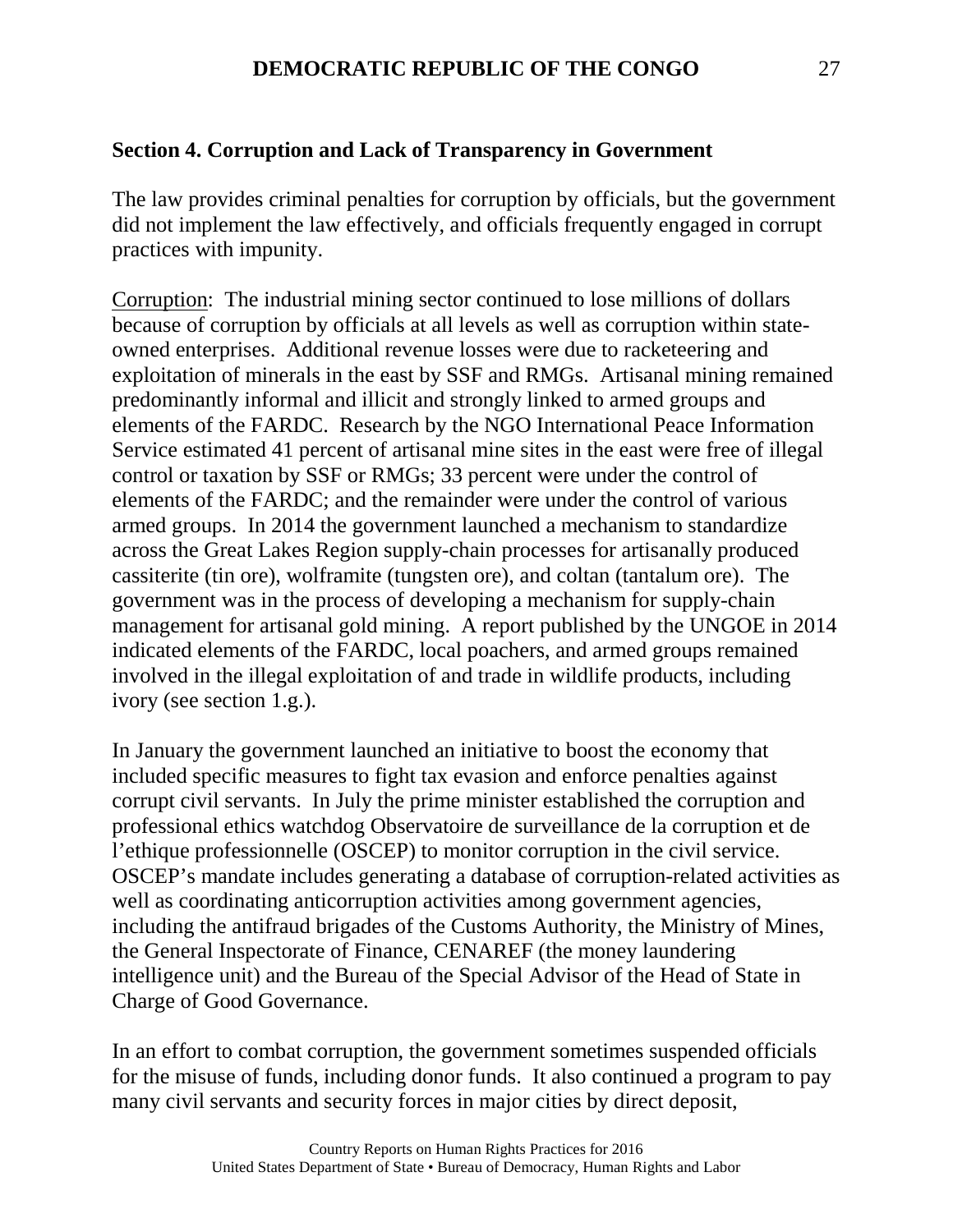eliminating an important means of graft. Previously, the government utilized a cascading cash payment system disbursing salaries to senior officials for payment to subordinate officials, who in turn paid their staffs.

The law criminalizes money laundering and terrorist financing. Limited resources and a weak judicial system hampered the ability of the Financial Intelligence Unit to enforce regulations against money laundering. Local institutions and personnel lacked the training and capacity to enforce the law and its attendant regulations. The president appointed a former minister of justice, Luzolo Bambi, as his special envoy to fight corruption and money laundering. Bambi was responsible for filing a money laundering case on behalf of the government. After his designation there were press reports several prominent political figures would be subjects of a corruption investigation. Civil society groups raised concerns there was a political agenda behind the selection of these targets. In July the president issued an executive ordinance granting Bambi's office broad arrest authority. Concerns remained about politicization of the special envoy's mandate.

Government authorities and wealthy individuals at times used antidefamation laws that carry criminal punishments, as well as other means of intimidation, to discourage media investigation of government corruption (see section 2.a.).

Financial Disclosure: The law requires the president and ministers to disclose their assets to a government committee. The president and all ministers and vice ministers reportedly did so when they took office. The committee did not make this information public.

Public Access to Information: The law does not provide for public access to government-held information. The government did not grant access to citizens or noncitizens, including foreign media.

### **Section 5. Governmental Attitude Regarding International and Nongovernmental Investigation of Alleged Violations of Human Rights**

Elements of the SSF continued to harass, beat, intimidate, and arbitrarily arrest and detain domestic human rights advocates and domestic NGO workers, particularly when the NGOs reported on or supported victims of abuses by SSF or reported on the illegal exploitation of natural resources in the east. During the year the government declined to renew the work permit of a Human Rights Watch researcher and revoked the visa of Congo Research Group Director Jason Stearns, officially for reasons of "undesirability." Representatives from the Ministry of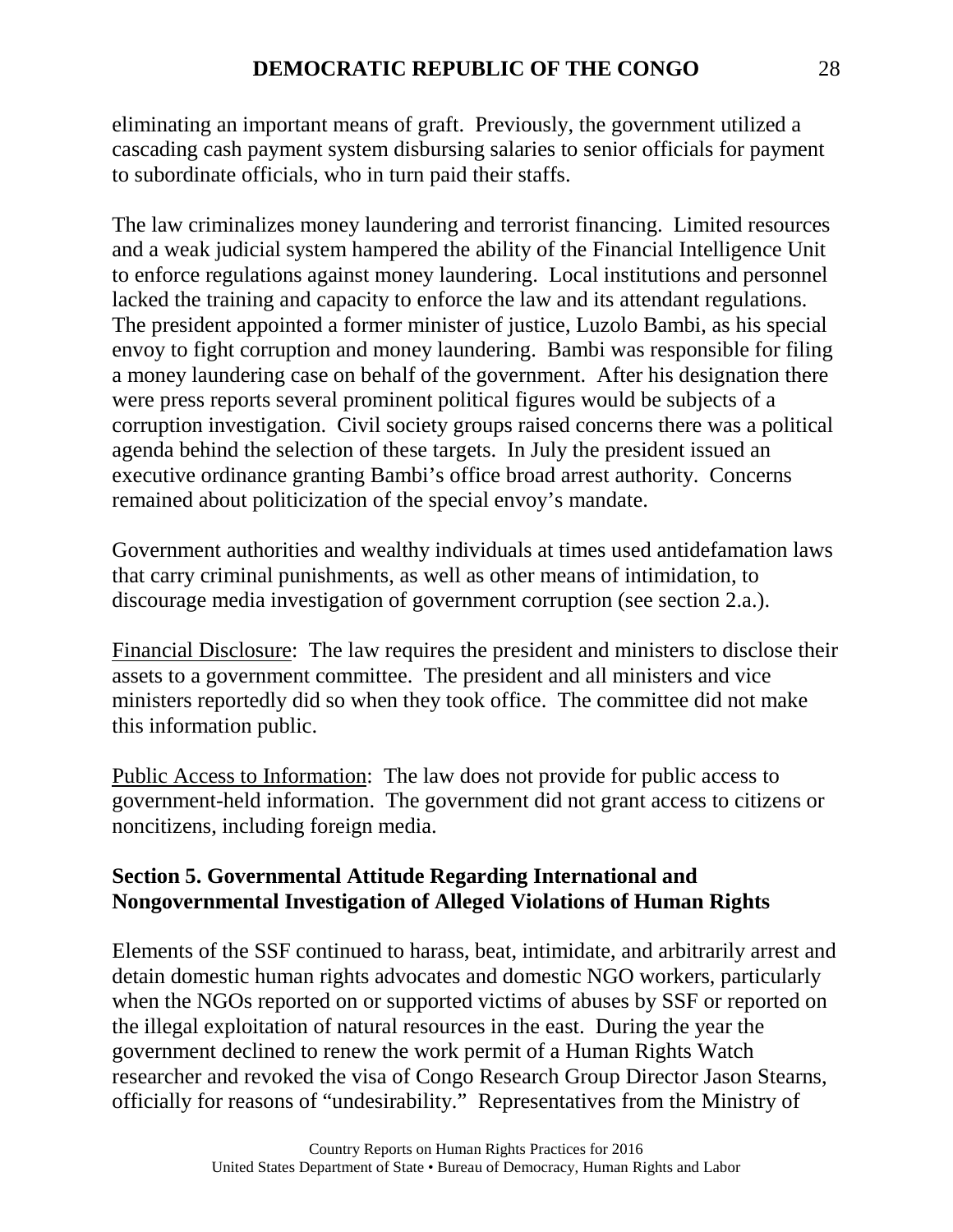Justice and the ANR met with domestic NGOs and sometimes responded to their inquiries.

The United Nations or Other International Bodies: The government cooperated at times with investigations by the United Nations and other international bodies but was not consistent in doing so. In July, for instance, the government refused to grant the United Nations access to investigate the killings and suspected torture of six individuals whose bodies were discovered in the Ndjili River in Kinshasa. The government also prevented the United Nations from accessing morgues to confirm the number of persons killed during the September 19-20 protests in Kinshasa.

Government Human Rights Bodies: An interministerial human rights committee met to address high-profile problems, but its effectiveness was limited. In 2013 the president promulgated a law to create a human rights commission, and in July 2015 the members of the National Commission for Human Rights (CNDH) were sworn in. During the year the CNDH made some progress in its work.

### **Section 6. Discrimination, Societal Abuses, and Trafficking in Persons**

#### **Women**

Rape and Domestic Violence: The law on sexual violence criminalizes rape, but it was underreported by victims and thus not always enforced. Rape was common. The legal definition of rape includes male victims, sexual slavery, sexual harassment, forced pregnancy, and other sexual crimes but not spousal rape. It also prohibits extrajudicial settlements (for example, a customary fine paid by the perpetrator to the family of the victim) and forced marriage, allows victims of sexual violence to waive appearance in court, and permits closed hearings to protect confidentiality. The minimum penalty prescribed for rape is a prison sentence of five years, and courts regularly imposed such a sentence in rape convictions.

At year's end the government was reviewing and amending the national gender policy and the national strategy to combat SGBV to include recommendations from the mid-term review of both documents. The law on parity, designed to operationalize the articles of the constitution that provide for equal representation and participation of women at decision-making levels and processes, was adopted and promulgated in August 2015. In June an amended family code was adopted and signed by the president. Implementation of the legislation, including promulgation of the text, had not begun by year's end.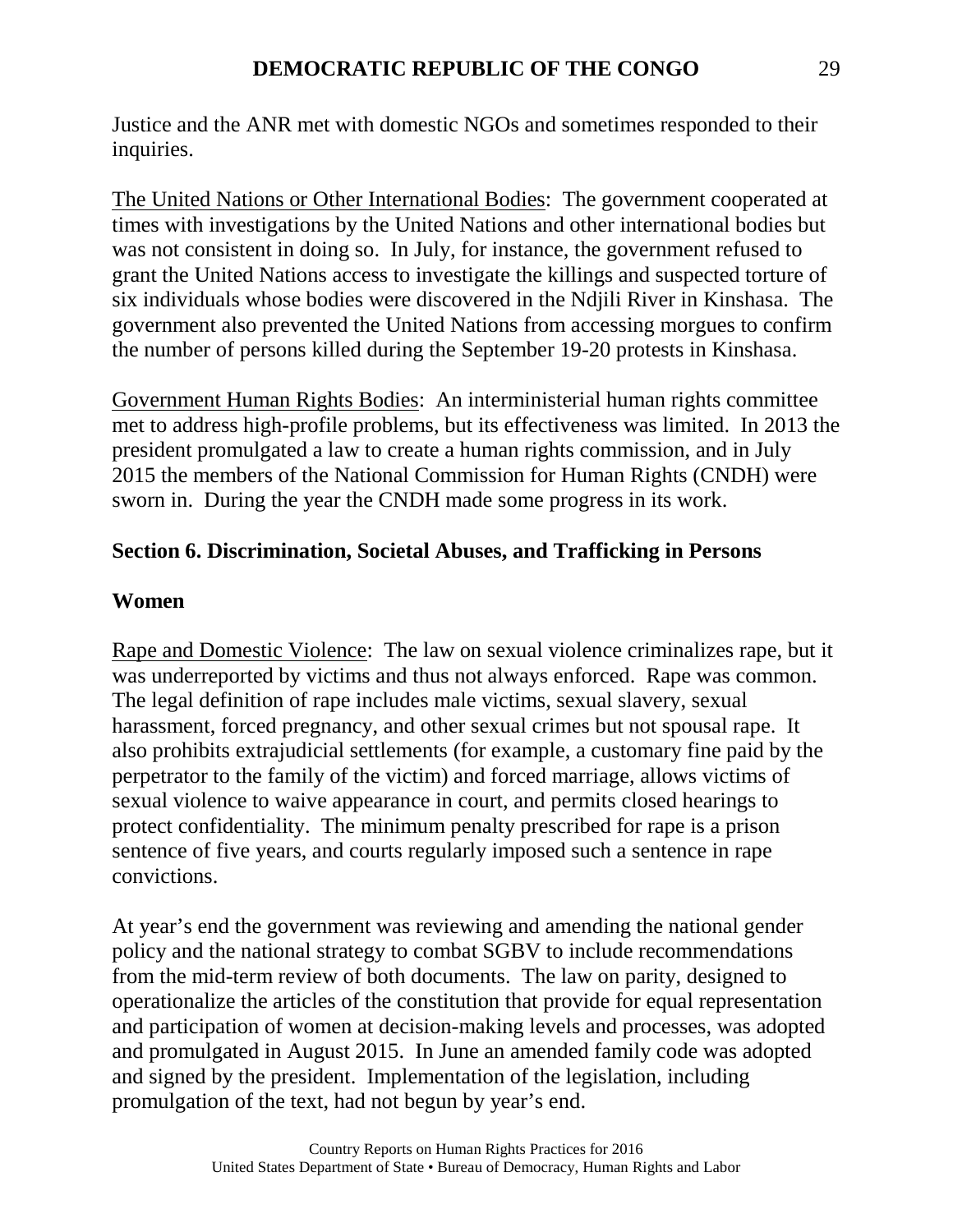The SSF, RMGs, and civilians perpetrated widespread sexual violence (see section 1.g.). During the year the United Nations documented 267 adult victims and 171 child victims, including two boys, of sexual violence in conflict. Crimes of sexual violence were committed sometimes as a tactic of war to punish civilians for perceived allegiances with rival parties or groups. The crimes occurred largely in the conflict zones in North Kivu Province but also throughout the country. The 2013-14 Demographic and Health Survey (DHS) found that more than one in four women nationwide (27 percent) had experienced sexual violence at some point in their lives, up from 22 percent in 2007.

Some prosecutions occurred for rape and other types of sexual violence. On May 21, 90 persons, including a provincial member of parliament, were arrested and charged in military court for abduction, rape, and genital mutilation in Kavumu, South Kivu Province. The cases were pending at year's end.

On March 31, FARDC leadership and some government ministers signed a pledge to combat rape in war. The pledge requires all FARDC commanders to take a number of actions, such as disciplining and assuring prosecution of alleged perpetrators of SGBV, facilitate access to perpetrators for military prosecutors, and raise awareness of SGBV.

Most survivors of rape did not pursue formal legal action due to insufficient resources, lack of confidence in the justice system, fear of subjecting themselves to humiliation and/or reprisal, or family pressure.

It was common for family members to pressure a rape survivor to remain silent, even in collaboration with health-care professionals, to safeguard the reputations of the survivor and her family. Survivors of SGBV faced significant social stigma. Society tended to label many young women and girls who survived a sexual assault as unsuitable for marriage, and husbands frequently abandoned wives who had been assaulted. Some families forced rape survivors to marry the men who raped them or to forgo prosecution in exchange for money or goods from the rapist.

The law does not provide any specific penalty for domestic violence despite its prevalence. The 2013-14 DHS found 57 percent of girls and women ages 14 and above had suffered physical violence. Although the law considers assault a crime, police rarely intervened in perceived domestic disputes. There were no reports of judicial authorities taking action in cases of domestic or spousal abuse.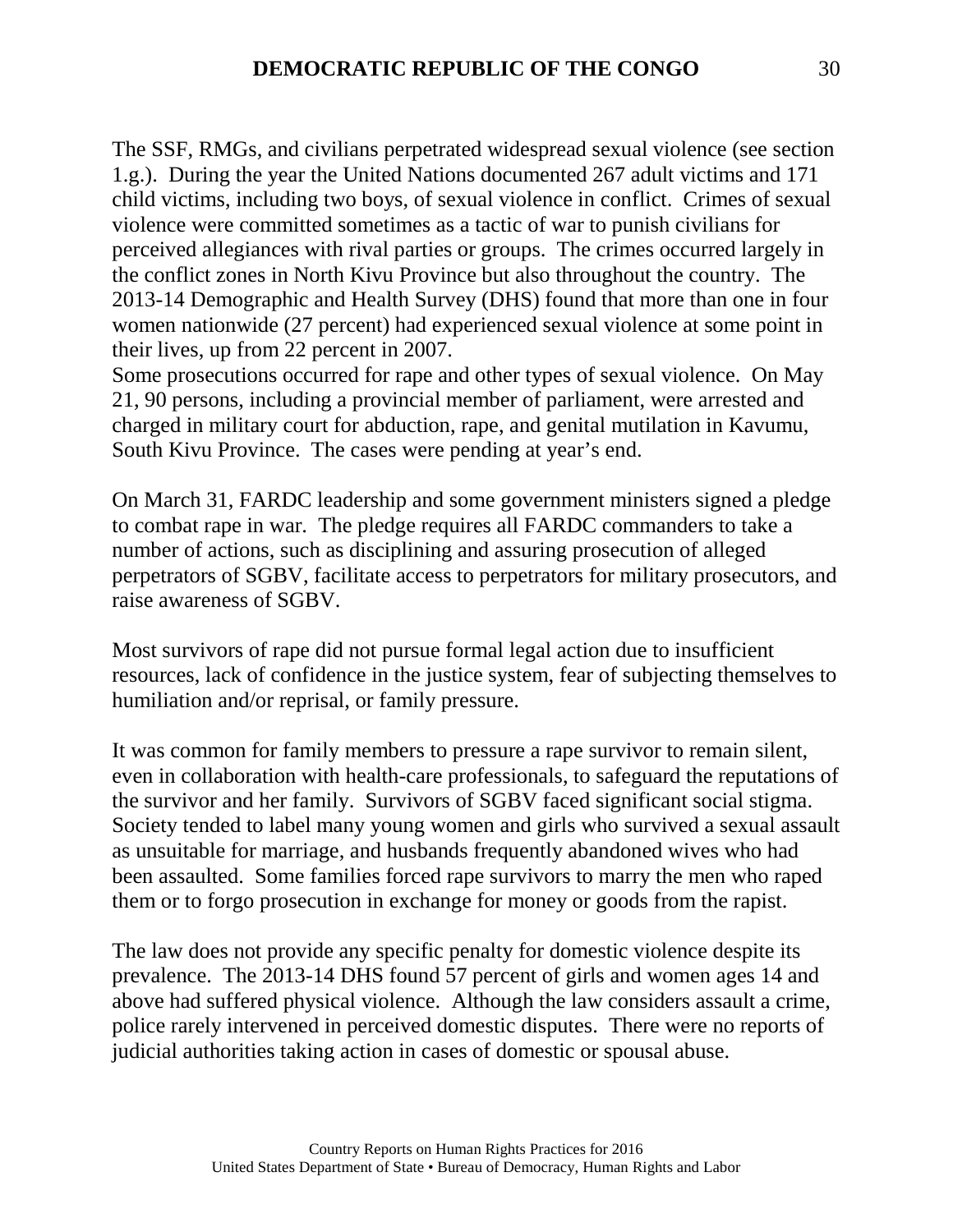Female Genital Mutilation/Cutting (FGM/C): The law describes FGM/C as a form of sexual violence, provides a sentence of two to five years in prison, and levies fines of up to 200,000 Congolese francs (\$170); in case of death due to FGM/C, the sentence is life imprisonment. There were no reports of FGM/C during the year.

Other Harmful Traditional Practices: UNICEF and MONUSCO attributed abuses of children, including the increase in sexual violence against infants in Kavumu, to harmful traditional practices. Perpetrators allegedly targeted children and infants because they believed harming children or sleeping with virgins could bring wealth and/or provide protection from death in conflict.

Sexual Harassment: Sexual harassment occurred throughout the country. A 2010 study conducted by the World Health Organization found 64 percent of all workers surveyed experienced sexual harassment at the workplace. Legislation passed in 2006 prohibits sexual harassment with a minimum sentence of one year, but there was little or no effective enforcement of the law. For example, sexual harassment was common at the University of Kinshasa, where students reported that professors traded higher grades for sexual favors.

Reproductive Rights: Couples and individuals have the right to decide the number, spacing, and timing of children, free from discrimination, coercion, or violence, but they often lacked the information and means to do so. The law does not require a husband's permission before providing family planning services to married women, but providers generally required it. In the case of a minor, intercourse is legally rape. Health-care providers hesitated to provide family planning materials in such instances for fear of legal repercussions. Women's access to contraception remained extremely low. The UN Population Division estimated 8.3 percent of girls and women ages 15 to 49 used a modern method of contraception in 2015. According to the survey, the maternal mortality rate was 846 deaths per 100,000 live births, and a woman's lifetime risk of maternal death was one in 24. A number of factors contributed to the continued high maternal mortality ratio, including high fertility rates. For example, adolescent (ages 15 to 19) fertility rates were 138 per 1,000 live births. Other causes of maternal mortality included limited access to health providers and specialists, frequent shortages in supplies and equipment for health centers, lack of specialized knowledge and training, and transportation problems. At times pregnant women delayed seeking health-care services due to cost and lack of knowledge of the seriousness of a related health problem.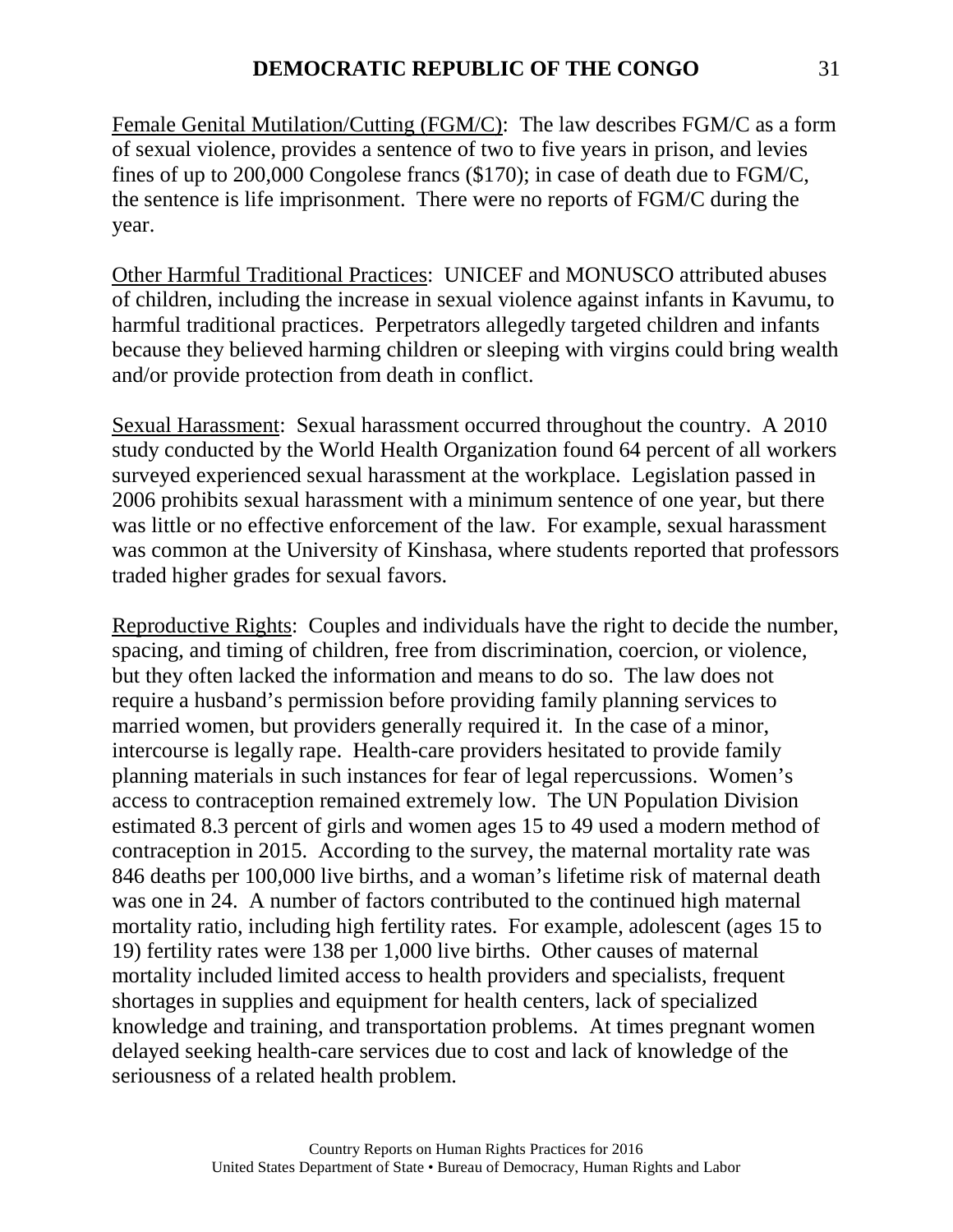Discrimination: The constitution prohibits discrimination based on gender, but the law does not provide women the same rights as men. An August 2015 women's parity law provides women a number of protections. It permits women to participate in economic domains without approval of male relatives, provides for maternity care, disallows inequities linked to dowries, and specifies fines and other sanctions for those who discriminate or engage in gender-based abuse.

According to UNICEF, many widows were unable to inherit their late husbands' property because the law states that in event of a death in which there is no will, the husband's children, including those born out of wedlock (provided that they were officially recognized by the father), rather than the widow have precedence with regard to inheritance. Courts may sentence women found guilty of adultery to up to one year in prison, while adultery by men is punishable only if judged to have "an injurious quality." In their 2009 report to the UN Human Rights Commission, seven UN special rapporteurs and representatives expressed concern that although the family code recognizes equality between spouses, it "effectively renders a married woman a minor under the guardianship of her husband" by stating the wife must obey her husband. The 2015 family code includes this provision.

Women experienced economic discrimination. Various laws require political parties to consider gender when presenting candidates at all levels, although it is not compulsory for political parties to present women, making this difficult to enforce within constitutional requirements.

# **Children**

Birth Registration: The law provides for the acquisition of citizenship through birth within the country or from either parent being of an ethnic group documented as having been located in the country in 1960. The constitution does not allow Congolese nationals to hold the citizenship of another country. According to UNICEF, only 14 percent of children under age five had a birth certificate; the government had registered 25 percent of children born in some form of medical facility. Lack of registration rarely affected access to government services. Parents who failed to register a birth within 90 days were subject to fines, regardless of transportation difficulties or poverty.

Education: The constitution provides for tuition-free and compulsory primary education; in practice, however, it was not compulsory or tuition free, and the government inconsistently provided it across the provinces. Public schools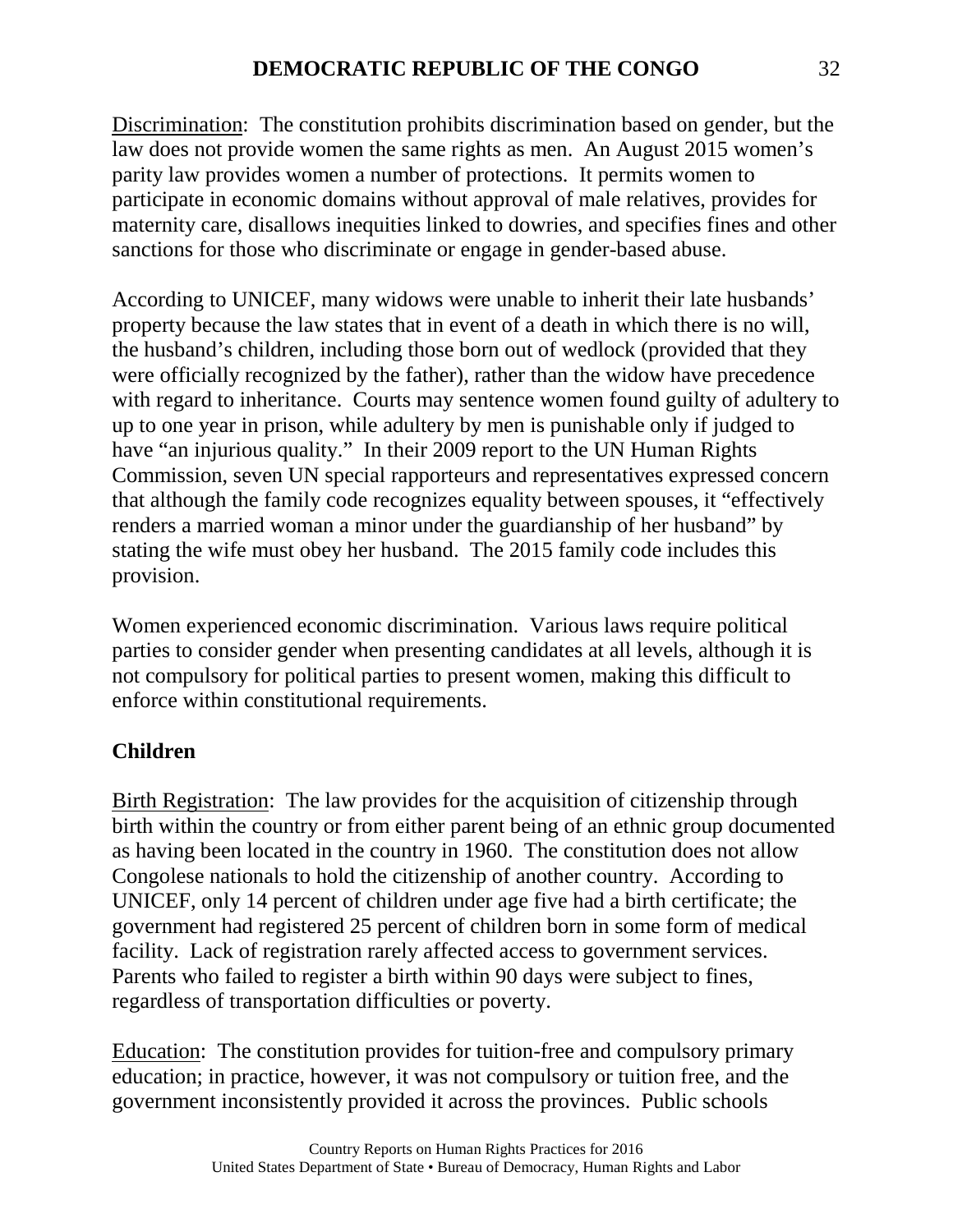generally expected parents to contribute to teachers' salaries, with parents typically funding 77 percent or more of school expenses, and an average of 11 percent of family spending going to education costs. These expenses, combined with the potential loss of income from their children's labor while they attended class, rendered many parents unable or unwilling to enroll their children. A 2013 government study found that between the ages of five and 17, girls made up more than half of the out-of-school population, with 68.3 percent of girls attending school as compared with 74.5 percent of boys.

Primary and secondary school attendance rates for girls were lower than for boys due to financial, cultural, or security reasons, including early marriage and pregnancy for girls. Additionally, children in school were not particularly safe. Teachers subjected one in four children to corporal punishment and pressured one in five girls to exchange sexual favors for high grades. A recent code of conduct, signed and promulgated by the minister of education, is partially intended to address the latter practice.

Many of the schools in the east were dilapidated and closed due to chronic insecurity. The government used others as housing for IDPs. Parents in some areas kept their children from attending school due to fear of RMG forcible recruitment of child soldiers.

Child Abuse: Although the law prohibits all forms of child abuse, it regularly occurred.

The constitution prohibits parental abandonment of children accused of sorcery. Nevertheless, parents or other care providers sometimes abandoned or abused such children, frequently invoking "witchcraft" as a rationale. The law provides for the imprisonment of parents and other adults convicted of accusing children of witchcraft. Authorities did not implement the law.

Many churches conducted exorcisms of children accused of witchcraft. These exorcisms involved isolation, beating and whipping, starvation, and forced ingestion of purgatives. According to UNICEF, some communities branded children with disabilities or speech impediments as witches. This practice sometimes resulted in parents' abandoning their children.

Early and Forced Marriage: While the law prohibits marriage of boys and girls under age 18, many marriages of underage children took place. According to the 2013-14 DHS, 37.3 percent of women between ages 20 to 24 cohabitated with a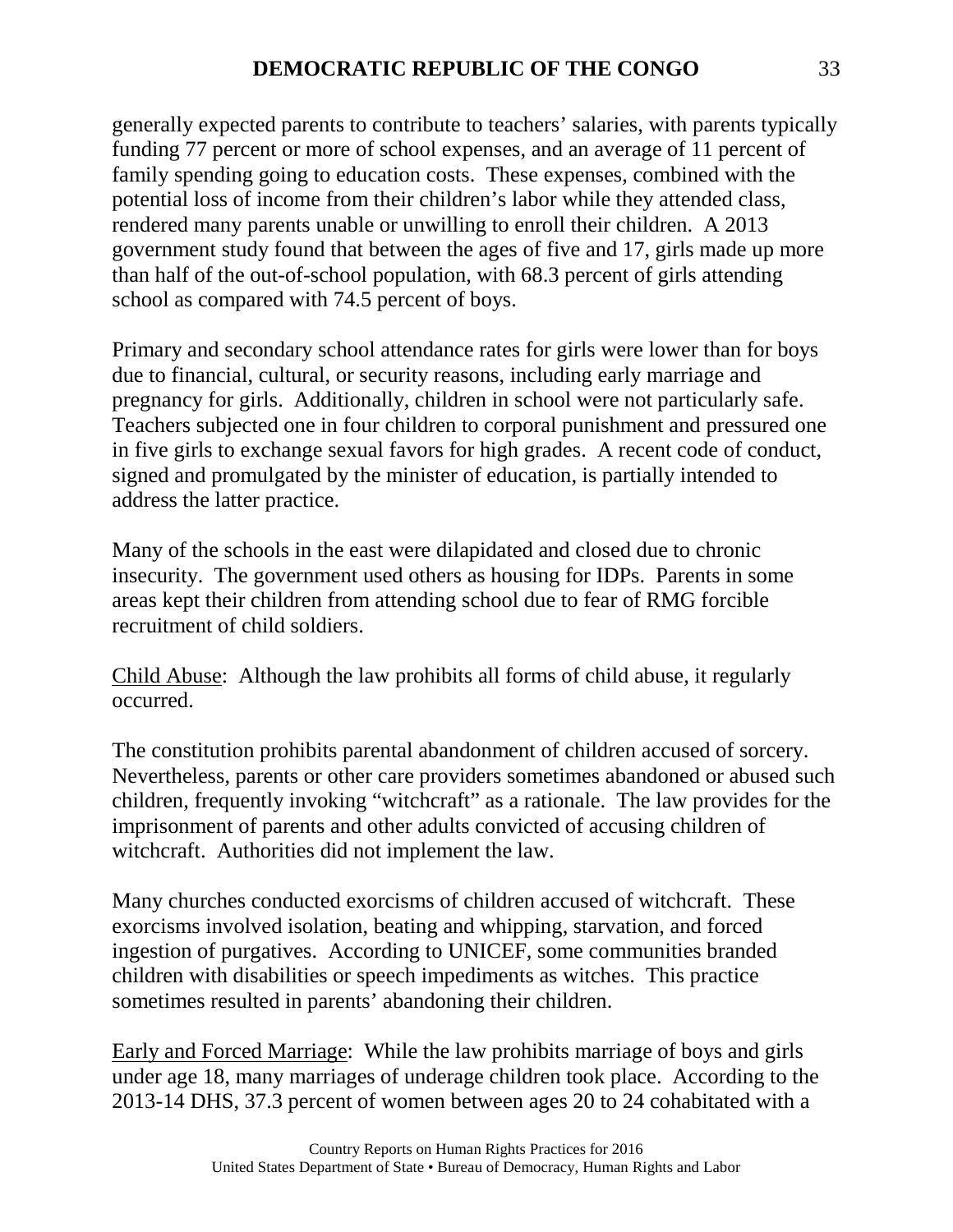partner before the age of 18, and 10 percent before the age of 15, most of which arrangements the government treated as common-law marriages. Bridewealth (dowry) payment made by a groom or his family to the relatives of the bride to ratify a marriage greatly contributed to underage marriage, as parents forcibly married daughters to collect bridewealth or to finance bridewealth for a son. The constitution criminalizes forced marriage. Courts may sentence parents convicted of forcing a child to marry to up to 12 years' hard labor and a fine of 92,500 Congolese francs (\$78). The penalty doubles when the child is under age 15. Magistrates in the northern provinces of North Ubangi and South Ubangi began trying child marriage cases as gender violence, although the penalties were difficult to enforce. Local NGOs credited the magistrates' efforts to information campaigns conducted among the local population and refugee camps, often supported by UNHCR.

Female Genital Mutilation/Cutting: Information is provided in women's section above.

Sexual Exploitation of Children: The minimum age of consensual sex is 18 for both males and females, and the law prohibits prostitution by anyone under age 18. The penal code prohibits child pornography, with imprisonment of 10 to 20 years for those convicted. During the year UNICEF assisted 4,627 victims of sexual exploitation, including 1,671 children, of whom 228 reported being victims of sexual violence by armed men. According to a 2010 World Bank report, 26 percent of children living on the streets were girls, of whom 70 percent were victims of rape, and 90 percent were victims of forced prostitution. The NGO Physicians for Human Rights reported sexual abuse of children was more prevalent in rural areas. A UN Security Council report on conflict-related sexual violence in 2014 confirmed 332 cases of conflict-related sexual violence perpetrated against girls and two against boys. The report asserted the actual numbers were higher, as most cases were unreported. There were also reports child soldiers, particularly girls, faced sexual exploitation (see section 1.g.).

There was an increase in sexual violence against children and infants in Kavumu, South Kivu Province. In the last two years, there were at least 34 reported cases of sexual violence against babies, toddlers, and young children.

Child Soldiers: Armed groups recruited boys and girls (see section 1.g.).

Displaced Children: According to the 2007 Rapid Assessment, Analysis, and Action Planning Report, the most recent data available, there were an estimated 8.2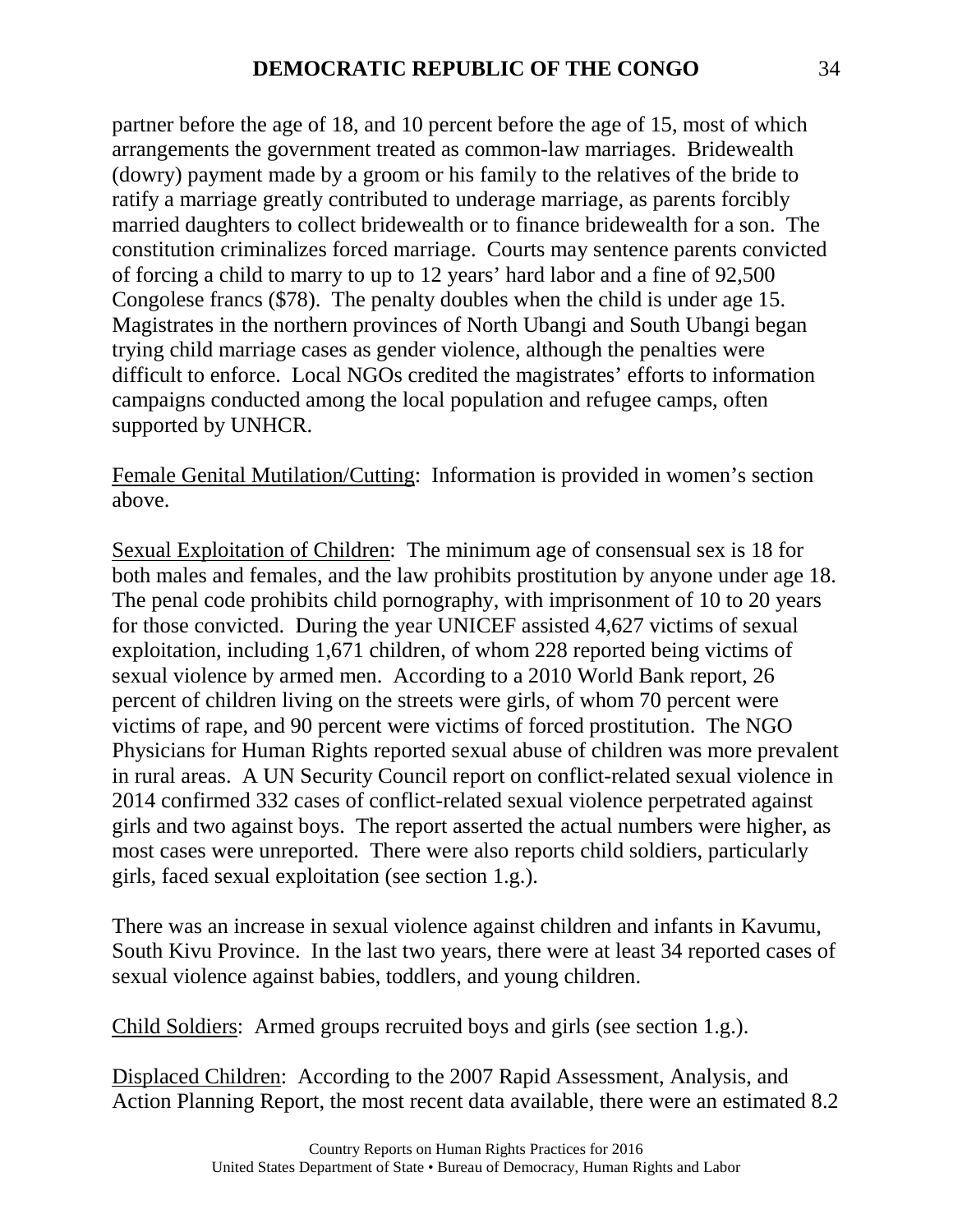million orphans and other vulnerable children in the country. Ninety-one percent received no external support of any kind, and only 3 percent received medical support. An estimated 30,000 to 40,000 children lived on the streets, with the highest concentration in Kinshasa. The families of many of these children forced them out of their homes, accusing them of witchcraft and bringing misfortune to their families.

The government was not equipped to deal with such large numbers of homeless children. The SSF abused and arbitrarily arrested street children.

International Child Abductions: The country is not a party to the 1980 Hague Convention on the Civil Aspects of International Child Abduction. See the Department of State's *Annual Report on International Parental Child Abduction* at [travel.state.gov/content/childabduction/en/legal/compliance.html.](http://travel.state.gov/content/childabduction/en/legal/compliance.html)

# **Anti-Semitism**

The country had a very small Jewish population, and there were no reports of anti-Semitic acts.

# **Trafficking in Persons**

See the Department of State's *Trafficking in Persons Report* at [www.state.gov/j/tip/rls/tiprpt/.](http://www.state.gov/j/tip/rls/tiprpt/)

# **Persons with Disabilities**

The constitution prohibits discrimination against persons with physical, intellectual, or mental disabilities; stipulates all citizens regardless of disability should have access to public services; and provides specific government protection to persons with disabilities. The constitution states all persons should have access to national education regardless of their mental, physical, or sensory state. The law states that private, public, and semipublic companies may not discriminate against qualified candidates based on intellectual, sensory, and physical disabilities. The government did not enforce these provisions effectively, and persons with disabilities often found it difficult to obtain employment, education, and government services. According a 2012 study by the National Federation of Associations of People Living with a Disability in Congo (FENAPHACO), an estimated 93 percent of persons with disabilities were unemployed.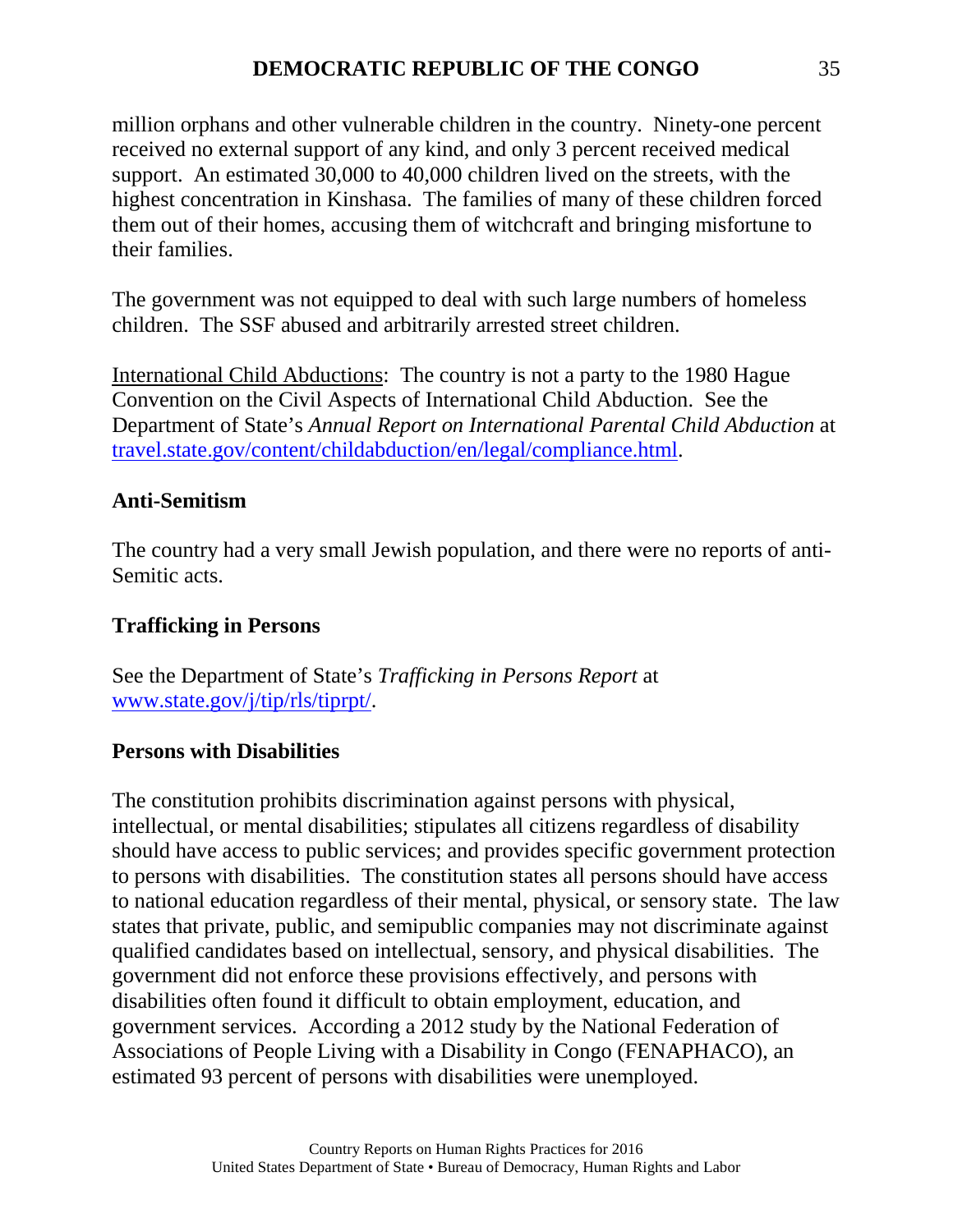The law does not mandate access to government buildings or services for persons with disabilities. While persons with disabilities may attend public primary and secondary schools and have access to higher education, no special provisions are required of educational facilities to accommodate their specific needs. Consequently, according to FENAPHACO, 90 percent of adults with disabilities do not achieve basic literacy. Some schools for persons with disabilities, including persons with visual disabilities, received private and limited public funds to provide education and vocational training. Persons with disabilities have the right to vote, although lack of physical accessibility constituted a barrier for some persons with disabilities in exercising that right. The Ministry of Education increased its special education outreach efforts but estimated it was educating fewer than 6,000 children with disabilities.

The Ministry of Social Affairs, in cooperation with other concerned ministries (Labor, Education, Justice, and Health), had the lead in seeking to provide for the equitable treatment of persons with disabilities.

Disability groups reported extensive social stigmatization, including children with disabilities being expelled from their homes and accused of witchcraft. Families sometimes concealed their children with disabilities from officials to avoid being required to send them to school.

## **National/Racial/Ethnic Minorities**

Ethnic Batwa persons frequently faced severe societal discrimination and had little protection from government officials (see section 1.g.).

There were reports of societal discrimination and violence against foreign minority groups. For example, protesters attacked businesses owned by ethnic Chinese during the January protests.

## **Indigenous People**

Estimates of the country's indigenous population (Twa, Baka, Mbuti, Aka, Batwa, and others believed to be the country's original inhabitants) varied greatly, from 250,000 to two million. Societal discrimination against these groups was widespread, and the government did not effectively protect their civil and political rights. According to the NGO Dynamic of Indigenous Peoples, there were no indigenous people in parliament or the government. Most indigenous people took no part in the political process, and many lived in remote areas. Fighting in the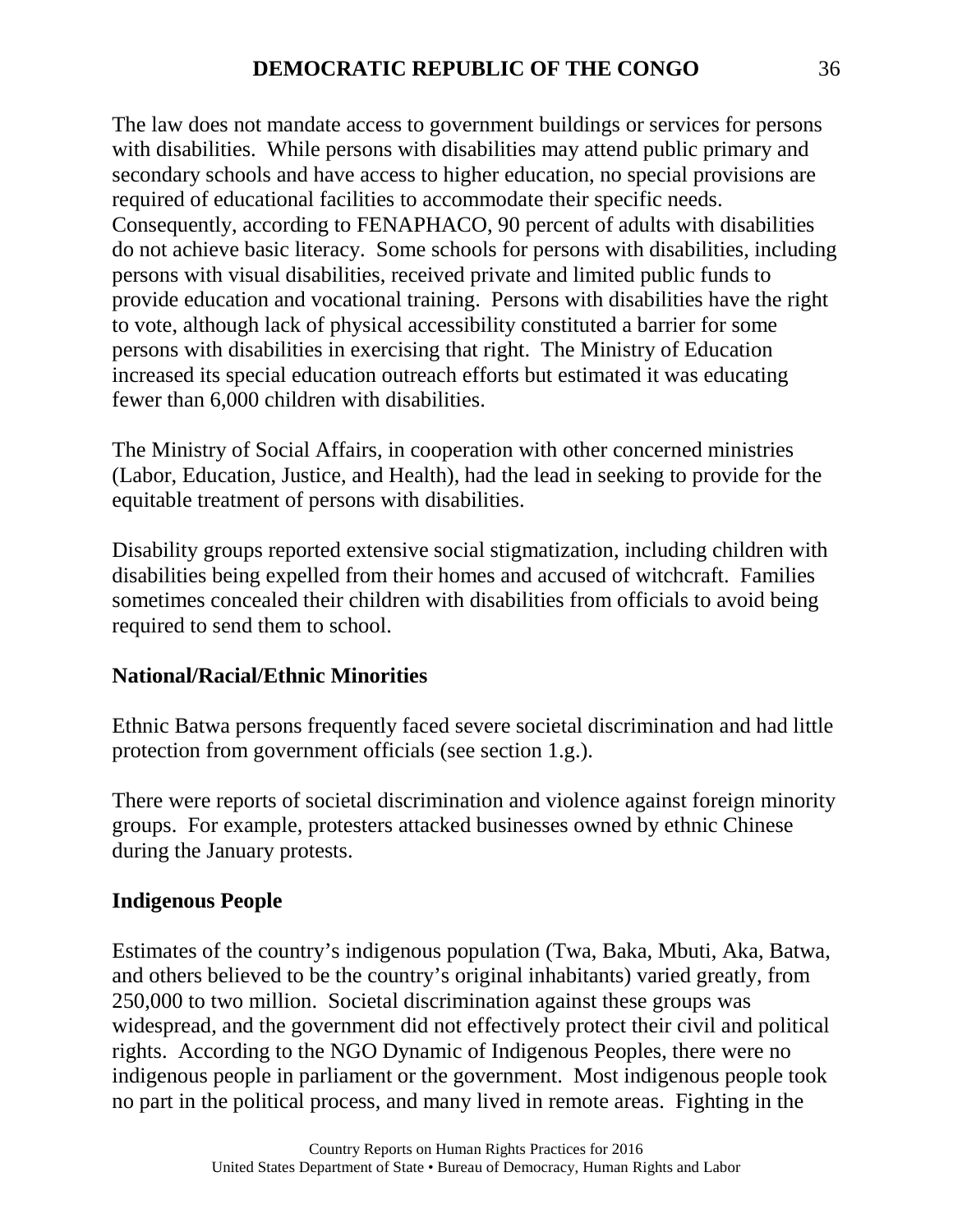east between RMGs and SSF, expansion by farmers, and increased trading and excavation activities caused displacement of some indigenous populations. Throughout the year conflict between indigenous peoples and Balubakat communities led to mass movements of IDPs in northern Katanga Province (see section 1.g.).

While the law stipulates that indigenous populations receive 10 percent of the profits gained from use of their land, this provision was not enforced. In some areas surrounding tribes kidnapped and forced indigenous people into slavery, sometimes resulting in ethnic conflict (see section 1.g.). Indigenous populations also reported high instances of rape by members of outside groups, which contributed to HIV/AIDS infections and other health complications.

# **Acts of Violence, Discrimination, and Other Abuses Based on Sexual Orientation and Gender Identity**

While no law specifically prohibits consensual sexual conduct between same-sex adults, individuals engaging in public displays of same-sex sexual conduct, such as kissing, were sometimes subject to prosecution under public indecency provisions, which society rarely applied to opposite-sex couples. The law prohibits those persons in same-sex relationship from adopting children. Same-sex relationships and identifying as LGBTI remained cultural taboos, and harassment by the SSF and judiciary occurred. For example, one individual reported that when he attempted to report being raped to police, they harassed and insulted him for being dressed as a woman and arrested him instead of the rapist. He was charged with pedophilia and detained three days before a local NGO arranged for a lawyer who successfully pled for his release.

LGBTI individuals were subjected to harassment, stigmatization, and violence including "corrective" rape, which was further fueled by condemnation from some religious leaders, radio broadcasts, and political organizations.

# **HIV and AIDS Social Stigma**

The law prohibits discrimination based on HIV status, but social stigma continued. In a 2012 UN-sponsored survey of 1,475 persons with HIV, 18 percent of participants reported losing their job, 6 percent reported medical staff had denied them access to some form of health care, and 50 percent reported school officials had denied some of their children access to education. A significant number of participants reported exclusion from family, social, and religious activities due to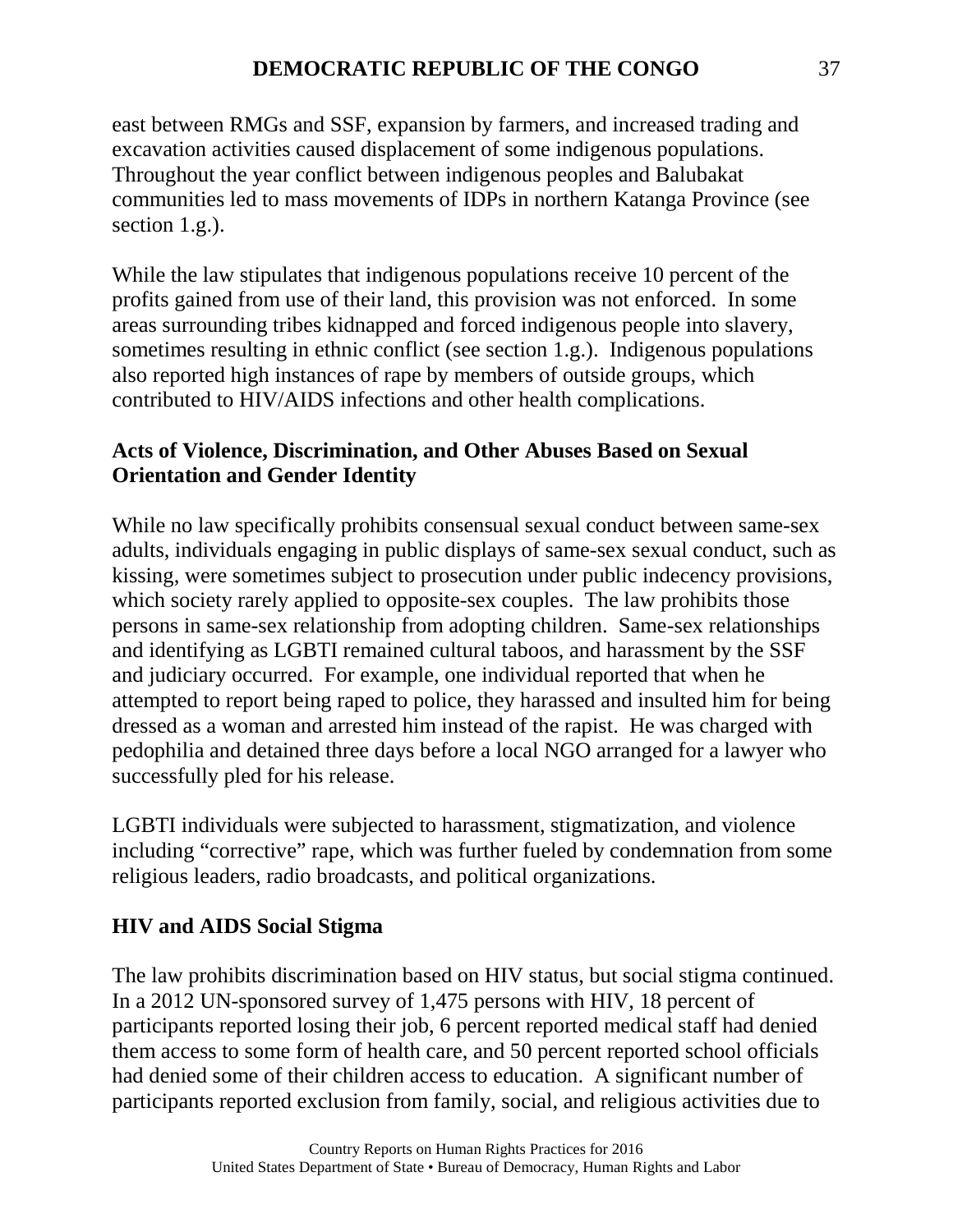their HIV/AIDS status. Forty-nine percent of survey respondents in rural areas reported they faced coercion to undergo medical procedures, including HIV testing, and to disclose their HIV status. Respondents also indicated they had difficulty accessing public services and that their rights to make informed decisions about sex and reproduction were compromised when, for example, they were forced to be sterilized or told they should not have children since they were HIV positive. A total of 71 percent of the respondents had suffered verbal harassment and 38 percent physical harassment.

The 2013-14 DHS captured a proxy indicator measuring the level of tolerance of respondents towards an HIV-positive person (either family member, business person, or teacher) and the necessity of hiding the HIV-positive status of a family member. A total of 72 percent of respondents said they were ready to take care of an HIV-positive parent, but only 47 expressed willingness to purchase produce from a HIV-positive seller. A total of 49 percent of respondents would accept having an HIV-positive teacher teach their children, and 26 percent said it would not be necessary to hide the HIV status of a family member. The study estimated a global tolerance level towards HIV-positive persons at 4 percent in women and 12 percent in men.

According to the 2013-14 DHS, the adult HIV prevalence rate was 1.2 percent, and according to UNAIDS, an estimated 560,798 persons of all ages in the country had HIV in 2015.

## **Other Societal Violence or Discrimination**

Discrimination against persons with albinism was widespread and limited their ability to marry and to obtain employment, health care, and education. Families and communities frequently ostracized persons with albinism.

In most cases Mai-Mai RMGs were originally formed as voluntary local selfdefense militias, either to protect their families in the absence of the SSF or against abusive SSF personnel. There were also reports of spontaneous mobs responding to crimes and perceived attacks. Longstanding ethnic tensions also fueled some community violence. For example, in August a mob in Butembo in the east removed two women from a public bus to kill them and set them on fire. The mob reportedly targeted the two women because it believed them to be Hutus involved with ADF rebels.

# **Section 7. Worker Rights**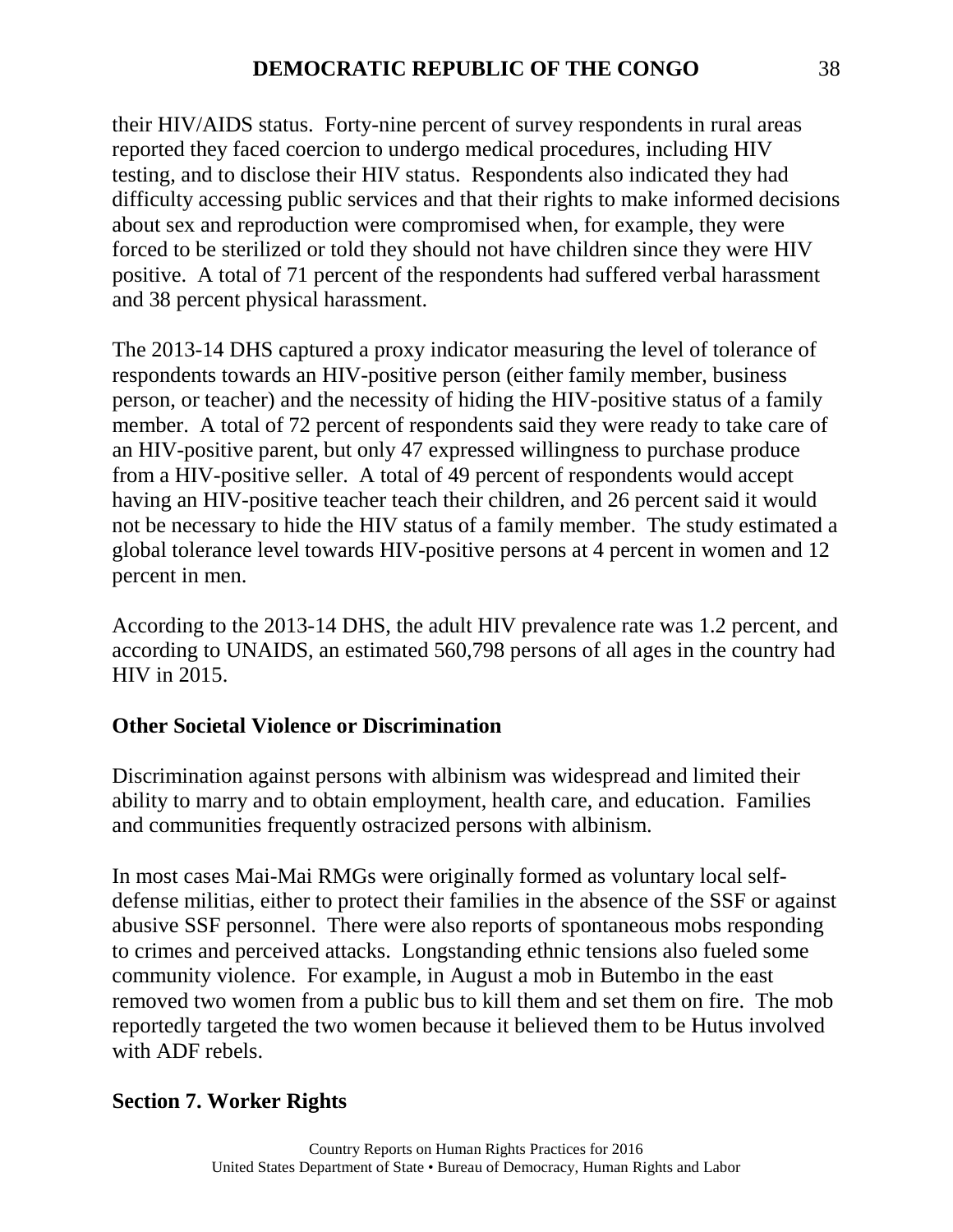#### **a. Freedom of Association and the Right to Collective Bargaining**

The constitution and law provide all workers, including those in both the informal and formal sectors, excepting top government officials and SSF members, the right to form and join trade unions and to bargain collectively. The law also provides for the right of most workers to conduct legal strikes, although by law police, army, and domestic workers may not strike. The law also prohibits directors in public and private enterprises from striking. The law gives administrative authorities the right to dissolve, suspend, or deregister trade union organizations. The law provides unions the right to conduct activities without interference, although it does not define specific acts of interference. In the private sector, a minimum of 10 employees is required to form a union within a business, and more than one union may be represented within a single business. Foreigners may not hold union office unless they have lived in the country for at least 20 years. Collective bargaining requires a minimum of 10 union committee members plus one employer representative. Union committee members report to the rest of the workforce. In the public sector, the government sets wages by decree after holding prior consultations with the unions. Certain subcategories of public employees, such as staff members of decentralized entities (towns, territories, and sectors) do not have the right to participate in the wage-setting consultations.

The union committee is required to notify the company's management of a planned strike, but it does not need authorization to strike. The law stipulates unions and employers shall adhere to lengthy compulsory arbitration and appeal procedures before unions initiate a strike. Generally, the committee delivers a notice of strike to the employer. If the employer does not reply within 48 hours, the union may strike immediately. If the employer chooses to reply, negotiations, which may take up to three months, begin with a labor inspector and ultimately continue in the Peace Court. Sometimes employees provide minimum services during negotiations, but this is not a requirement. Unless unions notify employers of a planned strike, the law disallows striking workers to occupy the workplace during a strike, and an infraction of the rules on strikes may lead to incarceration of up to six months with compulsory prison labor.

The law prohibits discrimination against union employees and requires employers to reinstate workers dismissed for union activities, but the penalties for violations were not adequate to deter violations. The law considers those who have worked for a minimum of three contiguous months as "workers" and thereby protected by relevant labor law. Unless they are part of a union, most workers in agricultural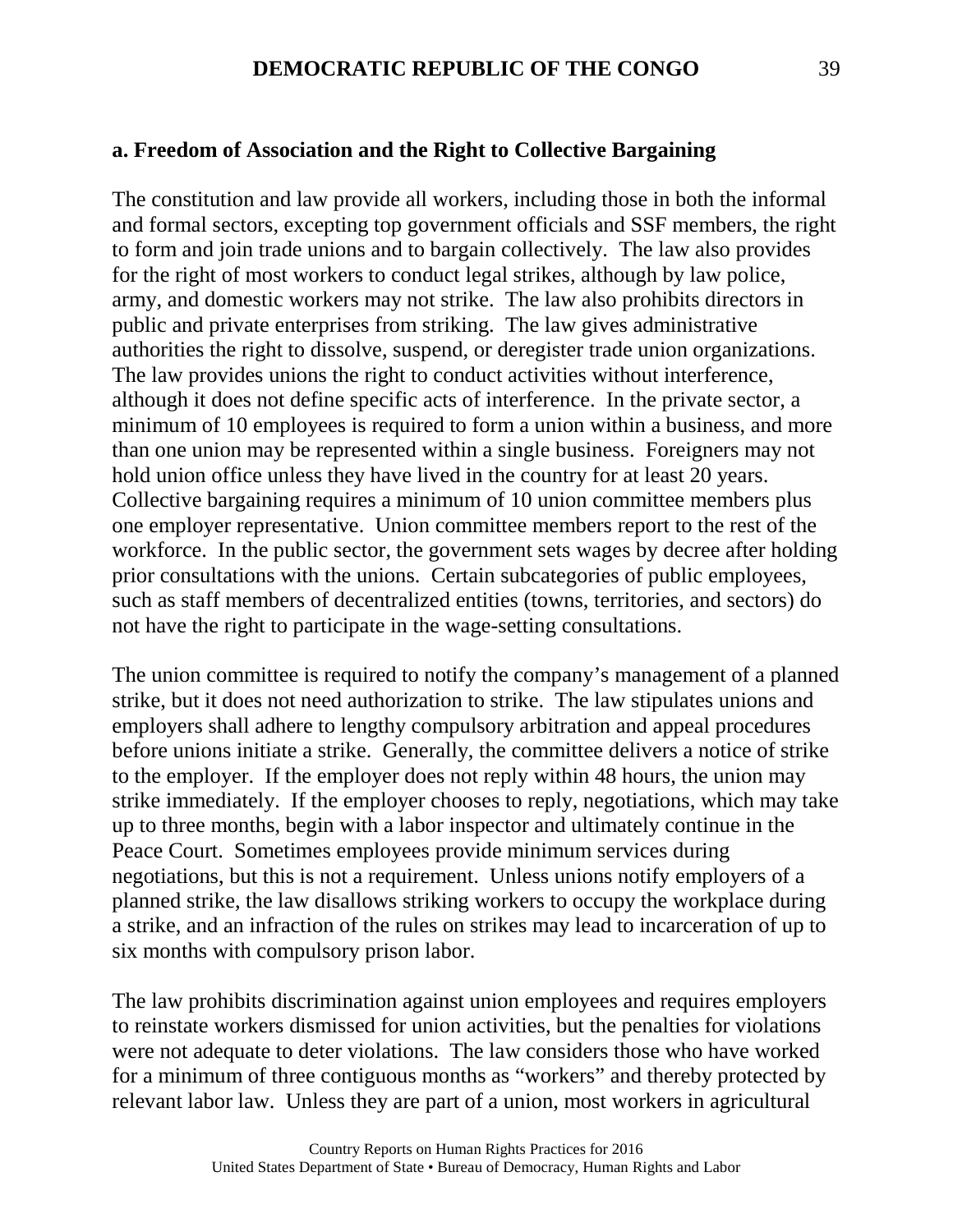activities and artisanal mining, domestic and migrant workers, and workers in export-processing zones were unfamiliar with their labor rights and did not often seek redress when employers breached applicable labor laws. The government lacked the capacity to enforce the law effectively or to provide oversight.

The government recognizes 12 private-sector and public-enterprise unions at the national level. The public administration sector has a history of organizing, and the government negotiates with sector representatives when they present grievances or go on strike. The public administration sector is divided among and represented by 15 different national unions, five of which represent the majority of the workers. Among those five unions, three coordinate their activities, while the remaining two operate independently. The largest private-sector unions, including the Union Confederation of Congo and the National Union of Congolese Workers, expanded into rural areas, particularly near major mines in the eastern part of the country. The expansion resulted in more sectors, companies, and workers represented. Additionally, antiunion discrimination was widespread, particularly in foreign-owned companies. The CDT continued to allege that management interfered in union elections in favor of management's preferred candidates. In many instances during the year, to undermine unions' collective bargaining efforts, companies refused to negotiate with unions but opted to negotiate individually with workers.

In January the employees of the Import-Export Authority conducted a two-week strike because of the CEO's alleged mismanagement and succeeded in obtaining his dismissal. In February the employees of the River Authority observed a twoweek strike and obtained payment of two months' (of a total of eight months') salary arrears.

Independent workers such as truck drivers formed unofficial unions independent of the government or political parties. In the mining sector, which was the largest private sector employer, the state recognized unions for collective bargaining even without formal recognition on the national level. Some of these unions affiliated with larger official unions, which stressed that the unofficial unions abide by the labor code, which governs both official and unofficial unions.

In small and medium-sized businesses, workers could not effectively exercise the right to strike. Due to lax enforcement of labor regulations, companies and shops could immediately replace any workers attempting to unionize, bargain collectively, or strike with contract workers to intimidate workers and prevent them from exercising their rights, despite workers' legal protections.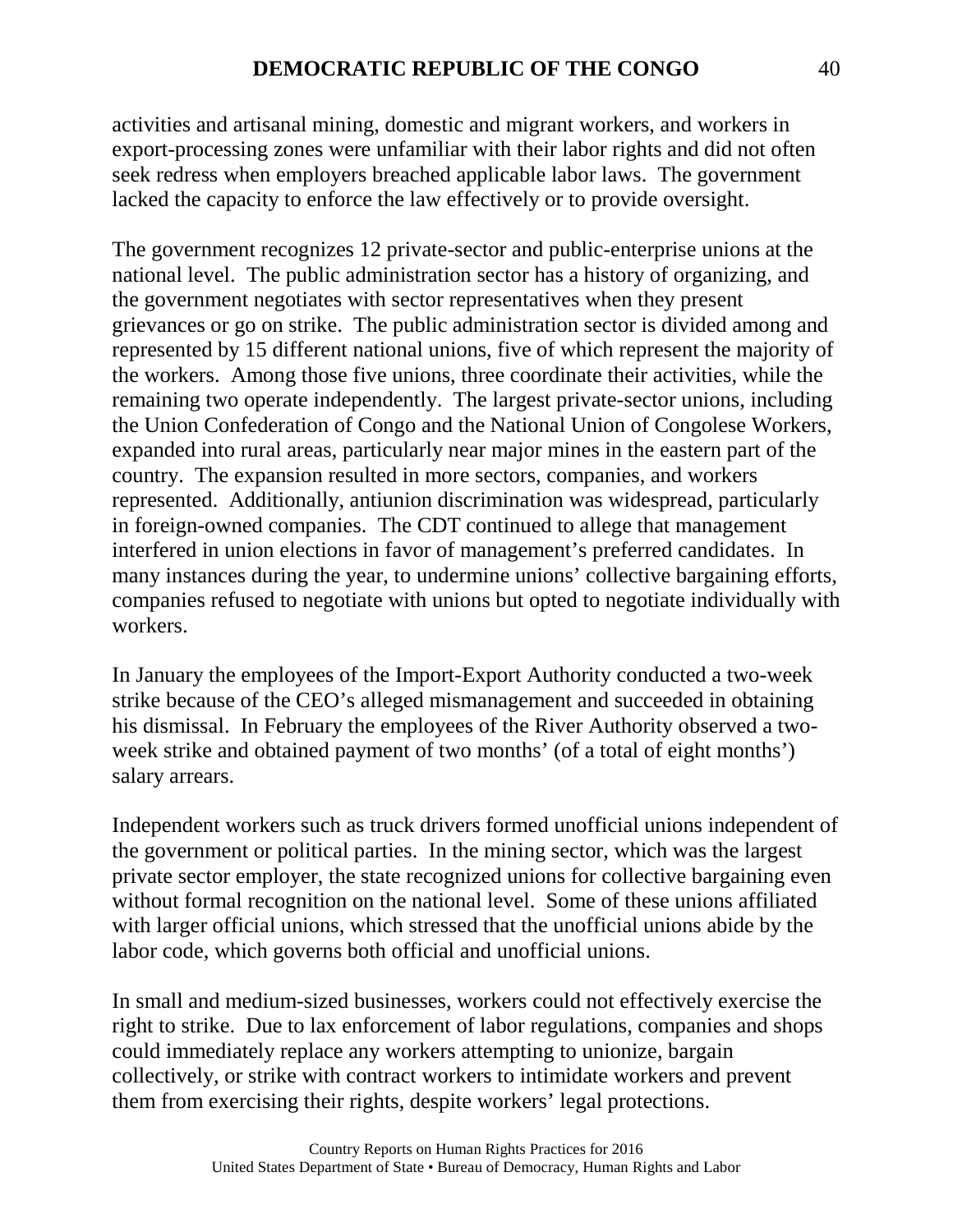There were reports employers who agreed to bargain pressured unions to replace bargaining agents. Despite collective agreements on union dues, employers often did not remit union dues or did so only partially.

## **b. Prohibition of Forced or Compulsory Labor**

The constitution prohibits all forms of forced or compulsory labor. Under the labor code, forced labor is punishable by a maximum of six months' imprisonment, a fine, or both; forced child labor is punishable by one to three years' imprisonment, a fine, or both. The law also provides for a penalty of 10 to 20 years' imprisonment for the enrollment or use of children under age 18 in the armed forces or police. Penalties for violations were an insufficient deterrent as the government did not effectively enforce the law.

In cases of nonpayment of requisite and applicable taxes, the law allows detention or the exaction of work for the purpose of national development (as a means of levying taxes). The government, however, did not invoke this provision.

There were reports that forced labor, including forced child labor, regularly occurred throughout the country. Violations included bonded labor, domestic servitude, and slavery. In the artisanal (nonindustrial) mining sector, individuals took on debt from intermediaries and dealers to acquire food, supplies, and mining tools and equipment, often at high interest rates despite low wages. Miners who failed to provide sufficient ore to pay debt were at risk of becoming perennial debtors. The government continued to try to formalize the artisanal mining sector but did not attempt to regulate this practice. In the east RMGs continued to abduct and forcibly recruit men, women, and children to serve as laborers, porters, domestic laborers, and combatants (see section 1.g.). In eastern mining regions, there were reports that armed groups violently attacked mining communities and surrounding villages and held men, women, and children captive for forced labor and sexual exploitation. In North Kivu and South Kivu provinces, some members of FARDC units and RMGs taxed or, in some cases, controlled mining activities in gold, coltan, wolframite, and cassiterite mines. For example, the UNGOE reported that a FARDC colonel illegally controlled a gold mine in Ituri Province and that FARDC elements came to secure the site when gold was discovered. According to the UNGOE, an internal information leak helped the colonel avoid prosecution through military justice.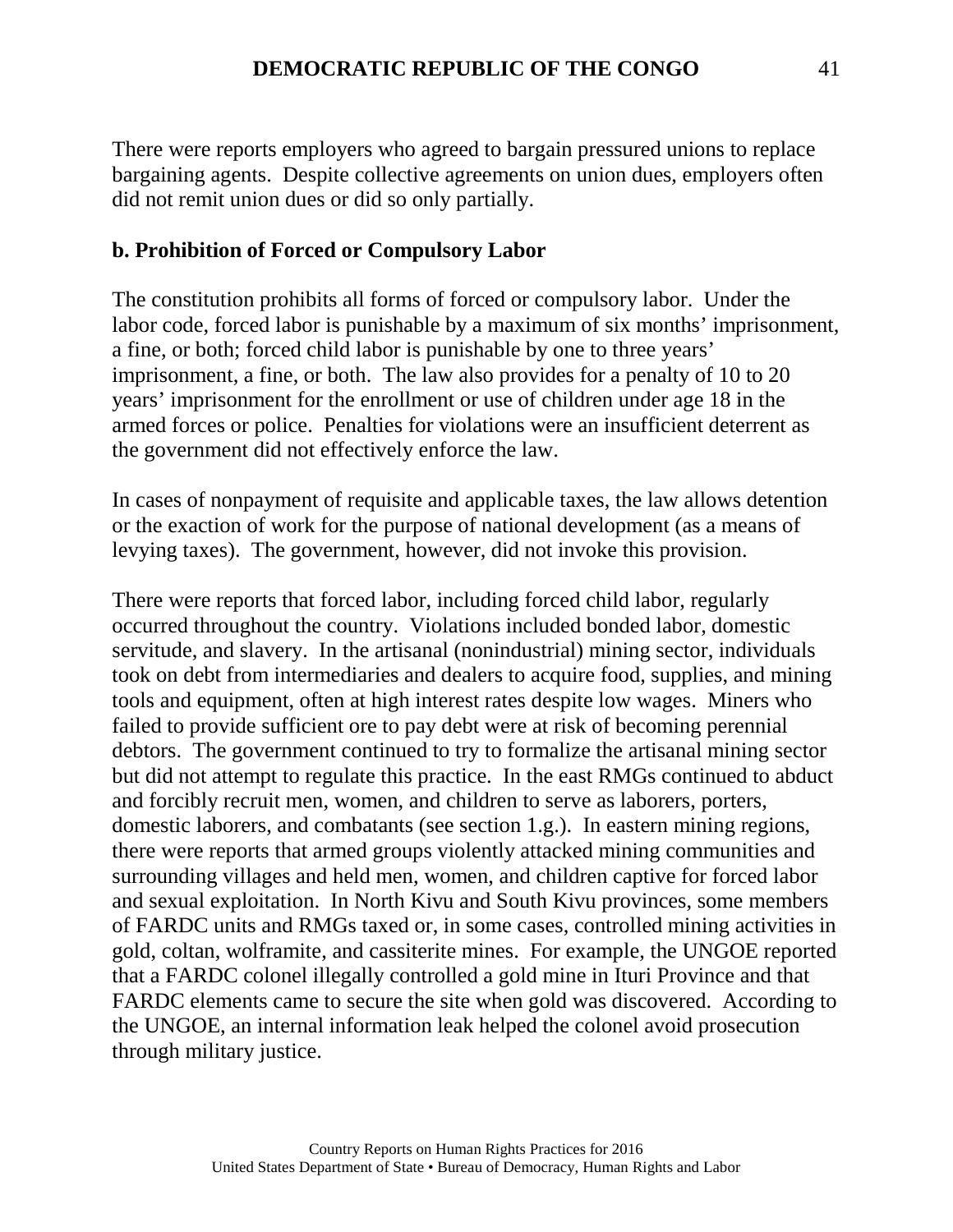Some police officers arrested individuals arbitrarily to extort money from them (see section 1.d.). There were reports of police forcing those who could not pay to work until they "earned" their freedom.

The government did not effectively enforce laws prohibiting forced or compulsory labor and took no action against those who used forced labor and abducted civilians for forced labor.

The government did not report any official child labor investigations. Little if any information existed on the removal of victims from forced labor. By year's end there was no effective government effort underway to limit child labor in mines.

Also see the Department of State's *Trafficking in Persons Report* at [www.state.gov/j/tip/rls/tiprpt/.](http://www.state.gov/j/tip/rls/tiprpt/)

## **c. Prohibition of Child Labor and Minimum Age for Employment**

The child protection code and labor code set the minimum age for work at 16, and Ministerial Order No. 12 sets the minimum age for hazardous work at 18. The law also stipulates children may not work for more than four hours per day and restricts all minors from transporting heavy items. Penalties for violations for the worst forms of child labor, which are one to three years of imprisonment and fines as high as 200,000 Congolese francs (\$170) were insufficient to deter violations.

While criminal courts continued to hear child labor complaints, neither the courts nor other government agencies effectively enforced these laws. The government did not allocate relevant ministries and the National Committee to Combat the Worst Forms of Child Labor specific budgetary resources.

The Ministry of Labor has responsibility for investigating child labor abuses but had no dedicated child labor inspection service. On August 26, the National Labor Committee adopted a new action plan to fight the worst forms of child labor; its implementation was scheduled to start during the year; however, implementation had yet to begin due to lack of funds. Other government agencies responsible for combating child labor include the Ministry of Gender, Family, and Children; Ministry of Justice; Ministry of Social Affairs; and National Committee to Combat the Worst Forms of Child Labor. These agencies had no budgets for inspections and conducted no child labor investigations.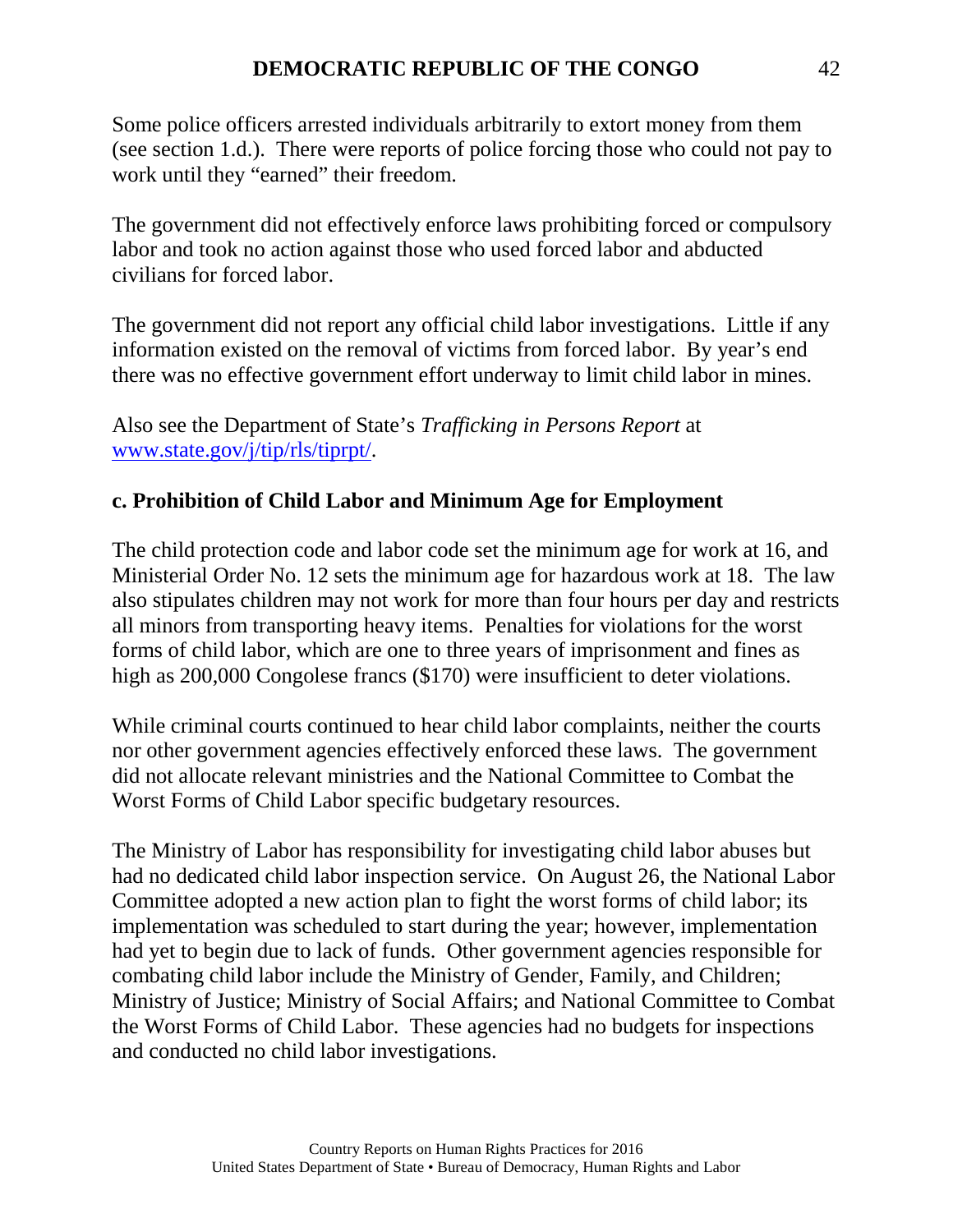There was no effective systematic government effort to redirect child labor away from artisanal mines. The Ministry of Mines International Conference on the Great Lakes Region certificate-validation process prohibits artisanal mines with child labor from exporting, but the ministry had limited capacity to enforce this process.

The government did not undertake any measures to reinforce the capacities of the labor inspectors to prevent children under age 18 from engaging in hazardous work in mines.

Child labor, including forced child labor, was a problem throughout the country (see section 7.b.). Child labor was most common in the informal sector, including in artisanal mining and subsistence agriculture. For their economic survival, families often encouraged children to work. According to the Ministry of Labor, children worked in mines and stone quarries and as child soldiers, water sellers, domestic workers, and entertainers in bars and restaurants. The commercial exploitation of children also occurred (see section 6).

According to a 2010 UNICEF survey, approximately 42 percent of children between ages five and 14 were involved in child labor. The same survey indicated 46 percent of children in rural areas were involved in child labor, compared with 34 percent in urban areas. Based on a 2015 study, UNICEF estimated nearly a third of Congolese mining employees (40,000 of 150,000) were children.

Various mining sites, located principally in the eastern regions of North Kivu and Katanga, employed many child workers. Data on Katanga estimated the number of children under 18 years to be 40 percent of all workers in the region's mines. According to a 2014 UNICEF estimate, 40,000 boys and girls were used for dangerous mining activities in the south, primarily in cobalt extraction. The working conditions for children at these mining sites were poor. Given the same status as adults, children worked without breaks and without any basic protective measures.

Children were also the victims of exploitation in the worst forms of child labor, many of them in agriculture, illicit activities, and domestic work. Children mined diamonds, gold, cobalt, coltan, wolframite, copper, and cassiterite under hazardous conditions. In the mining regions of Katanga, Kasai Oriental, Kasai Occidental, Orientale, North Kivu, and South Kivu provinces, children sifted, cleaned, sorted, transported heavy loads, and dug for minerals underground. In many areas of the country, children ages five to 12 broke rocks to make gravel.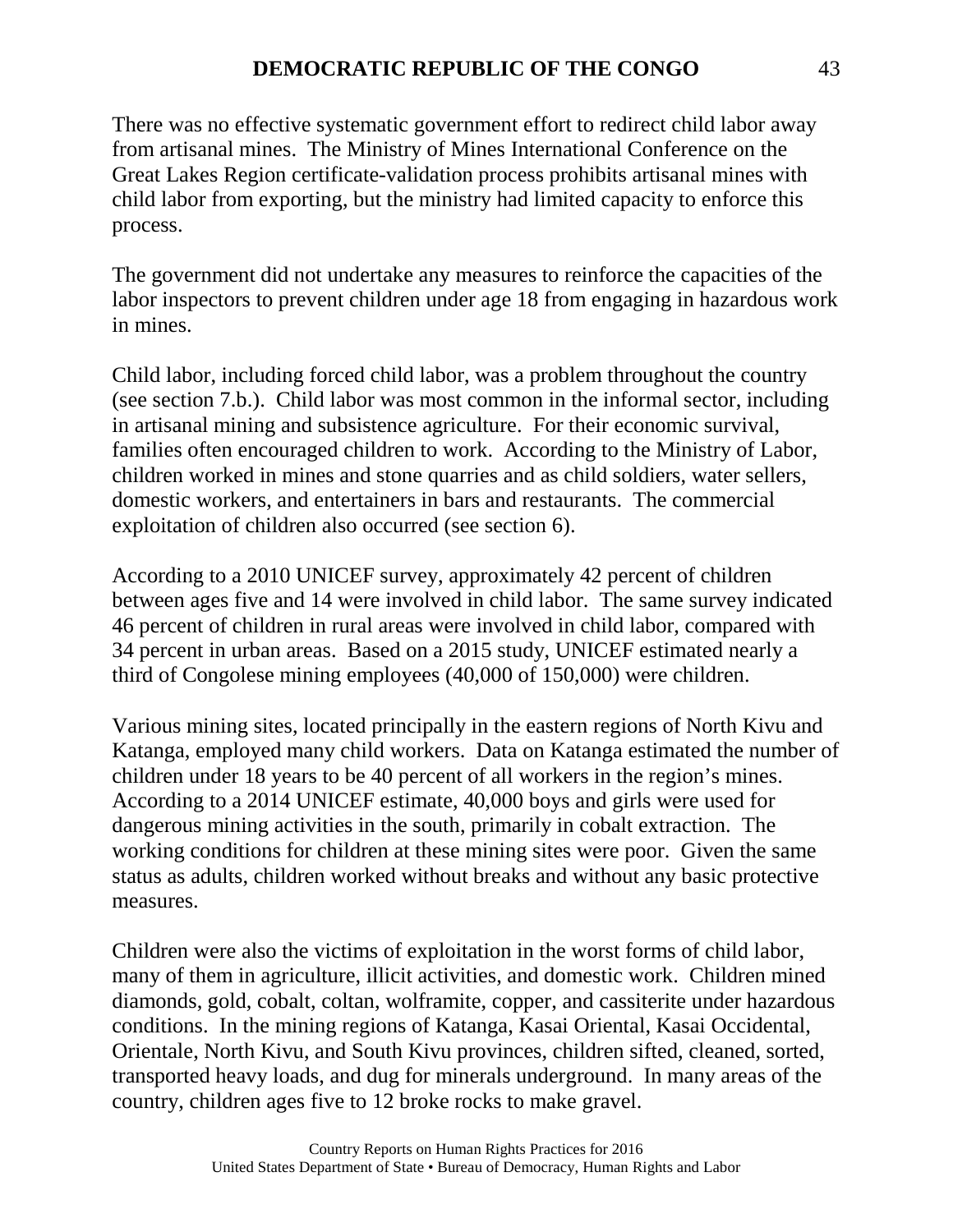Parents often used children for dangerous and difficult agricultural labor. Families unable to support their children occasionally sent them to live with relatives who treated the children as domestic slaves, subjecting them to physical and sexual abuse.

Also see the Department of Labor's *Findings on the Worst Forms of Child Labor* at [www.dol.gov/ilab/reports/child-labor/findings/.](http://www.dol.gov/ilab/reports/child-labor/findings/)

# **d. Discrimination with Respect to Employment and Occupation**

The law prohibits discrimination in employment and occupation based on race, gender, language, or social status. The law does not specifically protect against discrimination based on religion, age, political opinion, national origin, disability, pregnancy, sexual orientation, gender identity, or HIV-positive status. Additionally, no law specifically prohibits discrimination in employment of career public service members. The government did not effectively enforce relevant employment laws.

Gender-based discrimination in employment and occupation occurred (see section 6). Although the labor code stipulates men and women must receive equal pay for equivalent work, the government did not enforce this provision effectively. According to the International Labor Organization, women often received less pay in the private sector than did men doing the same job and rarely occupied positions of authority or high responsibility.

# **e. Acceptable Conditions of Work**

The government sets regional minimum wages for all workers in private enterprise, with the highest pay scales applied to the cities of Kinshasa and Lubumbashi. The government-established minimum wage of 1,680 Congolese francs (\$1.40) per day remained unadjusted since 2009 despite continued devaluation of the currency and increases in the cost of living. The National Labor Council, the country's highest labor forum, is a tripartite organization formed by unions, government, and employers. According to the labor code, ordinary sessions of the National Labor Council should take place twice a year. The last session took place August 25-29, 2015. A session scheduled for October did not take place. The last National Labor Council gathering was scheduled to make a decision to raise the minimum wage, but no action was taken. The minimum wage had been \$3 per day since 2009.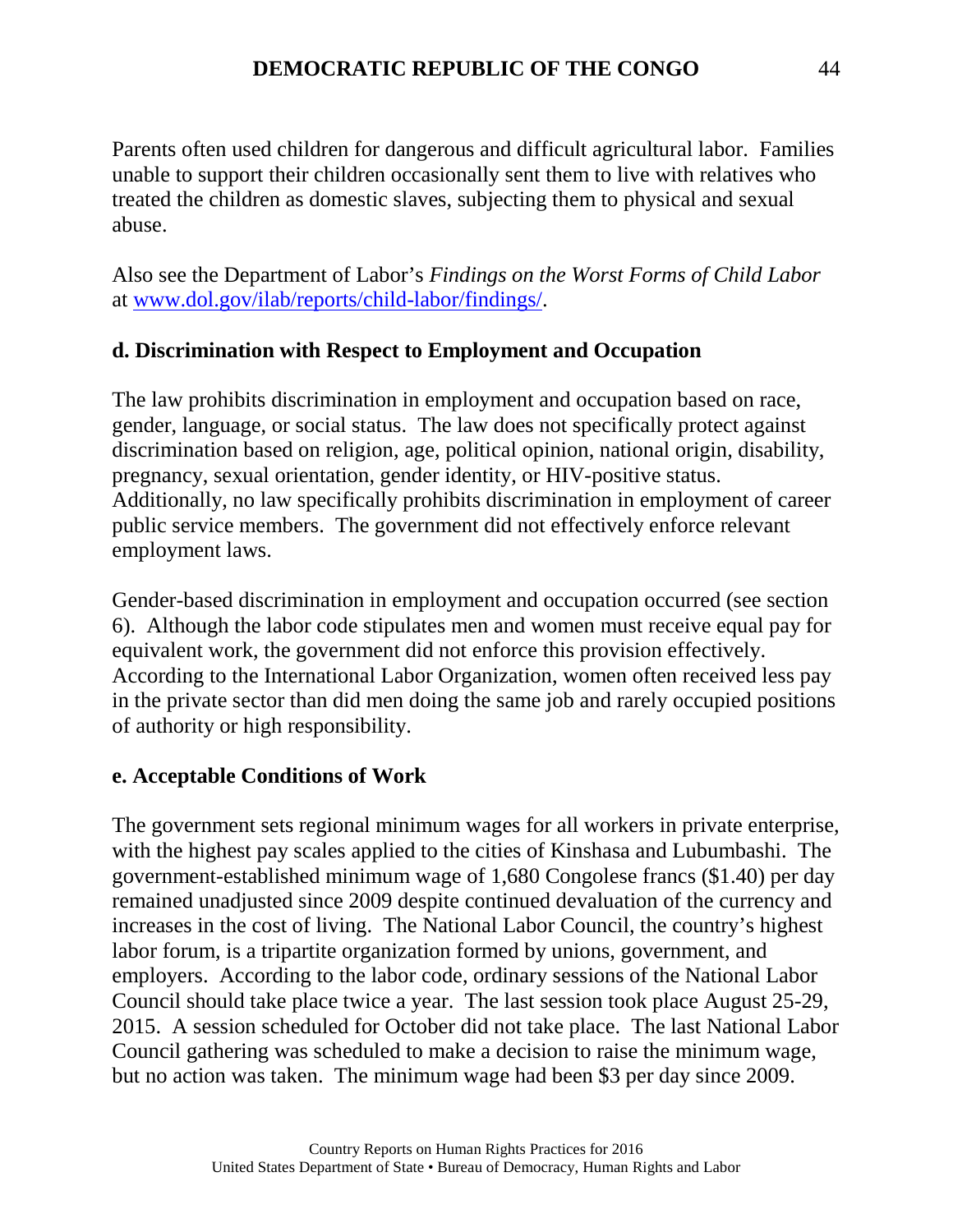In the public sector, the government sets wages annually by decree and permits unions to act only in an advisory capacity.

The law defines different standard workweeks, ranging from 45 to 72 hours, for various jobs and prescribes rest periods and premium pay for overtime. The law establishes no monitoring or enforcement mechanism, and employers in both the formal and informal sectors often did not respect these provisions. The law does not prohibit compulsory overtime.

The average monthly wage did not provide a living wage for a worker and family. Government salaries remained low, ranging from 65,000 to 95,000 Congolese francs (\$55 to \$80) per month (not including bonuses, which in some instances were considerably larger), and salary arrears were common in both the civil service and public enterprises (parastatals). Many public-sector employees reported that they did not receive their annual bonuses. In 2012 the government began paying some civil servant salaries through the banking system in an effort to stop the practice in which supervisors created fake employees and skimmed off some of their subordinates' salaries. The Budget Ministry stated 75 percent of civil servants received their pay through the banking system (but some observers believed that figure was grossly inflated). For others the government delivered cash in large shipments for local authorities and supervisors to distribute.

The labor code specifies health and safety standards. The Ministry of Labor employed 200 labor inspectors, which was not sufficient to enforce consistent compliance with labor regulations. The government did not effectively enforce such standards in the informal sector, and enforcement was uneven in the formal sector. Major international mining companies effectively observed health and safety standards, and the Ministry of Mines validation process includes criteria on minimal safety standards. Approximately 90 percent of laborers worked in subsistence agriculture, informal commerce or mining, or other informal pursuits, where they often faced hazardous or exploitive working conditions. Labor experts concurred that reasonable estimates were that two to three million citizens earned their living through artisanal mining, and with an average of six persons per household; this produced a low estimate of 15 percent of the population indirectly relying on artisanal mining. Overall estimates were challenging to verify, and determining the number of miners working in the conflict areas also was difficult.

In 2015 the international NGO International Peace and Information Services estimated there were approximately 300,000 artisanal miners in the eastern part of